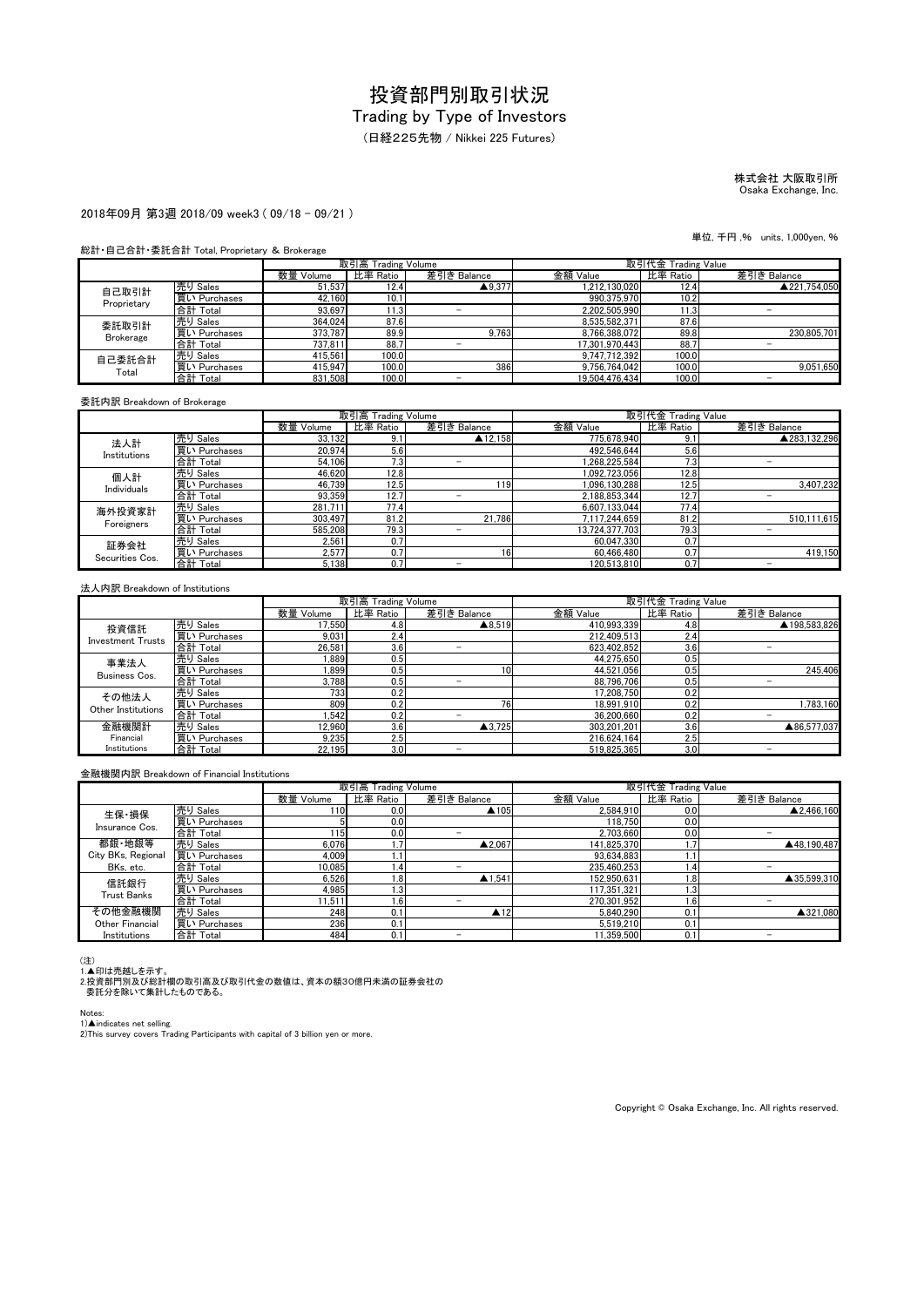(日経225mini / Nikkei 225 mini)

# 株式会社 大阪取引所 Osaka Exchange, Inc.

#### 2018年09月 第3週 2018/09 week3 ( 09/18 - 09/21 )

#### 総計・自己合計・委託合計 Total, Proprietary & Brokerage

|                  |              | 取引高 Trading Volume |          |             | 取引代金 Trading Value |          |                  |
|------------------|--------------|--------------------|----------|-------------|--------------------|----------|------------------|
|                  |              | 数量 Volume          | 比率 Ratio | 差引き Balance | 金額 Value           | 比率 Ratio | 差引き Balance      |
| 自己取引計            | 売り Sales     | 191.972            | 4.3      | ▲58.079     | 451.097.428.627    | 4.3      | ▲136.473.099.350 |
| Proprietary      | 買い Purchases | 133.893            | 3.0      |             | 314.624.329.277    | 3.0      |                  |
|                  | 合計 Total     | 325.865            | 3.6      |             | 765.721.757.904    | 3.6      |                  |
| 委託取引計            | 売り Sales     | 4.302.071          | 95.7     |             | 10.088.634.561.700 | 95.7     |                  |
| <b>Brokerage</b> | 買い Purchases | 4.357.389          | 97.0     | 55.318      | 10.218.630.914.550 | 97.0     | 129.996.352.850  |
|                  | 合計 Total     | 8.659.460          | 96.4     |             | 20.307.265.476.250 | 96.4     |                  |
| 自己委託合計<br>Total  | 売り Sales     | 4.494.043          | 100.0    | ▲2.761      | 10.539.731.990.327 | 100.0    | ▲6.476.746.500   |
|                  | 買い Purchases | 4.491.282          | 100.0    |             | 10.533.255.243.827 | 100.0    |                  |
|                  | 合計 Total     | 8.985.325          | 100.0    |             | 21.072.987.234.154 | 100.0    | -                |

#### 委託内訳 Breakdown of Brokerage

|                         |              |           | 取引高 Trading Volume |             |                    | 取引代金 Trading Value |                 |
|-------------------------|--------------|-----------|--------------------|-------------|--------------------|--------------------|-----------------|
|                         |              | 数量 Volume | 比率 Ratio           | 差引き Balance | 金額 Value           | 比率 Ratio           | 差引き Balance     |
| 法人計                     | 売り Sales     | 32,206    | 0.7                |             | 75,364,498,400     | 0.7                |                 |
| Institutions            | 買い Purchases | 32.569    | 0.7                | 363         | 76.294.892.100     | 0.7                | 930.393.700     |
|                         | 合計 Total     | 64.775    | 0.7                | -           | 151.659.390.500    | 0.7                |                 |
| 個人計                     | 売り Sales     | 896,544   | 20.8               |             | 2,102,152,020,000  | 20.8               |                 |
| Individuals             | 買い Purchases | 896.845   | 20.6               | 301         | 2.103.583.121.500  | 20.6               | 1,431,101,500   |
|                         | 合計 Total     | .793.389  | 20.7               |             | 4.205.735.141.500  | 20.7               |                 |
| 海外投資家計                  | 売り Sales     | 3.331.100 | 77.4               |             | 7.812.191.287.300  | 77.4               |                 |
| Foreigners              | 買い Purchases | 3,386,287 | 77.7               | 55.187      | 7,940,980,080,950  | 77.7               | 128,788,793,650 |
|                         | 合計 Total     | 6.717.387 | 77.6               |             | 15.753.171.368.250 | 77.6               |                 |
| 証券会社<br>Securities Cos. | 売り Sales     | 42.221    | 1.0 <sub>l</sub>   | ▲533        | 98.926.756.000     | 1.0                | ▲1.153.936.000  |
|                         | 買い Purchases | 41,688    | 1.0                |             | 97,772,820,000     | 1.0                |                 |
|                         | 合計 Total     | 83.909    | 1.0 <sup>1</sup>   |             | 196.699.576.000    | 1.0                |                 |

#### 法人内訳 Breakdown of Institutions

|                          |              |           | 取引高 Trading Volume |                     | 取引代金 Trading Value |          |                |
|--------------------------|--------------|-----------|--------------------|---------------------|--------------------|----------|----------------|
|                          |              | 数量 Volume | 比率 Ratio           | 差引き Balance         | 金額 Value           | 比率 Ratio | 差引き Balance    |
| 投資信託                     | 売り Sales     |           | 0.0                | $\blacktriangle$ 28 | 166.611.500        | 0.0      | ▲65.291.500    |
| <b>Investment Trusts</b> | 買い Purchases | 43        | 0.0                |                     | 101.320.000        | 0.0      |                |
|                          | 合計 Total     | 14        | 0.0                |                     | 267.931.500        | 0.0      |                |
| 事業法人                     | 売り Sales     | 23.474    | 0.5                |                     | 54.851.782.200     | 0.5      |                |
| Business Cos.            | 買い Purchases | 24.031    | 0.6                | 557                 | 56.211.359.600     | 0.6      | 1.359.577.400  |
|                          | 合計 Total     | 47.505    | 0.5                |                     | 111.063.141.800    | 0.5      |                |
| その他法人                    | 売り Sales     | 5.299     | 0.1                |                     | 12.443.828.700     | 0.1      |                |
| Other Institutions       | 買い Purchases | 5.632     | 0.1                | 333                 | 13,247,668,500     | 0.       | 803.839.800    |
|                          | 合計 Total     | 10.931    | 0.1                |                     | 25,691,497,200     | 0.1      |                |
| 金融機関計                    | 売り Sales     | 3.362     | 0.1                | ▲499                | 7.902.276.000      | 0.1      | ▲1.167.732.000 |
| Financial                | 買い Purchases | 2.863     | 0.1                |                     | 6.734.544.000      | 0.1      |                |
| Institutions             | 合計 Total     | 6.225     | 0.1                | -                   | 14.636.820.000     | 0.1      |                |

#### 金融機関内訳 Breakdown of Financial Institutions

|                         |              |           | 取引高 Trading Volume |             | 取引代金 Trading Value |          |                |
|-------------------------|--------------|-----------|--------------------|-------------|--------------------|----------|----------------|
|                         |              | 数量 Volume | 比率 Ratio           | 差引き Balance | 金額 Value           | 比率 Ratio | 差引き Balance    |
| 生保·損保<br>Insurance Cos. | 売り Sales     |           | 0.0 <sub>l</sub>   |             |                    | 0.0      |                |
|                         | 買い Purchases |           | 0.0                |             |                    | 0.0      |                |
|                         | 合計 Total     |           | 0.0                | -           |                    | 0.0      | -              |
| 都銀·地銀等                  | 売り Sales     | 2.700     | 0.1                |             | 6.353.846.500      | 0.1      | ▲924.500       |
| City BKs, Regional      | 買い Purchases | 2.700     | 0.1                |             | 6,352,922,000      | 0.1      |                |
| BKs, etc.               | 合計 Total     | 5.400     | 0.1                |             | 12.706.768.500     | 0.1      | -              |
| 信託銀行                    | 売り Sales     | 662       | 0.0                | ▲499        | 1.548.429.500      | 0.0      | ▲1.166.807.500 |
| <b>Trust Banks</b>      | 買い Purchases | 163       | 0.0                |             | 381.622.000        | 0.0      |                |
|                         | 合計 Total     | 825       | 0.0                |             | 1.930.051.500      | 0.0      |                |
| その他金融機関                 | 売り Sales     |           | 0.0                |             |                    | 0.0      |                |
| Other Financial         | 買い Purchases |           | 0.0                |             |                    | 0.0      |                |
| Institutions            | 合計 Total     |           | 0.0                |             |                    | 0.0      |                |

(注)<br>1.▲印は売越しを示す。<br>2.投資部門別及び総計欄の取引高及び取引代金の数値は、資本の額30億円未満の証券会社の<br>- 委託分を除いて集計したものである。

Notes:

1)▲indicates net selling.<br>2)This survey covers Trading Participants with capital of 3 billion yen or more.

Copyright © Osaka Exchange, Inc. All rights reserved.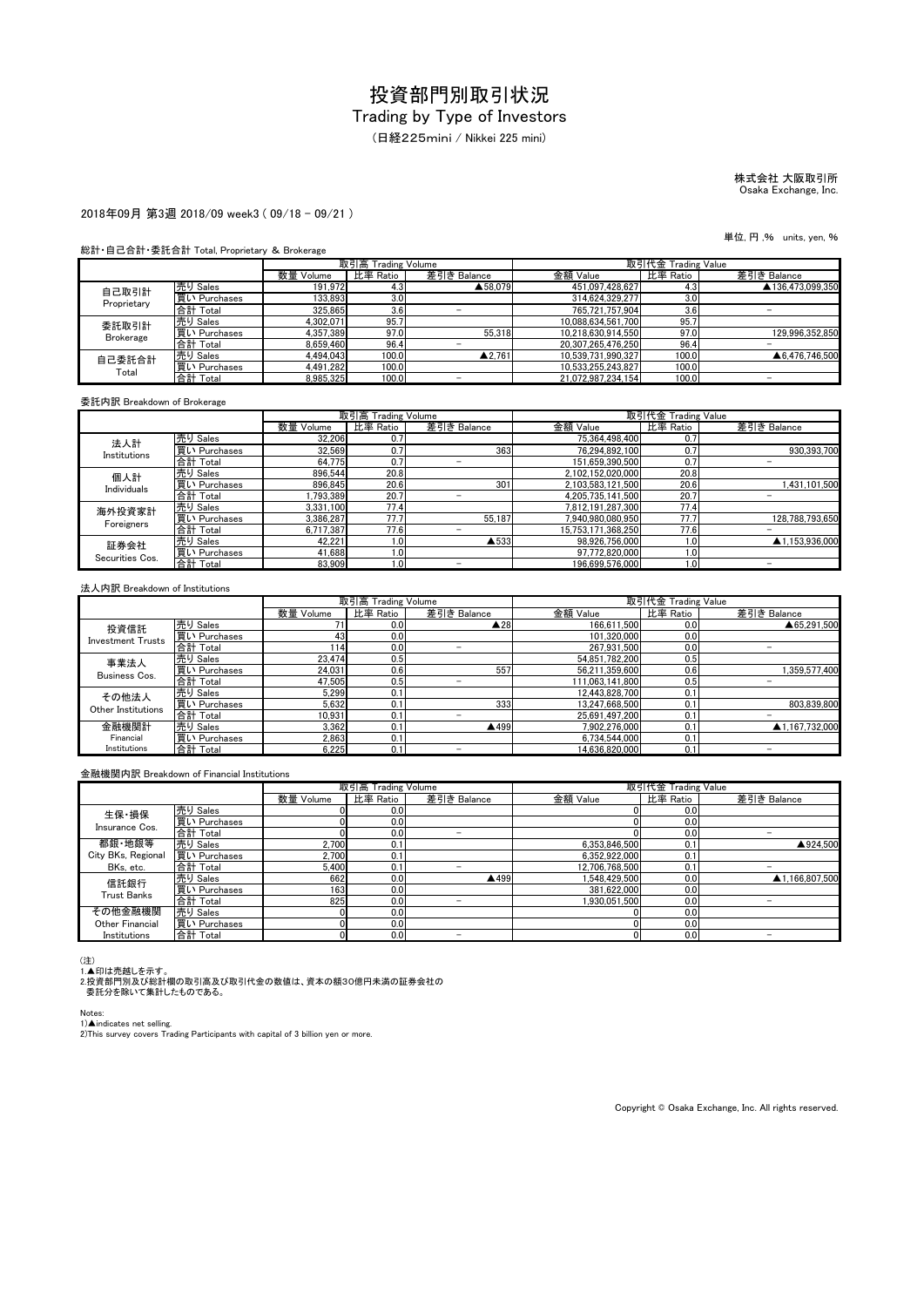(TOPIX先物 / TOPIX Futures)

# 株式会社 大阪取引所 Osaka Exchange, Inc.

単位, 百円 ,% units, 100yen, %

#### 2018年09月 第3週 2018/09 week3 ( 09/18 - 09/21 )

#### 総計・自己合計・委託合計 Total, Proprietary & Brokerage

|                  |              | 取引高 Trading Volume |          |             | 取引代金 Trading Value |          |                |
|------------------|--------------|--------------------|----------|-------------|--------------------|----------|----------------|
|                  |              | 数量 Volume          | 比率 Ratio | 差引き Balance | 金額 Value           | 比率 Ratio | 差引き Balance    |
| 自己取引計            | 売り Sales     | 64.575             | 17.0     | ▲32.258     | 11.422.738.064     | 17.0     | ▲5.708.383.810 |
| Proprietary      | 買い Purchases | 32,317             | 8.5      |             | 5.714.354.254      | 8.5      |                |
|                  | 合計 Total     | 96,892             | 12.7     |             | 17.137.092.318     | 12.7     |                |
| 委託取引計            | 売り Sales     | 316,238            | 83.0     |             | 55.813.111.252     | 83.0     |                |
| <b>Brokerage</b> | 買い Purchases | 348.745            | 91.5     | 32.507      | 61.564.810.362     | 91.5     | 5.751.699.110  |
|                  | 合計 Total     | 664.983            | 87.3     |             | 117.377.921.614    | 87.3     |                |
| 自己委託合計<br>Total  | 売り Sales     | 380.813            | 100.0    |             | 67.235.849.317     | 100.0    |                |
|                  | 買い Purchases | 381.062            | 100.0    | 249         | 67.279.164.617     | 100.0    | 43.315.300     |
|                  | 合計 Total     | 761,875            | 100.0    |             | 134.515.013.934    | 100.0    | -              |

委託内訳 Breakdown of Brokerage

|                         |              |           | 取引高 Trading Volume |             | 取引代金 Trading Value |          |               |
|-------------------------|--------------|-----------|--------------------|-------------|--------------------|----------|---------------|
|                         |              | 数量 Volume | 比率 Ratio           | 差引き Balance | 金額 Value           | 比率 Ratio | 差引き Balance   |
| 法人計                     | 売り Sales     | 14.830    | 4.7                |             | 2.619.556.243      | 4.7      |               |
| Institutions            | 買い Purchases | 17.505    | 5.0                | 2.675       | 3.085.749.594      | 5.0      | 466.193.351   |
|                         | 合計 Total     | 32.335    | 4.9                |             | 5.705.305.837      | 4.9      | -             |
| 個人計                     | 売り Sales     | 3.851     | 1.2                | ▲558        | 675.654.730        | 2. ا     | ▲92.305.800   |
| Individuals             | 買い Purchases | 3.293     | 0.9                |             | 583.348.930        | 0.9      |               |
|                         | 合計 Total     | 7.144     | 1.1                |             | 1.259.003.660      |          |               |
| 海外投資家計                  | 売り Sales     | 297.150   | 94.0               |             | 52.445.989.179     | 94.0     |               |
| Foreigners              | 買い Purchases | 327,582   | 93.9               | 30.432      | 57,831,078,538     | 93.9     | 5.385.089.359 |
|                         | 合計 Total     | 624.732   | 93.9               |             | 110.277.067.717    | 94.0     |               |
| 証券会社<br>Securities Cos. | 売り Sales     | 407       | 0.1                | 442         | 71.911.100         | 0.1      | ▲7.277.800    |
|                         | 買い Purchases | 365       | 0.1                |             | 64.633.300         | 0.1      |               |
|                         | 合計 Total     | 772       | 0.1                |             | 136.544.400        | 0.1      |               |

#### 法人内訳 Breakdown of Institutions

|                          |              |           | 取引高 Trading Volume |                     | 取引代金 Trading Value |                  |              |
|--------------------------|--------------|-----------|--------------------|---------------------|--------------------|------------------|--------------|
|                          |              | 数量 Volume | 比率 Ratio           | 差引き Balance         | 金額 Value           | 比率 Ratio         | 差引き Balance  |
| 投資信託                     | 売り Sales     | 2.447     | 0.8                |                     | 433.164.467        | 0.8              |              |
| <b>Investment Trusts</b> | 買い Purchases | 4.525     | 1.3                | 2.078               | 793.843.398        | 1.3              | 360.678.931  |
|                          | 合計 Total     | 6.972     | 1.01               | -                   | 1.227.007.865      | 1.0              |              |
| 事業法人                     | 売り Sales     | 107       | 0.0                | $\blacktriangle$ 15 | 18.911.120         | 0.0              | ▲2.669.940   |
| Business Cos.            | 買い Purchases | 92        | 0.0                |                     | 16.241.180         | 0.0 <sub>1</sub> |              |
|                          | 合計 Total     | 199       | 0.0                | -                   | 35.152.300         | 0.0              |              |
| その他法人                    | 売り Sales     | 166       | 0.1                |                     | 29.344.150         | 0.1              |              |
| Other Institutions       | 買い Purchases | 2,286     | 0.7                | 2.120               | 404.649.552        | 0.7              | 375.305.402  |
|                          | 合計 Total     | 2.452     | 0.4                |                     | 433.993.702        | 0.4              |              |
| 金融機関計                    | 売り Sales     | 12.110    | 3.8                | $\triangle$ 1.508   | 2.138.136.505      | 3.8              | ▲267.121.041 |
| Financial                | 買い Purchases | 10.602    | 3.0                |                     | 1.871.015.464      | 3.0              |              |
| Institutions             | 合計 Total     | 22.712    | 3.4                | -                   | 4.009.151.969      | 3.4              |              |

#### 金融機関内訳 Breakdown of Financial Institutions

|                    |              |           | 取引高 Trading Volume |                   |               | 取引代金 Trading Value |              |
|--------------------|--------------|-----------|--------------------|-------------------|---------------|--------------------|--------------|
|                    |              | 数量 Volume | 比率 Ratio           | 差引き Balance       | 金額 Value      | 比率 Ratio           | 差引き Balance  |
| 生保·損保              | 売り Sales     | 290       | 0.1                |                   | 51.813.814    | 0.1                |              |
| Insurance Cos.     | 買い Purchases | 351       | 0.1                | 61                | 61.925.910    | 0.1                | 10.112.096   |
|                    | 合計 Total     | 641       | 0.1                | -                 | 113.739.724   | 0.1                | -            |
| 都銀·地銀等             | 売り Sales     | 4,675     | 1.5                |                   | 823.047.800   | 1.5                |              |
| City BKs, Regional | 買い Purchases | 5.140     | 1.5 <sup>1</sup>   | 465               | 904.698.725   | $1.5^{\circ}$      | 81.650.925   |
| BKs, etc.          | 合計 Total     | 9.815     | ا5،                |                   | 1.727.746.525 | $.5^{\circ}$       | -            |
| 信託銀行               | 売り Sales     | 7.080     | 2.2                | $\triangle$ 2.054 | 1.251.725.141 | 2.2                | ▲362.501.312 |
| <b>Trust Banks</b> | 買い Purchases | 5.026     | 1.4                |                   | 889.223.829   | 1.4                |              |
|                    | 合計 Total     | 12.106    | 1.8                |                   | 2.140.948.970 | 1.8                |              |
| その他金融機関            | 売り Sales     | 65        | 0.0                |                   | 11.549.750    | 0.0                |              |
| Other Financial    | 買い Purchases | 85        | 0.0                | 20                | 15.167.000    | 0.0                | 3.617.250    |
| Institutions       | 合計 Total     | 150       | 0.0                |                   | 26.716.750    | 0.0                |              |

(注)<br>1.▲印は売越しを示す。<br>2.投資部門別及び総計欄の取引高及び取引代金の数値は、資本の額30億円未満の証券会社の<br>- 委託分を除いて集計したものである。

Notes:<br>1)▲indicates net selling.<br>2)This survey covers Trading Participants with capital of 3 billion yen or more.

Copyright © Osaka Exchange, Inc. All rights reserved.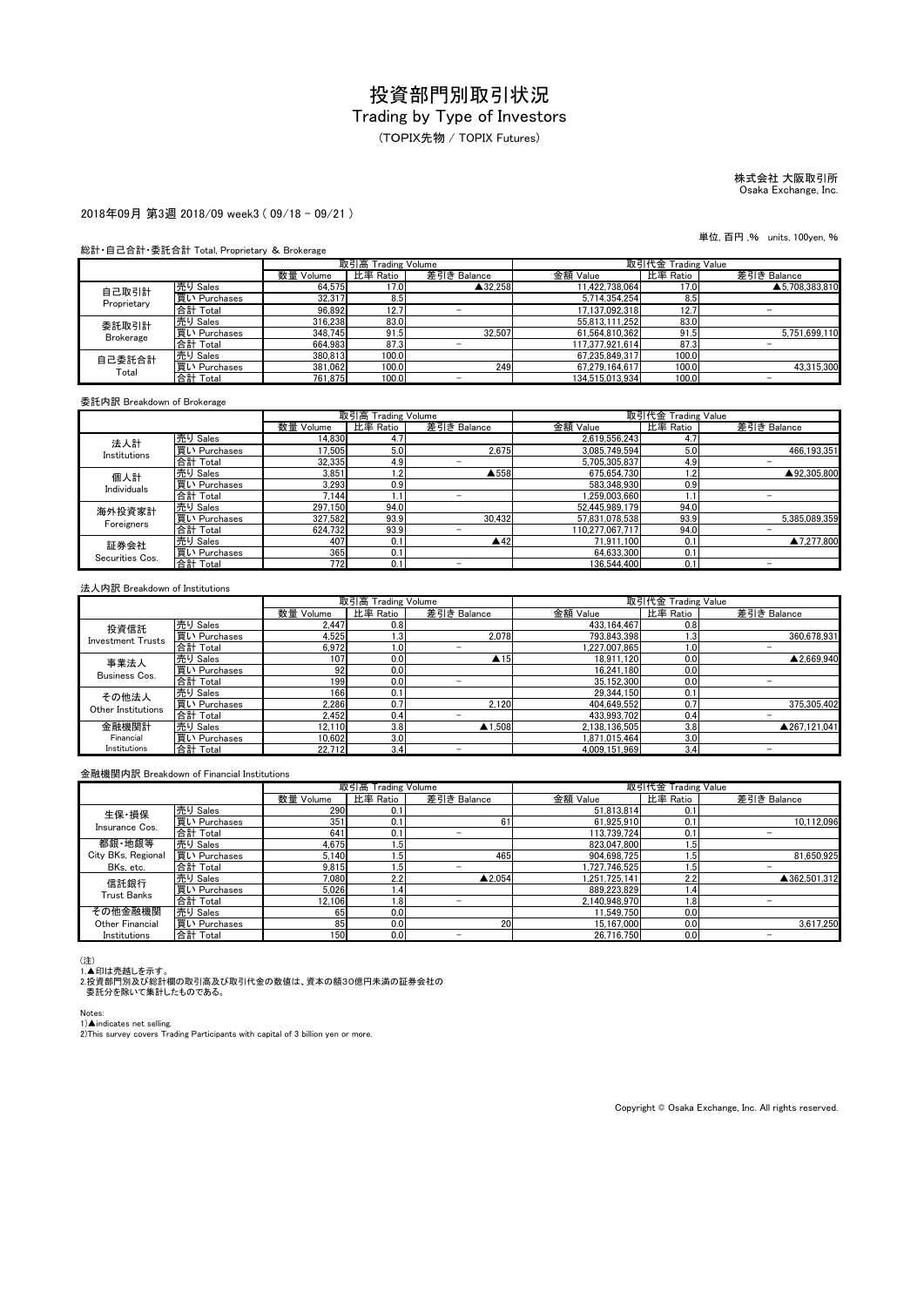# Trading by Type of Investors

(ミニTOPIX先物 / mini-TOPIX Futures)

# 株式会社 大阪取引所 Osaka Exchange, Inc.

#### 2018年09月 第3週 2018/09 week3 ( 09/18 - 09/21 )

### 総計・自己合計・委託合計 Total, Proprietary & Brokerage

|                  |              | 取引高 Trading Volume |          |                   | 取引代金 Trading Value |          |                 |
|------------------|--------------|--------------------|----------|-------------------|--------------------|----------|-----------------|
|                  |              | 数量 Volume          | 比率 Ratio | 差引き Balance       | 金額 Value           | 比率 Ratio | 差引き Balance     |
| 自己取引計            | 売り Sales     | 8.917              | 8.8      | $\triangle 6.685$ | 15.733.076.780     | 8.8      | ▲11.786.587.690 |
| Proprietary      | 買い Purchases | 2,232              | 2.2      |                   | 3.946.489.090      | 2.2      |                 |
|                  | 合計 Total     | 11.149             | 5.5      |                   | 19.679.565.870     | 5.5      |                 |
| 委託取引計            | 売り Sales     | 92,032             | 91.2     |                   | 162.282.234.860    | 91.2     |                 |
| <b>Brokerage</b> | 買い Purchases | 100.924            | 97.8     | 8.892             | 177,957,394,550    | 97.8     | 15.675.159.690  |
|                  | 合計 Total     | 192.956            | 94.5     |                   | 340.239.629.410    | 94.5     |                 |
| 自己委託合計<br>Total  | 売り Sales     | 100.949            | 100.0    |                   | 178.015.311.640    | 100.0    |                 |
|                  | 買い Purchases | 103.156            | 100.0    | 2.207             | 181.903.883.640    | 100.0    | 3.888.572.000   |
|                  | 合計 Total     | 204.105            | 100.0    |                   | 359.919.195.280    | 100.0    |                 |

#### 委託内訳 Breakdown of Brokerage

|                         |              |           | 取引高 Trading Volume |             | 取引代金 Trading Value |          |                |
|-------------------------|--------------|-----------|--------------------|-------------|--------------------|----------|----------------|
|                         |              | 数量 Volume | 比率 Ratio           | 差引き Balance | 金額 Value           | 比率 Ratio | 差引き Balance    |
| 法人計                     | 売り Sales     | 1,135     | 1.2                | ▲234        | 2,005,564,010      | 1.2      | ▲413.340.760   |
| Institutions            | 買い Purchases | 901       | 0.9                |             | .592.223.250       | 0.9      |                |
|                         | 合計 Total     | 2,036     |                    |             | 3,597,787,260      |          |                |
| 個人計                     | 売り Sales     | 9.310     | 10.1               |             | 16.404.103.650     | 10.1     |                |
| Individuals             | 買い Purchases | 9.416     | 9.3                | 106         | 16,600,825,650     | 9.3      | 196.722.000    |
|                         | 合計 Total     | 18.726    | 9.7                | -           | 33,004,929,300     | 9.7      |                |
| 海外投資家計                  | 売り Sales     | 81.051    | 88.1               |             | 142.928.264.700    | 88.1     |                |
| Foreigners              | 買い Purchases | 90.032    | 89.2               | 8.981       | 158,747,908,650    | 89.2     | 15,819,643,950 |
|                         | 合計 Total     | 171.083   | 88.7               |             | 301.676.173.350    | 88.7     |                |
| 証券会社<br>Securities Cos. | 売り Sales     | 536       | 0.6                |             | 944.302.500        | 0.6      |                |
|                         | 買い Purchases | 575       | 0.6                | 39          | 1.016.437.000      | 0.6      | 72,134,500     |
|                         | 合計 Total     | 1.111     | 0.6                |             | .960.739.500       | 0.6      |                |

#### 法人内訳 Breakdown of Institutions

|                          |              |           | 取引高 Trading Volume |                     | 取引代金 Trading Value |          |              |
|--------------------------|--------------|-----------|--------------------|---------------------|--------------------|----------|--------------|
|                          |              | 数量 Volume | 比率 Ratio           | 差引き Balance         | 金額 Value           | 比率 Ratio | 差引き Balance  |
| 投資信託                     | 売り Sales     | 166       | 0.2                | $\blacktriangle$ 75 | 294,459,650        | 0.2      | ▲133,422,900 |
| <b>Investment Trusts</b> | 買い Purchases | 9         | 0.1                |                     | 161,036,750        | 0.1      |              |
|                          | 合計 Total     | 257       | 0.1                |                     | 455.496.400        | 0.1      |              |
| 事業法人                     | 売り Sales     | 469       | 0.5                | $\blacktriangle$ 37 | 824.710.500        | 0.51     | ▲62.990.500  |
| Business Cos.            | 買い Purchases | 432       | 0.4                |                     | 761.720.000        | 0.4      |              |
|                          | 合計 Total     | 901       | 0.5                | -                   | 1,586,430,500      | 0.5      | -            |
| その他法人                    | 売り Sales     | 130       | 0.1                |                     | 230.139.250        | 0.1      |              |
| Other Institutions       | 買い Purchases | 210       | 0.2                | 80                  | 371.693.000        | 0.2      | 141.553.750  |
|                          | 合計 Total     | 340       | 0.2                |                     | 601.832.250        | 0.2      | -            |
| 金融機関計                    | 売り Sales     | 370       | 0.4                | ▲202                | 656.254.610        | 0.4      | ▲358,481.110 |
| Financial                | 買い Purchases | 168       | 0.2                |                     | 297.773.500        | 0.2      |              |
| Institutions             | 合計 Total     | 538       | 0.3                | -                   | 954.028.110        | 0.3      |              |

#### 金融機関内訳 Breakdown of Financial Institutions

|                         |              |           | 取引高 Trading Volume |                 | 取引代金 Trading Value |          |              |
|-------------------------|--------------|-----------|--------------------|-----------------|--------------------|----------|--------------|
|                         |              | 数量 Volume | 比率 Ratio           | 差引き Balance     | 金額 Value           | 比率 Ratio | 差引き Balance  |
| 生保·損保<br>Insurance Cos. | 売り Sales     |           | 0.0                |                 |                    | 0.0      |              |
|                         | 買い Purchases |           | 0.0                |                 |                    | 0.0      |              |
|                         | 合計 Total     |           | 0.0                | -               |                    | 0.0      |              |
| 都銀·地銀等                  | 売り Sales     |           | 0.0                |                 |                    | 0.0      |              |
| City BKs, Regional      | 買い Purchases |           | 0.0                |                 |                    | 0.0      |              |
| BKs, etc.               | 合計 Total     |           | 0.0                | $-$             |                    | 0.01     | -            |
| 信託銀行                    | 売り Sales     | 370       | 0.4                | $\triangle$ 202 | 656.254.610        | 0.4      | ▲358,481.110 |
| <b>Trust Banks</b>      | 買い Purchases | 168       | 0.2                |                 | 297.773.500        | 0.2      |              |
|                         | 合計 Total     | 538       | 0.3                | -               | 954.028.110        | 0.3      |              |
| その他金融機関                 | 売り Sales     |           | 0.0                |                 |                    | 0.0      |              |
| Other Financial         | 買い Purchases |           | 0.0                |                 |                    | 0.0      |              |
| Institutions            | 合計 Total     |           | 0.0                |                 |                    | 0.0      |              |

(注)<br>1.▲印は売越しを示す。<br>2.投資部門別及び総計欄の取引高及び取引代金の数値は、資本の額30億円未満の証券会社の<br>- 委託分を除いて集計したものである。

Notes:

1)▲indicates net selling.<br>2)This survey covers Trading Participants with capital of 3 billion yen or more.

Copyright © Osaka Exchange, Inc. All rights reserved.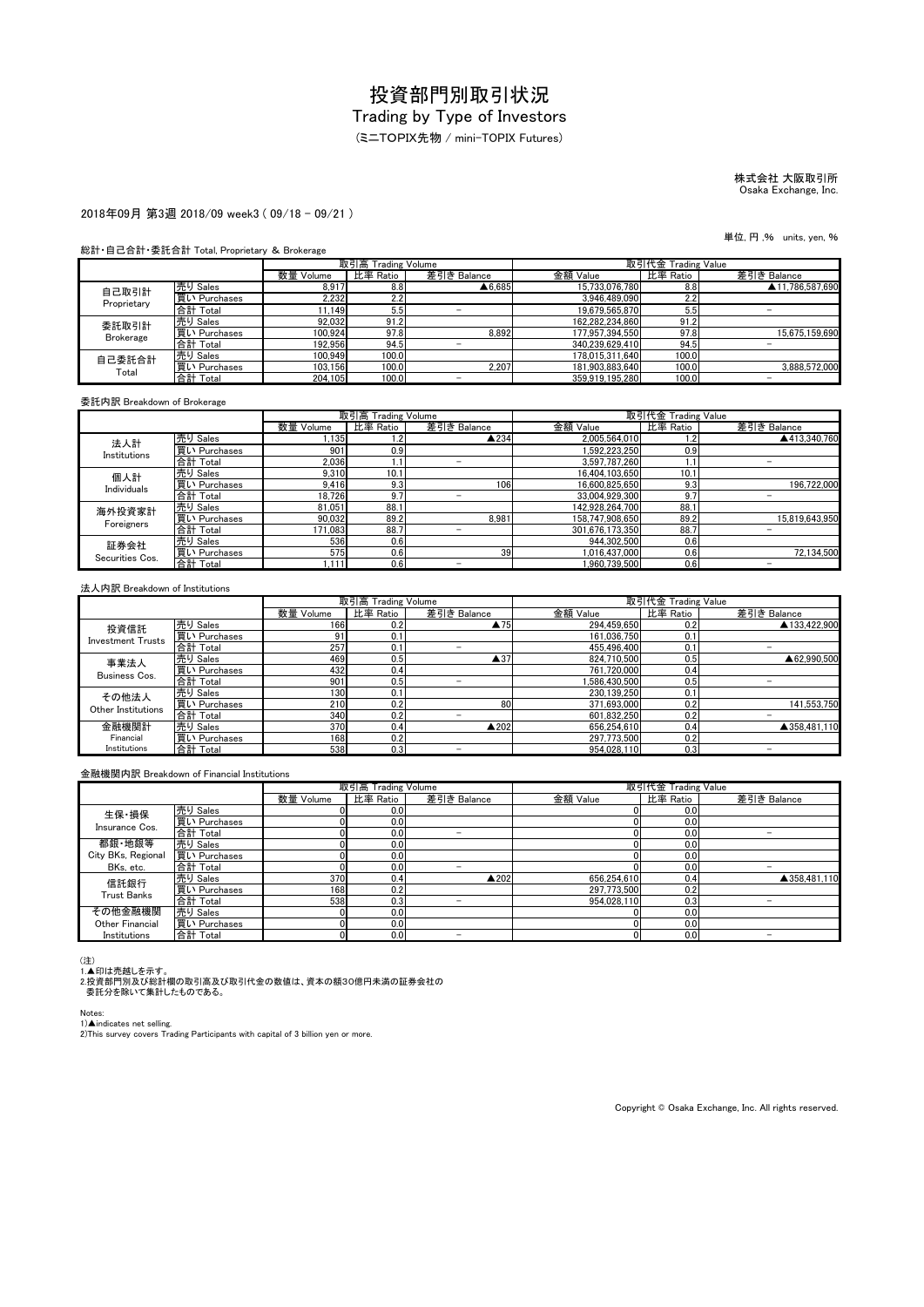(JPX日経400先物 / JPX-Nikkei 400)

# 株式会社 大阪取引所 Osaka Exchange, Inc.

#### 2018年09月 第3週 2018/09 week3 ( 09/18 - 09/21 )

#### 総計・自己合計・委託合計 Total, Proprietary & Brokerage

|                  |              | 取引高 Trading Volume |          |                          | 取引代金 Trading Value |          |                 |
|------------------|--------------|--------------------|----------|--------------------------|--------------------|----------|-----------------|
|                  |              | 数量 Volume          | 比率 Ratio | 差引き Balance              | 金額 Value           | 比率 Ratio | 差引き Balance     |
| 自己取引計            | 売り Sales     | 24.484             | 18.7     | ▲17.880                  | 38,408,504,232     | 18.7     | ▲28.039.153.013 |
| Proprietary      | 買い Purchases | 6.604              | 5.0      |                          | 10.369.351.219     | 5.1      |                 |
|                  | 合計 Total     | 31,088             | 1.91،    |                          | 48.777.855.451     | 1.9      |                 |
| 委託取引計            | 売り Sales     | 106.460            | 81.3     |                          | 166.573.301.421    | 81.3     |                 |
| <b>Brokerage</b> | 買い Purchases | 124.338            | 95.0     | 17.878                   | 194,609,303,934    | 94.9     | 28.036.002.513  |
|                  | 合計 Total     | 230.798            | 88.1     |                          | 361.182.605.355    | 88.1     |                 |
| 自己委託合計<br>Total  | 売り Sales     | 130.944            | 100.0    | ົ                        | 204.981.805.653    | 100.0    | ▲3.150.500      |
|                  | 買い Purchases | 130.942            | 100.0    |                          | 204.978.655.153    | 100.0    |                 |
|                  | 合計 Total     | 261.886            | 100.0    | $\overline{\phantom{a}}$ | 409.960.460.806    | 100.0    | -               |

委託内訳 Breakdown of Brokerage

|                         |              |                 | 取引高 Trading Volume |                    | 取引代金 Trading Value |          |                |
|-------------------------|--------------|-----------------|--------------------|--------------------|--------------------|----------|----------------|
|                         |              | 数量 Volume       | 比率 Ratio           | 差引き Balance        | 金額 Value           | 比率 Ratio | 差引き Balance    |
| 法人計                     | 売り Sales     | .169            |                    |                    | 1.827.612.485      |          |                |
| Institutions            | 買い Purchases | 2,238           | 1.8                | .069               | 3.503.153.500      | 1.8      | 1,675,541,015  |
|                         | 合計 Total     | 3.407           | 1.5                |                    | 5.330.765.985      | 1.5      |                |
| 個人計                     | 売り Sales     | 3,971           | 3.7                | $\triangle 20$     | 6.206.639.000      | 3.7      | ▲32,001.500    |
| Individuals             | 買い Purchases | 3.951           | 3.2                |                    | 6.174.637.500      | 3.2      |                |
|                         | 合計 Total     | 7,922           | 3.4                |                    | 12.381.276.500     | 3.4      |                |
| 海外投資家計                  | 売り Sales     | 101.269         | 95.1               |                    | 158.459.350.436    | 95.      |                |
| Foreigners              | 買い Purchases | 118.107         | 95.0               | 16.838             | 184,865,809,434    | 95.0     | 26.406.458.998 |
|                         | 合計 Total     | 219.376         | 95.1               |                    | 343.325.159.870    | 95.      |                |
| 証券会社<br>Securities Cos. | 売り Sales     | 5.              | 0.0                | $\blacktriangle^9$ | 79.699.500         | 0.0      | ▲13.996.000    |
|                         | 買い Purchases | 42              | 0.0                |                    | 65.703.500         | 0.0      |                |
|                         | 合計 Total     | 93 <sub>1</sub> | 0.0                |                    | 145.403.000        | 0.0      |                |

#### 法人内訳 Breakdown of Institutions

|                          |              |           | 取引高 Trading Volume |                          | 取引代金 Trading Value |          |                          |
|--------------------------|--------------|-----------|--------------------|--------------------------|--------------------|----------|--------------------------|
|                          |              | 数量 Volume | 比率 Ratio           | 差引き Balance              | 金額 Value           | 比率 Ratio | 差引き Balance              |
| 投資信託                     | 売り Sales     | 1.098     | 1.0 <sub>l</sub>   |                          | 1,717,425,505      | 1.OI     |                          |
| <b>Investment Trusts</b> | 買い Purchases | .200      | 1.0                | 102                      | 1.878.156.500      | 1.0      | 160.730.995              |
|                          | 合計 Total     | 2.298     | 1.0                |                          | 3.595.582.005      | 0.1      | -                        |
| 事業法人                     | 売り Sales     | 22        | 0.0                | $\blacktriangle$ 18      | 34.462.000         | 0.0      | ▲28.184.000              |
| Business Cos.            | 買い Purchases |           | 0.0                |                          | 6.278.000          | 0.0      |                          |
|                          | 合計 Total     | 26        | 0.0                | -                        | 40.740.000         | 0.0      | $\overline{\phantom{0}}$ |
| その他法人                    | 売り Sales     |           | 0.0                |                          |                    | 0.0      |                          |
| Other Institutions       | 買い Purchases |           | 0.0                |                          |                    | 0.0      |                          |
|                          | 合計 Total     |           | 0.0                | $\overline{\phantom{a}}$ |                    | 0.0      |                          |
| 金融機関計                    | 売り Sales     | 49        | 0.0                |                          | 75.724.980         | 0.0      |                          |
| Financial                | 買い Purchases | 1.034     | 0.8                | 985                      | .618.719.000       | 0.8      | .542.994.020             |
| Institutions             | 合計 Total     | 0.083     | 0.5                | -                        | .694.443.980       | 0.5      |                          |

金融機関内訳 Breakdown of Financial Institutions

|                    |              |           | 取引高 Trading Volume |             | 取引代金 Trading Value |          |               |
|--------------------|--------------|-----------|--------------------|-------------|--------------------|----------|---------------|
|                    |              | 数量 Volume | 比率 Ratio           | 差引き Balance | 金額 Value           | 比率 Ratio | 差引き Balance   |
| 生保·損保              | 売り Sales     |           | 0.0                |             |                    | 0.0      |               |
| Insurance Cos.     | 買い Purchases |           | 0.0                |             |                    | 0.0      |               |
|                    | 合計 Total     |           | 0.0                | -           |                    | 0.0      |               |
| 都銀·地銀等             | 売り Sales     |           | 0.0                |             |                    | 0.0      |               |
| City BKs, Regional | 買い Purchases |           | 0.0                |             |                    | 0.0      |               |
| BKs, etc.          | 合計 Total     |           | 0.0                | -           |                    | 0.0      |               |
| 信託銀行               | 売り Sales     | 49        | 0.0                |             | 75.724.980         | 0.0      |               |
| <b>Trust Banks</b> | 買い Purchases | 1.034     | 0.8                | 985         | 1.618.719.000      | 0.8      | 1.542.994.020 |
|                    | 合計 Total     | 1.083     | 0.5                | -           | 1.694.443.980      | 0.5      |               |
| その他金融機関            | 売り Sales     |           | 0.0                |             |                    | 0.0      |               |
| Other Financial    | 買い Purchases |           | 0.0                |             |                    | 0.0      |               |
| Institutions       | 合計 Total     |           | 0.0                |             |                    | 0.0      |               |

(注)<br>1.▲印は売越しを示す。<br>2.投資部門別及び総計欄の取引高及び取引代金の数値は、資本の額30億円未満の証券会社の<br>- 委託分を除いて集計したものである。

Notes:

1)▲indicates net selling.<br>2)This survey covers Trading Participants with capital of 3 billion yen or more.

Copyright © Osaka Exchange, Inc. All rights reserved.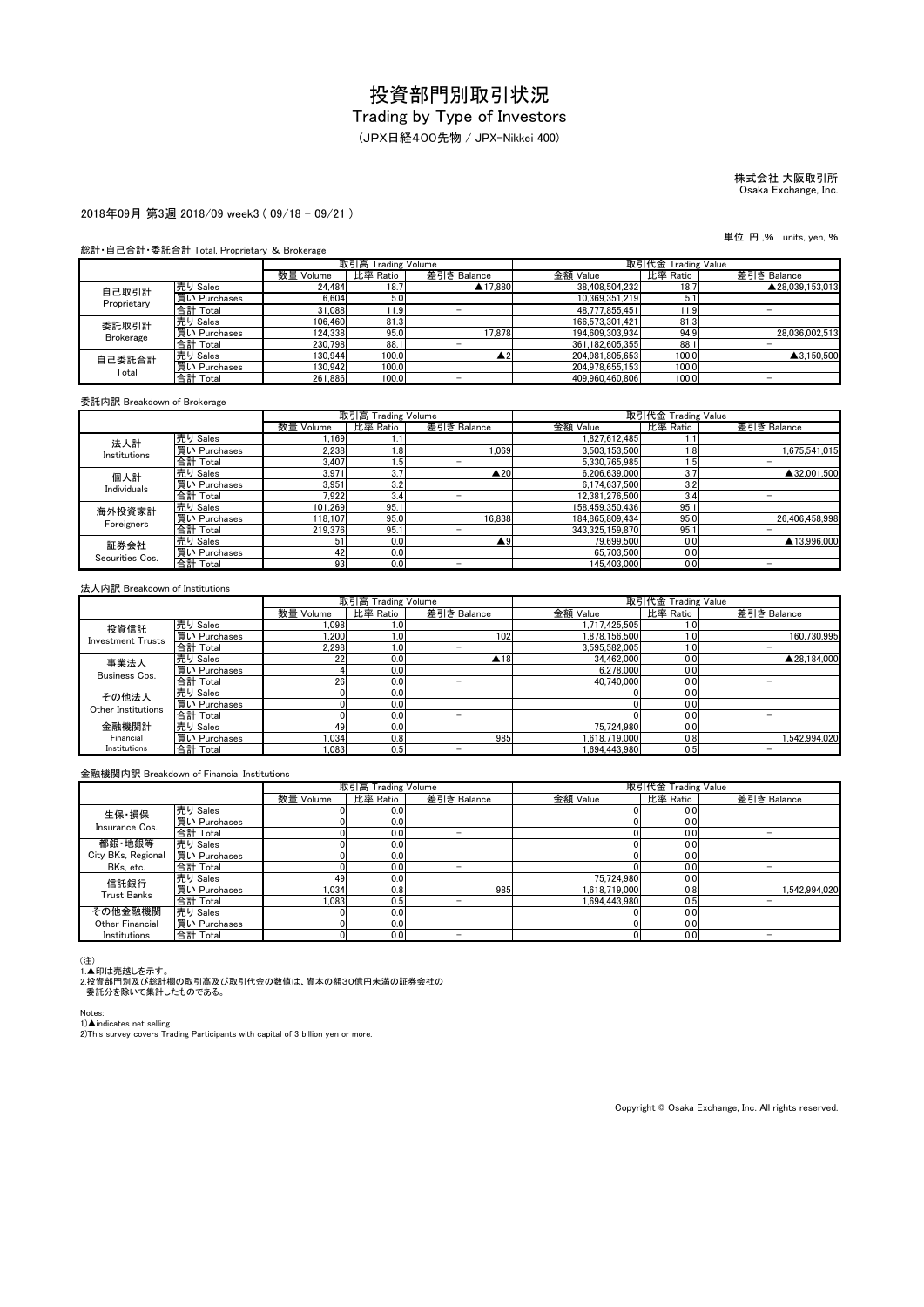### (マザーズ指数先物 / MOTHERS Futures)

# 株式会社 大阪取引所 Osaka Exchange, Inc.

#### 2018年09月 第3週 2018/09 week3 ( 09/18 - 09/21 )

#### 総計・自己合計・委託合計 Total, Proprietary & Brokerage

|                  |              | 取引高 Trading Volume |          |                          | 取引代金 Trading Value |          |              |
|------------------|--------------|--------------------|----------|--------------------------|--------------------|----------|--------------|
|                  |              | 数量 Volume          | 比率 Ratio | 差引き Balance              | 金額 Value           | 比率 Ratio | 差引き Balance  |
| 自己取引計            | 売り Sales     | 2.418              | 26.4     | ▲723                     | 2.446.998.600      | 26.4     | ▲723.708.680 |
| Proprietary      | 買い Purchases | 1.695              | 18.5     |                          | 1.723.289.920      | 18.5     |              |
|                  | 合計 Total     | 4,113              | 22.4     |                          | 4.170.288.520      | 22.4     |              |
| 委託取引計            | 売り Sales     | 6,748              | 73.6     |                          | 6.833.953.920      | 73.6     |              |
| <b>Brokerage</b> | 買い Purchases | 7.491              | 81.5     | 743                      | 7.577.864.600      | 81.5     | 743.910.680  |
|                  | 合計 Total     | 14,239             | 77.6     |                          | 14.411.818.520     | 77.6     |              |
| 自己委託合計<br>Total  | 売り Sales     | 9.166              | 100.0    |                          | 9.280.952.520      | 100.0    |              |
|                  | 買い Purchases | 9.186              | 100.0    | 20                       | 9.301.154.520      | 100.0    | 20.202.000   |
|                  | 合計 Total     | 18.352             | 100.0    | $\overline{\phantom{a}}$ | 18.582.107.040     | 100.0    | -            |

委託内訳 Breakdown of Brokerage

|                         |              |           | 取引高 Trading Volume |             | 取引代金 Trading Value |          |             |
|-------------------------|--------------|-----------|--------------------|-------------|--------------------|----------|-------------|
|                         |              | 数量 Volume | 比率 Ratio           | 差引き Balance | 金額 Value           | 比率 Ratio | 差引き Balance |
| 法人計                     | 売り Sales     | 497       | 7.4                |             | 504,639,920        | 7.4      |             |
| Institutions            | 買い Purchases | 733       | 9.8                | 236         | 742.540.600        | 9.8      | 237.900.680 |
|                         | 合計 Total     | .230      | 8.6                | -           | 1.247.180.520      | 8.7      |             |
| 個人計                     | 売り Sales     | 3.431     | 50.8               |             | 3.470.485.000      | 50.8     |             |
| Individuals             | 買い Purchases | 3.739     | 49.9               | 308         | 3.779.435.000      | 49.9     | 308.950.000 |
|                         | 合計 Total     | 7.170     | 50.4               |             | 7.249.920.000      | 50.3     |             |
| 海外投資家計                  | 売り Sales     | 2.596     | 38.5               |             | 2.632.700.000      | 38.5     |             |
| Foreigners              | 買い Purchases | 2.716     | 36.3               | 120         | 2.750.106.000      | 36.3     | 117.406.000 |
|                         | 合計 Total     | 5.312     | 37.3               |             | 5.382.806.000      | 37.3     |             |
| 証券会社<br>Securities Cos. | 売り Sales     | 224       | 3.3                |             | 226.129.000        | 3.3      |             |
|                         | 買い Purchases | 303       | 4.0                | 79          | 305.783.000        | 4.0      | 79.654.000  |
|                         | 合計 Total     | 527       | 3.7                |             | 531.912.000        | 3.7      |             |

#### 法人内訳 Breakdown of Institutions

|                          |              |           | 取引高 Trading Volume |                          | 取引代金 Trading Value |          |                          |
|--------------------------|--------------|-----------|--------------------|--------------------------|--------------------|----------|--------------------------|
|                          |              | 数量 Volume | 比率 Ratio           | 差引き Balance              | 金額 Value           | 比率 Ratio | 差引き Balance              |
| 投資信託                     | 売り Sales     |           | 0.0                |                          |                    | 0.0      |                          |
| <b>Investment Trusts</b> | 買い Purchases | 138       | 1.8                | 1381                     | 139.902.000        | 1.8      | 139.902.000              |
|                          | 合計 Total     | 138       | 1.0 <sub>l</sub>   |                          | 139.902.000        | 0.1      |                          |
| 事業法人                     | 売り Sales     | 196       | 2.91               | $\triangle$ 34           | 198.634.000        | 2.9      | ▲34.733.000              |
| Business Cos.            | 買い Purchases | 162       | 2.2                |                          | 163.901.000        | 2.2      |                          |
|                          | 合計 Total     | 358       | 2.5                | -                        | 362.535.000        | 2.5      | $\overline{\phantom{0}}$ |
| その他法人                    | 売り Sales     | 299       | 4.4                |                          | 303.951.000        | 4.4      |                          |
| Other Institutions       | 買い Purchases | 410       | 5.5                | 111                      | 415.001.000        | 5.5      | 111.050.000              |
|                          | 合計 Total     | 709       | 5.0                | $\overline{\phantom{a}}$ | 718.952.000        | 5.0      |                          |
| 金融機関計                    | 売り Sales     |           | 0.0                |                          | 2.054.920          | 0.0      |                          |
| Financial                | 買い Purchases | 23        | 0.3                | 21                       | 23.736.600         | 0.3      | 21.681.680               |
| Institutions             | 合計 Total     | 25        | 0.2                | -                        | 25.791.520         | 0.2      |                          |

#### 金融機関内訳 Breakdown of Financial Institutions

|                    |              |           | 取引高 Trading Volume |             | 取引代金 Trading Value |          |             |
|--------------------|--------------|-----------|--------------------|-------------|--------------------|----------|-------------|
|                    |              | 数量 Volume | 比率 Ratio           | 差引き Balance | 金額 Value           | 比率 Ratio | 差引き Balance |
| 生保·損保              | 売り Sales     |           | 0.0                |             |                    | 0.0      |             |
| Insurance Cos.     | 買い Purchases |           | 0.0                |             |                    | 0.0      |             |
|                    | 合計 Total     |           | 0.0                | -           |                    | 0.0      | -           |
| 都銀·地銀等             | 売り Sales     |           | 0.0                |             |                    | 0.0      |             |
| City BKs, Regional | 買い Purchases |           | 0.0                |             |                    | 0.0      |             |
| BKs, etc.          | 合計 Total     |           | 0.0                | -           |                    | 0.0      |             |
| 信託銀行               | 売り Sales     |           | 0.0                |             | 2.054.920          | 0.0      |             |
| <b>Trust Banks</b> | 買い Purchases | 23        | 0.3                | 21          | 23.736.600         | 0.3      | 21,681,680  |
|                    | 合計 Total     | 25        | 0.2                |             | 25.791.520         | 0.2      |             |
| その他金融機関            | 売り Sales     |           | 0.0                |             |                    | 0.0      |             |
| Other Financial    | 買い Purchases |           | 0.0                |             |                    | 0.0      |             |
| Institutions       | 合計 Total     |           | 0.0                |             |                    | 0.0      |             |

(注)<br>1.▲印は売越しを示す。<br>2.投資部門別及び総計欄の取引高及び取引代金の数値は、資本の額30億円未満の証券会社の<br>- 委託分を除いて集計したものである。

Notes:

1)▲indicates net selling.<br>2)This survey covers Trading Participants with capital of 3 billion yen or more.

Copyright © Osaka Exchange, Inc. All rights reserved.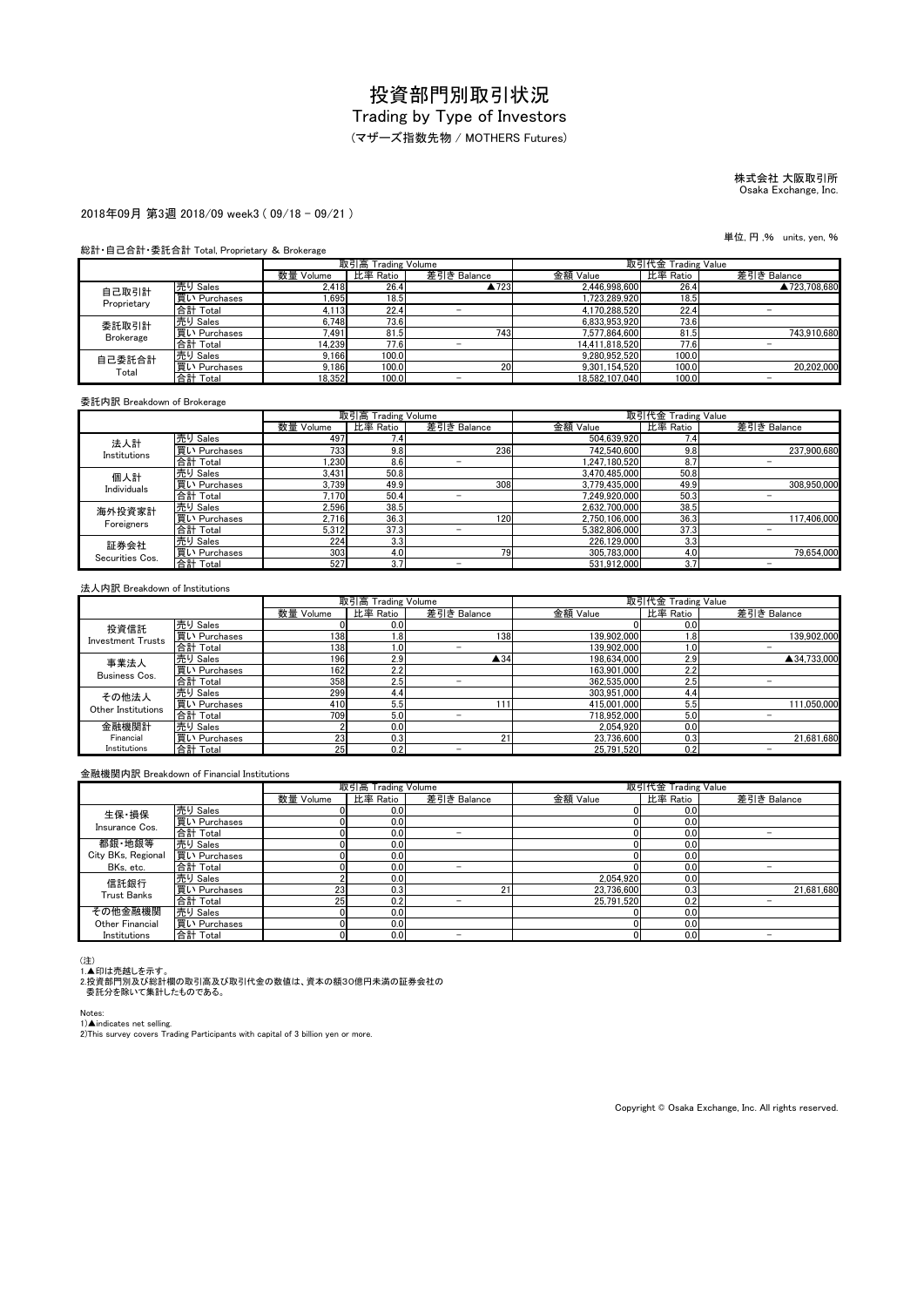(NYダウ先物 / OSE DJIA Futures)

## 株式会社 大阪取引所 Osaka Exchange, Inc.

#### 2018年09月 第3週 2018/09 week3 ( 09/18 - 09/21 )

#### 総計・自己合計・委託合計 Total, Proprietary & Brokerage

|                  |              |           | 取引高 Trading Volume |             |                | 取引代金 Trading Value |             |
|------------------|--------------|-----------|--------------------|-------------|----------------|--------------------|-------------|
|                  |              | 数量 Volume | 比率 Ratio           | 差引き Balance | 金額 Value       | 比率 Ratio           | 差引き Balance |
| 自己取引計            | 売り Sales     |           | 0.0                |             |                | 0.0                |             |
| Proprietary      | 買い Purchases |           | 0.0                |             |                | 0.0                |             |
|                  | 合計 Total     |           | 0.0                | -           |                | 0.0                |             |
| 委託取引計            | 売り Sales     | 2,033     | 100.0              | ن ڪ         | 5.352.622.200  | 100.0              | ▲7,903,000  |
| <b>Brokerage</b> | 買い Purchases | 2.030     | 100.0              |             | 5.344.719.200  | 100.0              |             |
|                  | 合計 Total     | 4.063     | 100.0              |             | 10.697.341.400 | 100.0              |             |
| 自己委託合計           | 売り Sales     | 2.033     | 100.0              | Δ3.         | 5.352.622.200  | 100.0              | ▲7,903,000  |
| Total            | 買い Purchases | 2.030     | 100.0              |             | 5.344.719.200  | 100.0              |             |
|                  | 合計 Total     | 4.063     | 100.0              | -           | 10.697.341.400 | 100.0              | -           |

委託内訳 Breakdown of Brokerage

|                         |              |           | 取引高 Trading Volume |             | 取引代金 Trading Value |          |                          |
|-------------------------|--------------|-----------|--------------------|-------------|--------------------|----------|--------------------------|
|                         |              | 数量 Volume | 比率 Ratio           | 差引き Balance | 金額 Value           | 比率 Ratio | 差引き Balance              |
| 法人計                     | 売り Sales     | 121       | 6.0                |             | 316.776.400        | 5.9      |                          |
| Institutions            | 買い Purchases | 167       | 8.2                | 46          | 438,720,500        | 8.2      | 121.944.100              |
|                         | 合計 Total     | 288       | 7.1                |             | 755.496.900        |          | -                        |
| 個人計                     | 売り Sales     | 843       | 41.5               | A6          | 2.220.224.100      | 41.5     | ▲19.238.500              |
| Individuals             | 買い Purchases | 837       | 41.2               |             | 2,200,985,600      | 41.2     |                          |
|                         | 合計 Total     | .680      | 41.3               | -           | 4.421.209.700      | 41.3     | -                        |
| 海外投資家計                  | 売り Sales     | 1.019     | 50.1               | A67         | 2.682.808.000      | 50.7     | ▲173.965.800             |
| Foreigners              | 買い Purchases | 952       | 46.9               |             | 2.508.842.200      | 46.9     |                          |
|                         | 合計 Total     | 1.971     | 48.5               | -           | 5.191.650.200      | 48.5     | $\overline{\phantom{0}}$ |
| 証券会社<br>Securities Cos. | 売り Sales     | 50        | 2.5                |             | 132.813.700        | 2.5      |                          |
|                         | 買い Purchases | 74        | 3.6                | 24          | 196.170.900        | 3.7      | 63.357.200               |
|                         | 合計 Total     | 124       | 3.1                | -           | 328.984.600        | 3.1      |                          |

#### 法人内訳 Breakdown of Institutions

|                          |              | 取引高 Trading Volume |                  |             | 取引代金 Trading Value |                |             |  |  |
|--------------------------|--------------|--------------------|------------------|-------------|--------------------|----------------|-------------|--|--|
|                          |              | 数量 Volume          | 比率 Ratio         | 差引き Balance | 金額 Value           | 比率 Ratio       | 差引き Balance |  |  |
| 投資信託                     | 売り Sales     |                    | 0.0              |             |                    | 0.0            |             |  |  |
| <b>Investment Trusts</b> | 買い Purchases |                    | 0.0              |             |                    | 0.0            |             |  |  |
|                          | 合計 Total     |                    | 0.0              | -           |                    | 0.0            |             |  |  |
| 事業法人                     | 売り Sales     | 121                | 6.0              |             | 316,776,400        | 5.9            |             |  |  |
| Business Cos.            | 買い Purchases | 167                | 8.2              | 46          | 438.720.500        | 8.2            | 121.944.100 |  |  |
|                          | 合計 Total     | 288                | 7.1              |             | 755.496.900        | $^{\prime}$ .1 |             |  |  |
| その他法人                    | 売り Sales     |                    | 0.0              |             |                    | 0.0            |             |  |  |
| Other Institutions       | 買い Purchases |                    | 0.0              |             |                    | 0.0            |             |  |  |
|                          | 合計 Total     |                    | 0.0              | -           |                    | 0.0            |             |  |  |
| 金融機関計                    | 売り Sales     |                    | 0.0 <sub>1</sub> |             |                    | 0.0            |             |  |  |
| Financial                | 買い Purchases |                    | 0.0              |             |                    | 0.0            |             |  |  |
| Institutions             | 合計 Total     |                    | 0.0              | -           |                    | 0.0            |             |  |  |

#### 金融機関内訳 Breakdown of Financial Institutions

|                    |              | 取引高 Trading Volume |          |                          | 取引代金 Trading Value |          |             |
|--------------------|--------------|--------------------|----------|--------------------------|--------------------|----------|-------------|
|                    |              | 数量 Volume          | 比率 Ratio | 差引き Balance              | 金額 Value           | 比率 Ratio | 差引き Balance |
| 生保·損保              | 売り Sales     |                    | 0.0      |                          |                    | 0.0      |             |
| Insurance Cos.     | 買い Purchases |                    | 0.0      |                          |                    | 0.0      |             |
|                    | 合計 Total     |                    | 0.0      | -                        |                    | 0.0      | -           |
| 都銀·地銀等             | 売り Sales     |                    | 0.0      |                          |                    | 0.0      |             |
| City BKs, Regional | 買い Purchases |                    | 0.0      |                          |                    | 0.0      |             |
| BKs, etc.          | 合計 Total     |                    | 0.0      | -                        |                    | 0.0      |             |
| 信託銀行               | 売り Sales     |                    | 0.0      |                          |                    | 0.0      |             |
| <b>Trust Banks</b> | 買い Purchases |                    | 0.0      |                          |                    | 0.0      |             |
|                    | 合計 Total     |                    | 0.0      | $\overline{\phantom{a}}$ |                    | 0.0      |             |
| その他金融機関            | 売り Sales     |                    | 0.0      |                          |                    | 0.0      |             |
| Other Financial    | 買い Purchases |                    | 0.0      |                          |                    | 0.0      |             |
| Institutions       | 合計 Total     |                    | 0.0      |                          |                    | 0.0      |             |

(注)<br>1.▲印は売越しを示す。<br>2.投資部門別及び総計欄の取引高及び取引代金の数値は、資本の額30億円未満の証券会社の<br>- 委託分を除いて集計したものである。

Notes:

1)▲indicates net selling.<br>2)This survey covers Trading Participants with capital of 3 billion yen or more.

Copyright © Osaka Exchange, Inc. All rights reserved.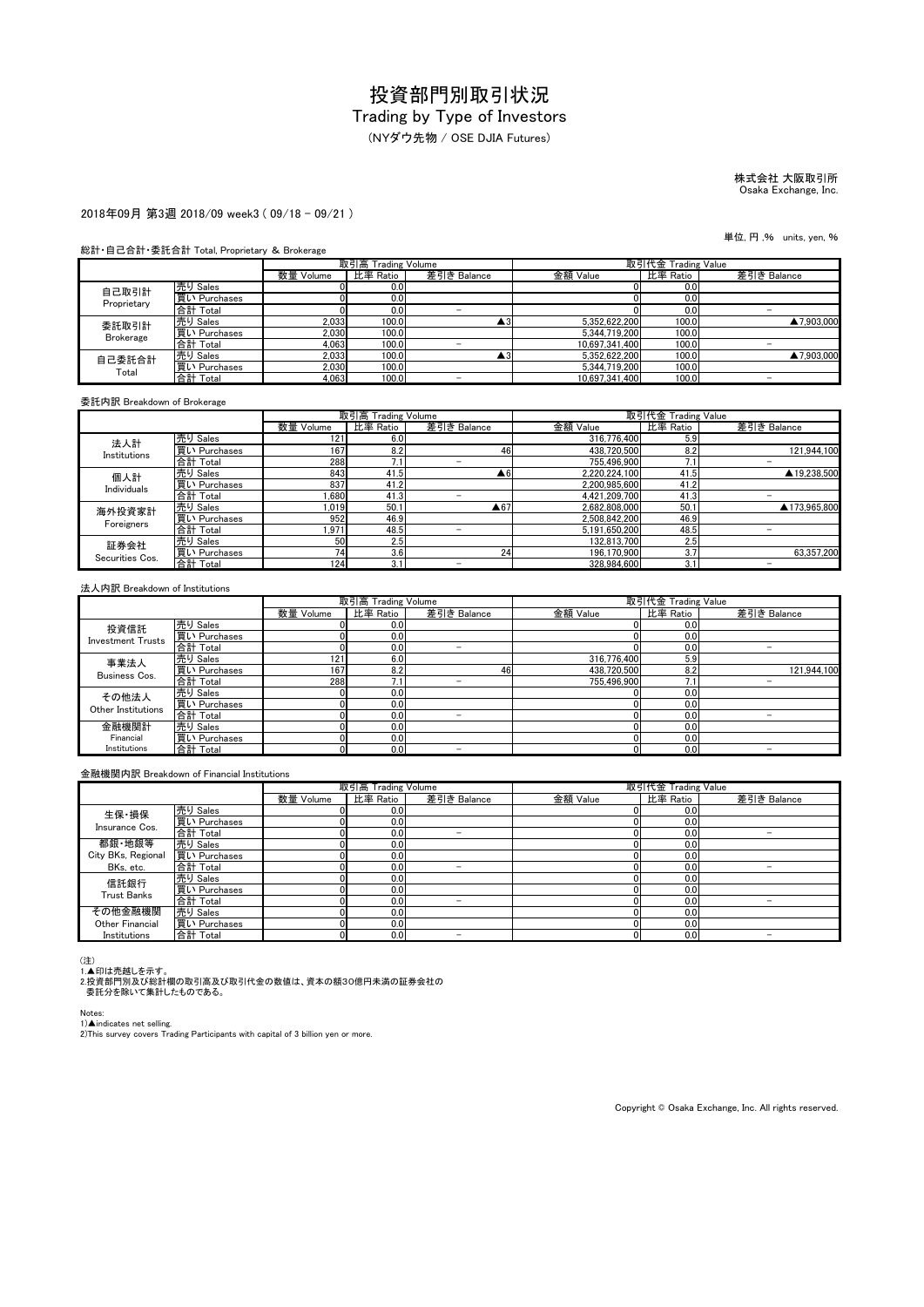(台湾加権指数先物 / TAIEX Futures)

# 株式会社 大阪取引所 Osaka Exchange, Inc.

2018年09月 第3週 2018/09 week3 ( 09/18 - 09/21 )

#### 総計・自己合計・委託合計 Total, Proprietary & Brokerage

|                  |              | 取引高 Trading Volume |          |             | 取引代金 Trading Value |          |             |
|------------------|--------------|--------------------|----------|-------------|--------------------|----------|-------------|
|                  |              | 数量 Volume          | 比率 Ratio | 差引き Balance | 金額 Value           | 比率 Ratio | 差引き Balance |
| 自己取引計            | 売り Sales     |                    | 0.0      |             |                    | 0.0      |             |
| Proprietary      | 買い Purchases |                    | 0.0      |             |                    | 0.0      |             |
|                  | 合計 Total     |                    | 0.0      | -           |                    | 0.0      |             |
| 委託取引計            | 売り Sales     |                    | 0.0      |             |                    | 0.0      |             |
| <b>Brokerage</b> | 買い Purchases |                    | 0.0      |             |                    | 0.0      |             |
|                  | 合計 Total     |                    | 0.0      | -           |                    | 0.0      |             |
| 自己委託合計<br>Total  | 売り Sales     |                    | 0.0      |             |                    | 0.0      |             |
|                  | 買い Purchases |                    | 0.0      |             |                    | 0.0      |             |
|                  | 合計 Total     |                    | 0.0      | -           |                    | 0.0      | -           |

委託内訳 Breakdown of Brokerage

|                         |                                 | 取引高 Trading Volume |                  |                          | 取引代金 Trading Value |          |             |
|-------------------------|---------------------------------|--------------------|------------------|--------------------------|--------------------|----------|-------------|
|                         |                                 | 数量 Volume          | 比率 Ratio         | 差引き Balance              | 金額 Value           | 比率 Ratio | 差引き Balance |
| 法人計                     | 売り Sales                        |                    | 0.0              |                          |                    | 0.0      |             |
| Institutions            | 買い Purchases                    |                    | 0.0              |                          |                    | 0.0      |             |
|                         | 合計 Total                        |                    | 0.0              | -                        |                    | 0.0      |             |
| 個人計                     | 売り Sales                        |                    | 0.0              |                          |                    | 0.0      |             |
| Individuals             | 買い Purchases                    |                    | 0.0              |                          |                    | 0.0      |             |
|                         | 合計 Total                        |                    | 0.0              | -                        |                    | 0.0      | -           |
| 海外投資家計                  | <u>売り Sales</u><br>買い Purchases |                    | 0.0              |                          |                    | 0.0      |             |
| Foreigners              |                                 |                    | 0.0 <sub>l</sub> |                          |                    | 0.0      |             |
|                         | 合計 Total                        |                    | 0.0              | -                        |                    | 0.0      |             |
| 証券会社<br>Securities Cos. | 売り Sales                        |                    | 0.0              |                          |                    | 0.0      |             |
|                         | 買い Purchases                    |                    | 0.0              |                          |                    | 0.0      |             |
|                         | 合計 Total                        |                    | 0.0              | $\overline{\phantom{a}}$ |                    | 0.0      |             |

#### 法人内訳 Breakdown of Institutions

|                          |              | 取引高 Trading Volume |                  |             | 取引代金 Trading Value |          |             |
|--------------------------|--------------|--------------------|------------------|-------------|--------------------|----------|-------------|
|                          |              | 数量 Volume          | 比率 Ratio         | 差引き Balance | 金額 Value           | 比率 Ratio | 差引き Balance |
| 投資信託                     | 売り Sales     |                    | 0.0 <sub>l</sub> |             |                    | 0.0      |             |
| <b>Investment Trusts</b> | 買い Purchases |                    | 0.0              |             |                    | 0.0      |             |
|                          | 合計 Total     |                    | 0.0              | -           |                    | 0.0      |             |
| 事業法人                     | 売り Sales     |                    | 0.0              |             |                    | 0.0      |             |
| Business Cos.            | 買い Purchases |                    | 0.0              |             |                    | 0.0      |             |
|                          | 合計 Total     |                    | 0.0              | -           |                    | 0.0      |             |
| その他法人                    | 売り Sales     |                    | 0.0              |             |                    | 0.0      |             |
| Other Institutions       | 買い Purchases |                    | 0.0              |             |                    | 0.0      |             |
|                          | 合計 Total     |                    | 0.0              | -           |                    | 0.0      |             |
| 金融機関計                    | 売り Sales     |                    | 0.0              |             |                    | 0.0      |             |
| Financial                | 買い Purchases |                    | 0.0              |             |                    | 0.0      |             |
| Institutions             | 合計 Total     |                    | 0.0              | -           |                    | 0.0      |             |

#### 金融機関内訳 Breakdown of Financial Institutions

|                    |              | 取引高 Trading Volume |          |                          | 取引代金 Trading Value |          |             |
|--------------------|--------------|--------------------|----------|--------------------------|--------------------|----------|-------------|
|                    |              | 数量 Volume          | 比率 Ratio | 差引き Balance              | 金額 Value           | 比率 Ratio | 差引き Balance |
| 生保·損保              | 売り Sales     |                    | 0.0      |                          |                    | 0.0      |             |
| Insurance Cos.     | 買い Purchases |                    | 0.0      |                          |                    | 0.0      |             |
|                    | 合計 Total     |                    | 0.0      | -                        |                    | 0.0      | -           |
| 都銀·地銀等             | 売り Sales     |                    | 0.0      |                          |                    | 0.0      |             |
| City BKs, Regional | 買い Purchases |                    | 0.0      |                          |                    | 0.0      |             |
| BKs, etc.          | 合計 Total     |                    | 0.0      | -                        |                    | 0.0      |             |
| 信託銀行               | 売り Sales     |                    | 0.0      |                          |                    | 0.0      |             |
| <b>Trust Banks</b> | 買い Purchases |                    | 0.0      |                          |                    | 0.0      |             |
|                    | 合計 Total     |                    | 0.0      | $\overline{\phantom{a}}$ |                    | 0.0      |             |
| その他金融機関            | 売り Sales     |                    | 0.0      |                          |                    | 0.0      |             |
| Other Financial    | 買い Purchases |                    | 0.0      |                          |                    | 0.0      |             |
| Institutions       | 合計 Total     |                    | 0.0      |                          |                    | 0.0      |             |

(注)<br>1.▲印は売越しを示す。<br>2.投資部門別及び総計欄の取引高及び取引代金の数値は、資本の額30億円未満の証券会社の<br>- 委託分を除いて集計したものである。

Notes:

1)▲indicates net selling.<br>2)This survey covers Trading Participants with capital of 3 billion yen or more.

Copyright © Osaka Exchange, Inc. All rights reserved.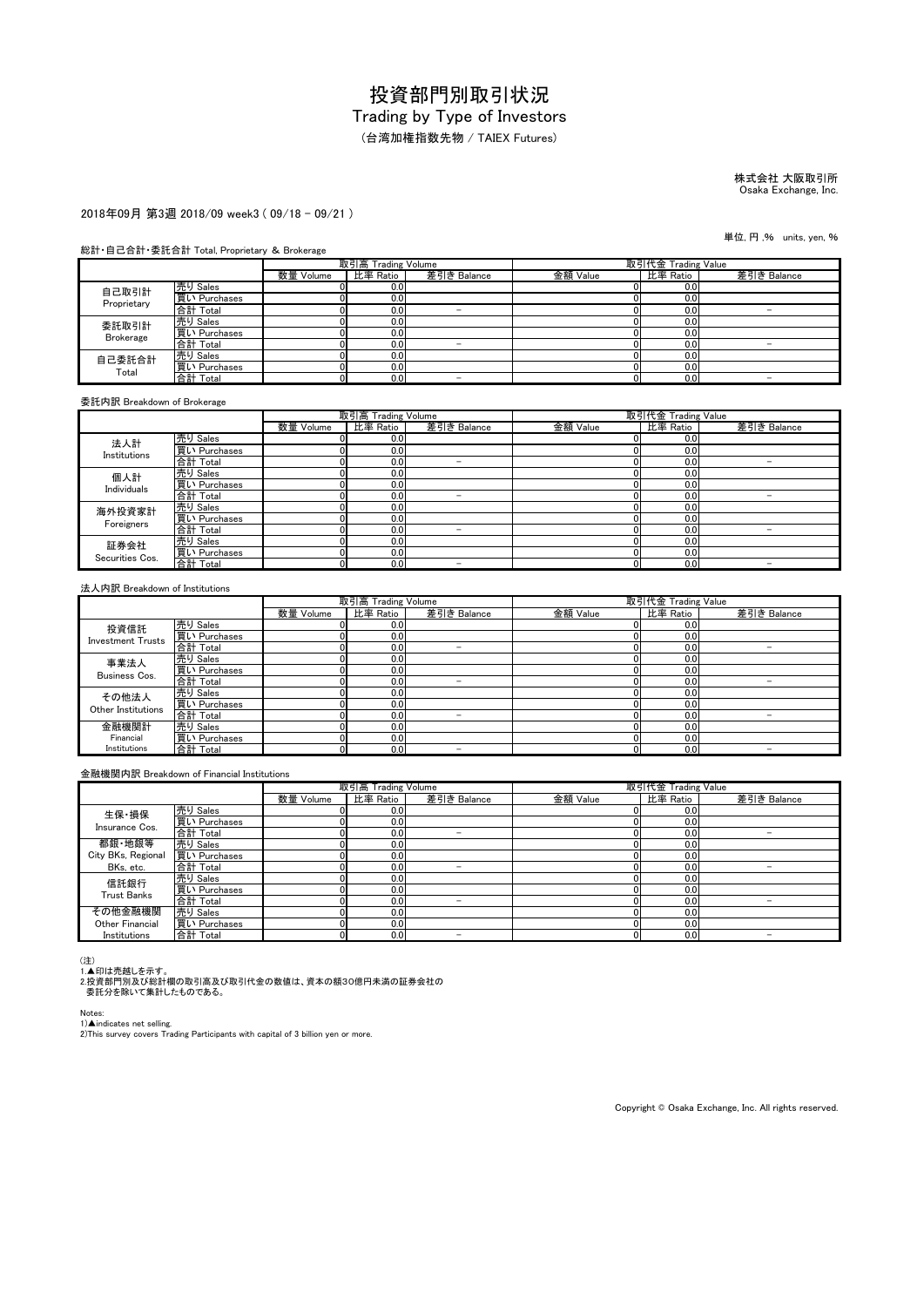### (FTSE中国50先物 / FTSE China 50 Index Futures)

# 株式会社 大阪取引所 Osaka Exchange, Inc.

#### 2018年09月 第3週 2018/09 week3 ( 09/18 - 09/21 )

#### 総計・自己合計・委託合計 Total, Proprietary & Brokerage

|                  |              | 取引高 Trading Volume |          |             | 取引代金 Trading Value |          |             |
|------------------|--------------|--------------------|----------|-------------|--------------------|----------|-------------|
|                  |              | 数量 Volume          | 比率 Ratio | 差引き Balance | 金額 Value           | 比率 Ratio | 差引き Balance |
| 自己取引計            | 売り Sales     |                    | 0.0      |             |                    | 0.0      |             |
| Proprietary      | 買い Purchases |                    | 0.0      |             |                    | 0.0      |             |
|                  | 合計 Total     |                    | 0.0      | -           |                    | 0.0      |             |
| 委託取引計            | 売り Sales     |                    | 100.0    |             | 6.012.000          | 100.0    |             |
| <b>Brokerage</b> | 買い Purchases |                    | 100.0    |             | 6,012,000          | 100.0    |             |
|                  | 合計 Total     |                    | 100.0    |             | 12.024.000         | 100.0    |             |
| 自己委託合計<br>Total  | 売り Sales     |                    | 100.0    |             | 6.012.000          | 100.0    |             |
|                  | 買い Purchases |                    | 100.0    |             | 6.012.000          | 100.0    |             |
|                  | 合計 Total     |                    | 100.0    | -           | 12.024.000         | 100.0    | -           |

委託内訳 Breakdown of Brokerage

|                         |              | 取引高 Trading Volume |          |             | 取引代金 Trading Value |          |             |
|-------------------------|--------------|--------------------|----------|-------------|--------------------|----------|-------------|
|                         |              | 数量 Volume          | 比率 Ratio | 差引き Balance | 金額 Value           | 比率 Ratio | 差引き Balance |
| 法人計                     | 売り Sales     |                    | 0.0      |             |                    | 0.0      |             |
| Institutions            | 買い Purchases |                    | 0.0      |             |                    | 0.0      |             |
|                         | 合計 Total     |                    | 0.0      | -           |                    | 0.0      |             |
| 個人計                     | 売り Sales     |                    | 100.0    |             | 6.012.000          | 100.0    |             |
| Individuals             | 買い Purchases |                    | 100.0    |             | 6,012,000          | 100.0    |             |
|                         | 合計 Total     |                    | 100.0    |             | 12.024.000         | 100.0    |             |
| 海外投資家計                  | 売り Sales     |                    | 0.0      |             |                    | 0.0      |             |
| Foreigners              | 買い Purchases |                    | 0.0      |             |                    | 0.0      |             |
|                         | 合計 Total     |                    | 0.0      |             |                    | 0.0      |             |
| 証券会社<br>Securities Cos. | 売り Sales     |                    | 0.0      |             |                    | 0.0      |             |
|                         | 買い Purchases | D.                 | 0.0      |             |                    | 0.0      |             |
|                         | 合計 Total     | ור                 | 0.0      | -           |                    | 0.0      |             |

#### 法人内訳 Breakdown of Institutions

|                          |              | 取引高 Trading Volume |          |                          | 取引代金 Trading Value |          |             |  |  |
|--------------------------|--------------|--------------------|----------|--------------------------|--------------------|----------|-------------|--|--|
|                          |              | 数量 Volume          | 比率 Ratio | 差引き Balance              | 金額 Value           | 比率 Ratio | 差引き Balance |  |  |
| 投資信託                     | 売り Sales     |                    | 0.0      |                          |                    | 0.0      |             |  |  |
| <b>Investment Trusts</b> | 買い Purchases |                    | 0.0      |                          |                    | 0.0      |             |  |  |
|                          | 合計 Total     |                    | 0.0      | $\overline{\phantom{a}}$ |                    | 0.0      |             |  |  |
| 事業法人                     | 売り Sales     |                    | 0.0      |                          |                    | 0.0      |             |  |  |
| Business Cos.            | 買い Purchases |                    | 0.0      |                          |                    | 0.0      |             |  |  |
|                          | 合計 Total     |                    | 0.0      |                          |                    | 0.0      |             |  |  |
| その他法人                    | 売り Sales     |                    | 0.0      |                          |                    | 0.0      |             |  |  |
| Other Institutions       | 買い Purchases |                    | 0.0      |                          |                    | 0.0      |             |  |  |
|                          | 合計 Total     |                    | 0.0      | -                        |                    | 0.0      |             |  |  |
| 金融機関計                    | 売り Sales     |                    | 0.0      |                          |                    | 0.0      |             |  |  |
| Financial                | 買い Purchases |                    | 0.0      |                          |                    | 0.0      |             |  |  |
| Institutions             | 合計 Total     |                    | 0.0      | -                        |                    | 0.0      |             |  |  |

#### 金融機関内訳 Breakdown of Financial Institutions

|                    |              | 取引高 Trading Volume |          |             | 取引代金 Trading Value |          |             |
|--------------------|--------------|--------------------|----------|-------------|--------------------|----------|-------------|
|                    |              | 数量 Volume          | 比率 Ratio | 差引き Balance | 金額 Value           | 比率 Ratio | 差引き Balance |
| 生保·損保              | 売り Sales     |                    | 0.0      |             |                    | 0.0      |             |
| Insurance Cos.     | 買い Purchases |                    | 0.0      |             |                    | 0.0      |             |
|                    | 合計 Total     |                    | 0.0      | -           |                    | 0.0      | -           |
| 都銀·地銀等             | 売り Sales     |                    | 0.0      |             |                    | 0.0      |             |
| City BKs, Regional | 買い Purchases |                    | 0.0      |             |                    | 0.0      |             |
| BKs, etc.          | 合計 Total     |                    | 0.0      | -           |                    | 0.0      |             |
| 信託銀行               | 売り Sales     |                    | 0.0      |             |                    | 0.0      |             |
| <b>Trust Banks</b> | 買い Purchases |                    | 0.0      |             |                    | 0.0      |             |
|                    | 合計 Total     |                    | 0.0      | -           |                    | 0.0      |             |
| その他金融機関            | 売り Sales     |                    | 0.0      |             |                    | 0.0      |             |
| Other Financial    | 買い Purchases |                    | 0.0      |             |                    | 0.0      |             |
| Institutions       | 合計 Total     |                    | 0.0      |             |                    | 0.0      |             |

(注)<br>1.▲印は売越しを示す。<br>2.投資部門別及び総計欄の取引高及び取引代金の数値は、資本の額30億円未満の証券会社の<br>- 委託分を除いて集計したものである。

Notes:

1)▲indicates net selling.<br>2)This survey covers Trading Participants with capital of 3 billion yen or more.

Copyright © Osaka Exchange, Inc. All rights reserved.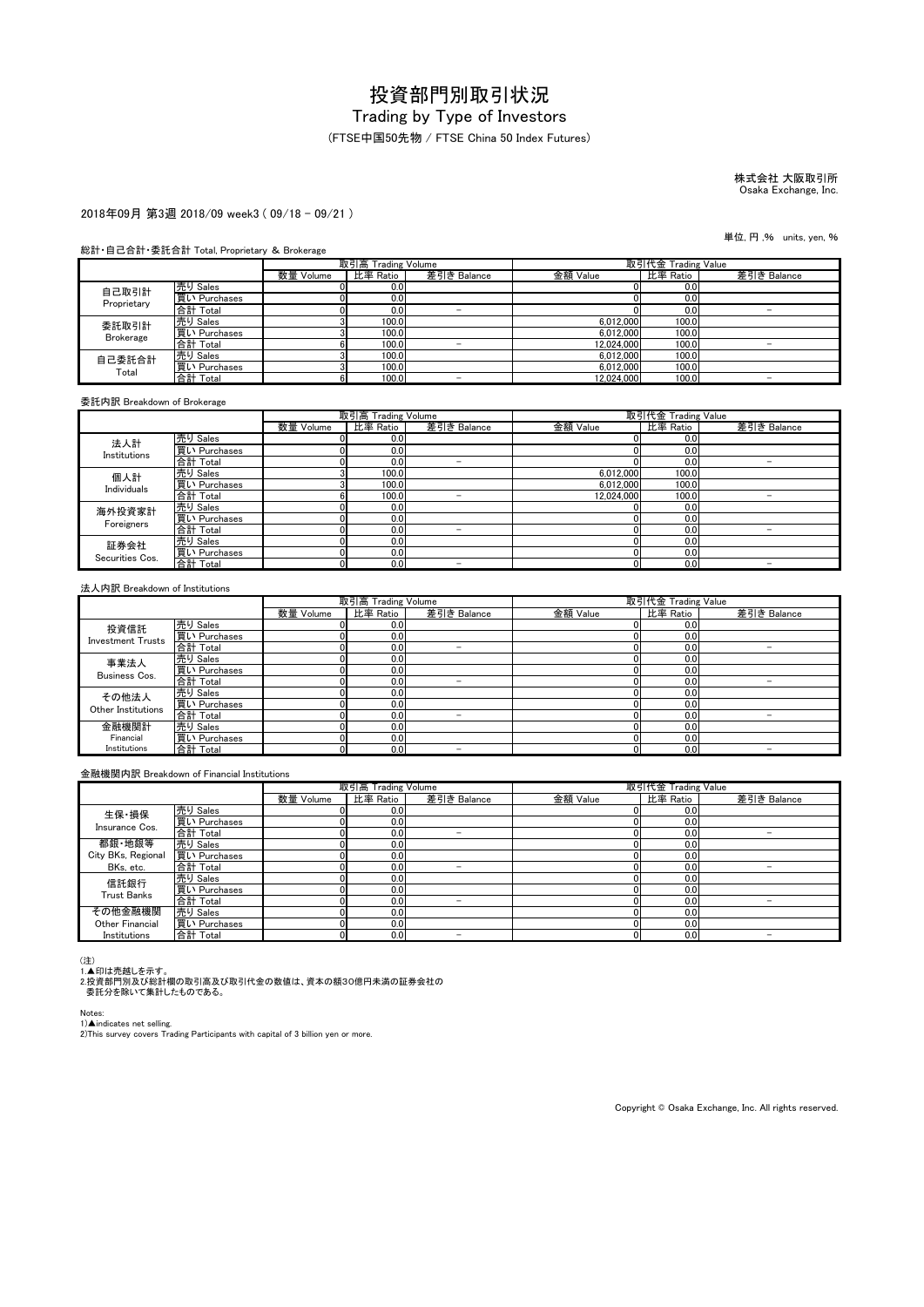# Trading by Type of Investors

(日経平均VI先物 / Nikkei 225 VI Futures)

# 株式会社 大阪取引所 Osaka Exchange, Inc.

#### 2018年09月 第3週 2018/09 week3 ( 09/18 - 09/21 )

#### 総計・自己合計・委託合計 Total, Proprietary & Brokerage

|                  |              | 取引高 Trading Volume |          |             | 取引代金 Trading Value |          |             |
|------------------|--------------|--------------------|----------|-------------|--------------------|----------|-------------|
|                  |              | 数量 Volume          | 比率 Ratio | 差引き Balance | 金額 Value           | 比率 Ratio | 差引き Balance |
| 自己取引計            | 売り Sales     | 135                | 98.5     | ▲135        | 22.361.000         | 98.6     | ▲22.361.000 |
| Proprietary      | 買い Purchases |                    | 0.0      |             |                    | 0.0      |             |
|                  | 合計 Total     | 135                | 50.4     |             | 22.361.000         | 50.5     |             |
| 委託取引計            | 売り Sales     |                    | . .5'    |             | 320,500            | 4۱. .    |             |
| <b>Brokerage</b> | 買い Purchases | 131                | 100.0    | 129         | 21.624.500         | 100.0    | 21.304.000  |
|                  | 合計 Total     | 133                | 49.6     |             | 21.945.000         | 49.5     |             |
| 自己委託合計<br>Total  | 売り Sales     | 137                | 100.0    | ▲6          | 22.681.500         | 100.0    | ▲1.057.000  |
|                  | 買い Purchases | 131                | 100.0    |             | 21.624.500         | 100.0    |             |
|                  | 合計 Total     | 268                | 100.0    |             | 44.306.000         | 100.0    | -           |

委託内訳 Breakdown of Brokerage

|                         |              | 取引高 Trading Volume |          |                          | 取引代金 Trading Value |          |                          |
|-------------------------|--------------|--------------------|----------|--------------------------|--------------------|----------|--------------------------|
|                         |              | 数量 Volume          | 比率 Ratio | 差引き Balance              | 金額 Value           | 比率 Ratio | 差引き Balance              |
| 法人計                     | 売り Sales     |                    | 0.0      |                          |                    | 0.0      |                          |
| Institutions            | 買い Purchases |                    | 0.0      |                          |                    | 0.0      |                          |
|                         | 合計 Total     |                    | 0.0      | -                        |                    | 0.0      | -                        |
| 個人計                     | 売り Sales     |                    | 100.0    |                          | 320,500            | 100.0    |                          |
| Individuals             | 買い Purchases |                    | 5.3      |                          | 1.150.500          | 5.3      | 830,000                  |
|                         | 合計 Total     |                    | 6.8      | -                        | 1.471.000          | 6.7      | $\overline{\phantom{0}}$ |
| 海外投資家計                  | 売り Sales     |                    | 0.0      |                          |                    | 0.0      |                          |
| Foreigners              | 買い Purchases | ω۰                 | 69.5     | 91                       | 14.976.500         | 69.3     | 14.976.500               |
|                         | 合計 Total     | 91                 | 68.4     | $\overline{\phantom{a}}$ | 14.976.500         | 68.2     |                          |
| 証券会社<br>Securities Cos. | 売り Sales     |                    | 0.0      |                          |                    | 0.0      |                          |
|                         | 買い Purchases | 33                 | 25.2     | 33 <sup>1</sup>          | 5,497,500          | 25.4     | 5.497.500                |
|                         | 合計 Total     | 33                 | 24.8     | -                        | 5.497.500          | 25.1     |                          |

#### 法人内訳 Breakdown of Institutions

|                          |              | 取引高 Trading Volume |          |             | 取引代金 Trading Value |          |             |
|--------------------------|--------------|--------------------|----------|-------------|--------------------|----------|-------------|
|                          |              | 数量 Volume          | 比率 Ratio | 差引き Balance | 金額 Value           | 比率 Ratio | 差引き Balance |
| 投資信託                     | 売り Sales     |                    | 0.0      |             |                    | 0.0      |             |
| <b>Investment Trusts</b> | 買い Purchases |                    | 0.0      |             |                    | 0.0      |             |
|                          | 合計 Total     |                    | 0.0      | -           |                    | 0.0      |             |
| 事業法人                     | 売り Sales     |                    | 0.0      |             |                    | 0.0      |             |
| Business Cos.            | 買い Purchases |                    | 0.0      |             |                    | 0.0      |             |
|                          | 合計 Total     |                    | 0.0      | -           |                    | 0.0      | -           |
| その他法人                    | 売り Sales     |                    | 0.0      |             |                    | 0.0      |             |
| Other Institutions       | 買い Purchases |                    | 0.0      |             |                    | 0.0      |             |
|                          | 合計 Total     |                    | 0.0      | -           |                    | 0.0      |             |
| 金融機関計                    | 売り Sales     |                    | 0.0      |             |                    | 0.0      |             |
| Financial                | 買い Purchases |                    | 0.0      |             |                    | 0.0      |             |
| Institutions             | 合計 Total     |                    | 0.0      | -           |                    | 0.0      | -           |

#### 金融機関内訳 Breakdown of Financial Institutions

|                    |              | 取引高 Trading Volume |          |                          | 取引代金 Trading Value |          |             |
|--------------------|--------------|--------------------|----------|--------------------------|--------------------|----------|-------------|
|                    |              | 数量 Volume          | 比率 Ratio | 差引き Balance              | 金額 Value           | 比率 Ratio | 差引き Balance |
| 生保·損保              | 売り Sales     |                    | 0.0      |                          |                    | 0.0      |             |
| Insurance Cos.     | 買い Purchases |                    | 0.0      |                          |                    | 0.0      |             |
|                    | 合計 Total     |                    | 0.0      | -                        |                    | 0.0      | -           |
| 都銀·地銀等             | 売り Sales     |                    | 0.0      |                          |                    | 0.0      |             |
| City BKs, Regional | 買い Purchases |                    | 0.0      |                          |                    | 0.0      |             |
| BKs, etc.          | 合計 Total     |                    | 0.0      | -                        |                    | 0.0      |             |
| 信託銀行               | 売り Sales     |                    | 0.0      |                          |                    | 0.0      |             |
| <b>Trust Banks</b> | 買い Purchases |                    | 0.0      |                          |                    | 0.0      |             |
|                    | 合計 Total     |                    | 0.0      | $\overline{\phantom{a}}$ |                    | 0.0      |             |
| その他金融機関            | 売り Sales     |                    | 0.0      |                          |                    | 0.0      |             |
| Other Financial    | 買い Purchases |                    | 0.0      |                          |                    | 0.0      |             |
| Institutions       | 合計 Total     |                    | 0.0      |                          |                    | 0.0      |             |

(注)<br>1.▲印は売越しを示す。<br>2.投資部門別及び総計欄の取引高及び取引代金の数値は、資本の額30億円未満の証券会社の<br>- 委託分を除いて集計したものである。

Notes:

1)▲indicates net selling.<br>2)This survey covers Trading Participants with capital of 3 billion yen or more.

Copyright © Osaka Exchange, Inc. All rights reserved.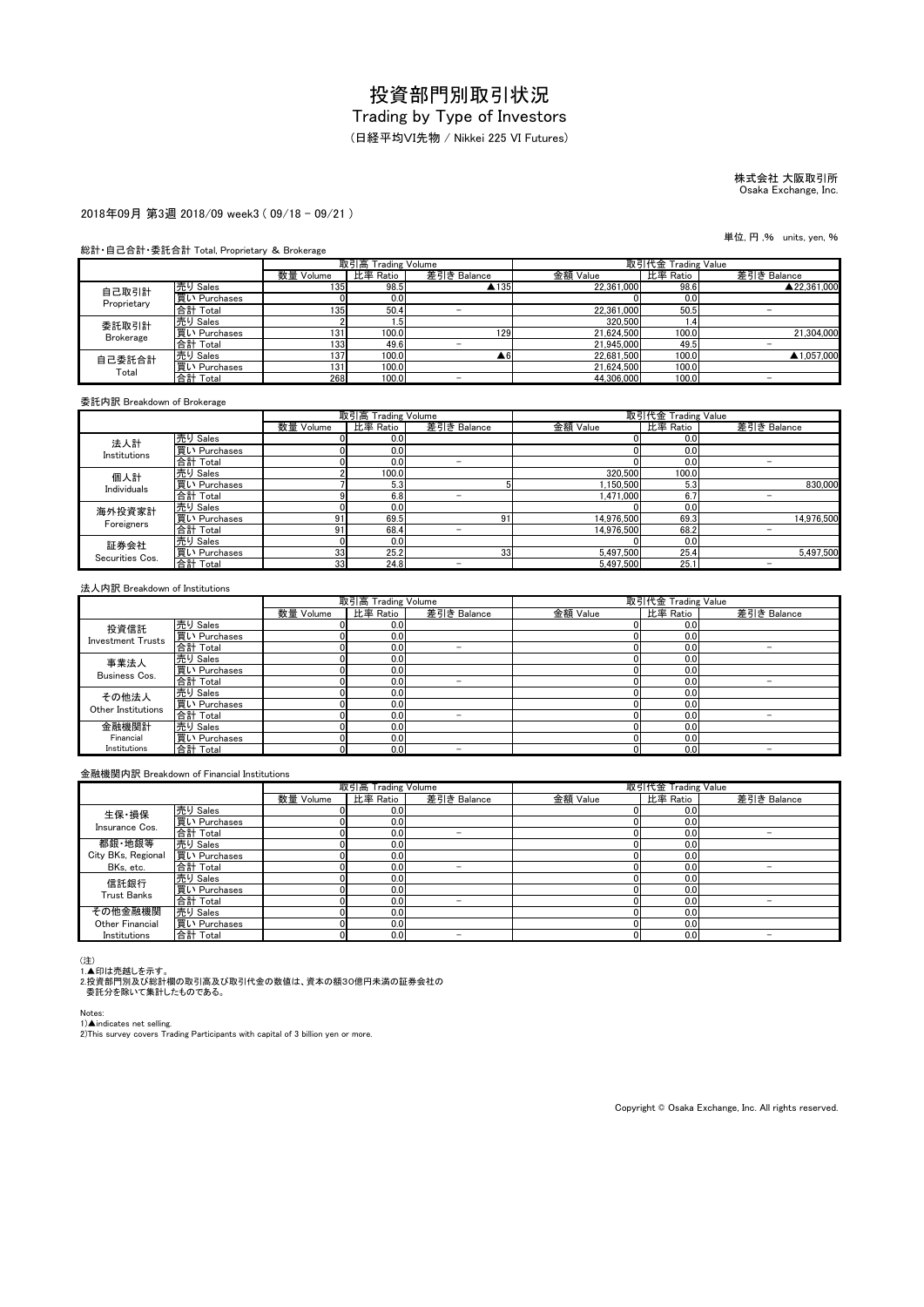#### (長期国債先物 / JGB(10-year) Futures)

## 株式会社 大阪取引所 Osaka Exchange, Inc.

#### 2018年09月 第3週 2018/09 week3 ( 09/18 - 09/21 )

#### 総計・自己合計・委託合計 Total, Proprietary & Brokerage

|                  |              | 取引高 Trading Volume |          |                   | 取引代金 Trading Value |          |              |
|------------------|--------------|--------------------|----------|-------------------|--------------------|----------|--------------|
|                  |              | 数量 Volume          | 比率 Ratio | 差引き Balance       | 金額 Value           | 比率 Ratio | 差引き Balance  |
| 自己取引計            | 売り Sales     | 55,713             | 36.6     |                   | 836.573.151        | 36.6     |              |
| Proprietary      | 買い Purchases | 65.798             | 43.1     | 10.085            | 987.956.269        | 43.1     | 151.383.118  |
|                  | 合計 Total     | 121.511            | 39.9     |                   | 1.824.529.420      | 39.9     |              |
| 委託取引計            | 売り Sales     | 96,616             | 63.4     | $\triangle$ 9.923 | 1.450.741.266      | 63.4     | ▲148,949.617 |
| <b>Brokerage</b> | 買い Purchases | 86.693             | 56.9     |                   | 1.301.791.649      | 56.9     |              |
|                  | 合計 Total     | 183,309            | 60.1     |                   | 2.752.532.915      | 60.1     |              |
| 自己委託合計<br>Total  | 売り Sales     | 152.329            | 100.0    |                   | 2.287.314.417      | 100.0    |              |
|                  | 買い Purchases | 152.491            | 100.0    | 1621              | 2.289.747.918      | 100.0    | 2.433.501    |
|                  | 合計 Total     | 304.820            | 100.0    | -                 | 4.577.062.335      | 100.0    | -            |

#### 委託内訳 Breakdown of Brokerage

|                         |              |           | 取引高 Trading Volume |                     | 取引代金 Trading Value |          |                    |
|-------------------------|--------------|-----------|--------------------|---------------------|--------------------|----------|--------------------|
|                         |              | 数量 Volume | 比率 Ratio           | 差引き Balance         | 金額 Value           | 比率 Ratio | 差引き Balance        |
| 法人計                     | 売り Sales     | 3.930     | 4.1                |                     | 59,010,659         | 4.1      |                    |
| Institutions            | 買い Purchases | 4.535     | 5.2                | 605                 | 68.095.453         | 5.2      | 9.084.794          |
|                         | 合計 Total     | 8.465     | 4.6                | -                   | 127.106.112        | 4.6      |                    |
| 個人計                     | 売り Sales     |           | 0.0                |                     | 15.012             | 0.0      | $\blacktriangle 8$ |
| Individuals             | 買い Purchases |           | 0.0                |                     | 15.004             | 0.0      |                    |
|                         | 合計 Total     |           | 0.0                |                     | 30.016             | 0.0      |                    |
| 海外投資家計                  | 売り Sales     | 92.450    | 95.7               | ▲10.510             | .388.187.010       | 95.7     | ▲157.764.930       |
| Foreigners              | 買い Purchases | 81.940    | 94.5               |                     | .230.422.080       | 94.5     |                    |
|                         | 合計 Total     | 174.390   | 95.1               |                     | 2.618.609.090      | 95.      |                    |
| 証券会社<br>Securities Cos. | 売り Sales     | 235       | 0.2                | $\blacktriangle$ 18 | 3.528.585          | 0.2      | ▲269.473           |
|                         | 買い Purchases | 217       | 0.3                |                     | 3.259.112          | 0.3      |                    |
|                         | 合計 Total     | 452       | 0.2                | -                   | 6.787.697          | 0.2      |                    |

#### 法人内訳 Breakdown of Institutions

|                          |              |           | 取引高 Trading Volume |                     | 取引代金 Trading Value |          |             |
|--------------------------|--------------|-----------|--------------------|---------------------|--------------------|----------|-------------|
|                          |              | 数量 Volume | 比率 Ratio           | 差引き Balance         | 金額 Value           | 比率 Ratio | 差引き Balance |
| 投資信託                     | 売り Sales     | 722       | 0.7                | $\blacktriangle$ 46 | 10,842,812         | 0.7      | ▲691.613    |
| <b>Investment Trusts</b> | 買い Purchases | 676       | 0.8                |                     | 10.151.199         | 0.8      |             |
|                          | 合計 Total     | .398      | 0.8                | -                   | 20.994.011         | 0.8      |             |
| 事業法人                     | 売り Sales     |           | 0.0                |                     |                    | 0.0      |             |
| Business Cos.            | 買い Purchases |           | 0.0                |                     | 15.013             | 0.0      | 15.013      |
|                          | 合計 Total     |           | 0.0                | -                   | 15.013             | 0.0      |             |
| その他法人                    | 売り Sales     |           | 0.0                |                     |                    | 0.0      |             |
| Other Institutions       | 買い Purchases |           | 0.0                |                     |                    | 0.0      |             |
|                          | 合計 Total     |           | 0.0                | -                   |                    | 0.0      |             |
| 金融機関計                    | 売り Sales     | 3,208     | 3.3                |                     | 48.167.847         | 3.3      |             |
| Financial                | 買い Purchases | 3,858     | 4.5                | 650                 | 57.929.241         | 4.4      | 9,761,394   |
| Institutions             | 合計 Total     | 7.066     | 3.9                | -                   | 106.097.088        | 3.9      |             |

#### 金融機関内訳 Breakdown of Financial Institutions

|                         |              |           | 取引高 Trading Volume |                          |            | 取引代金 Trading Value |                          |
|-------------------------|--------------|-----------|--------------------|--------------------------|------------|--------------------|--------------------------|
|                         |              | 数量 Volume | 比率 Ratio           | 差引き Balance              | 金額 Value   | 比率 Ratio           | 差引き Balance              |
| 生保·損保<br>Insurance Cos. | 売り Sales     | 196       | 0.2                |                          | 2.942.713  | 0.2                |                          |
|                         | 買い Purchases | 387       | 0.4                | 191                      | 5,809,761  | 0.4                | 2.867.048                |
|                         | 合計 Total     | 583       | 0.3                | -                        | 8.752.474  | 0.3                | -                        |
| 都銀·地銀等                  | 売り Sales     | 990       | 1.01               | $\triangle$ 50           | 14.863.971 | 1.0                | ▲747.770                 |
| City BKs, Regional      | 買い Purchases | 940       | 1.1                |                          | 14.116.201 |                    |                          |
| BKs, etc.               | 合計 Total     | .930      |                    | $\overline{\phantom{a}}$ | 28.980.172 |                    | $\overline{\phantom{0}}$ |
| 信託銀行                    | 売り Sales     | 1.981     | 2.1                |                          | 29.745.696 | 2.1                |                          |
| <b>Trust Banks</b>      | 買い Purchases | 2.077     | 2.4                | 96                       | 31.186.043 | 2.4                | 1.440.347                |
|                         | 合計 Total     | 4.058     | 2.2                |                          | 60,931,739 | 2.2                |                          |
| その他金融機関                 | 売り Sales     |           | 0.0                |                          | 615.467    | 0.0                |                          |
| Other Financial         | 買い Purchases | 454       | 0.5                | 413                      | 6.817.236  | 0.5                | 6.201.769                |
| Institutions            | 合計 Total     | 495       | 0.3                |                          | 7.432.703  | 0.3                | -                        |

(注)<br>1.▲印は売越しを示す。<br>2.投資部門別及び総計欄の取引高及び取引代金の数値は、資本の額30億円未満の証券会社の<br>- 委託分を除いて集計したものである。

Notes:

1)▲indicates net selling.<br>2)This survey covers Trading Participants with capital of 3 billion yen or more.

Copyright © Osaka Exchange, Inc. All rights reserved.

単位, 万円 ,% units, 10,000yen, %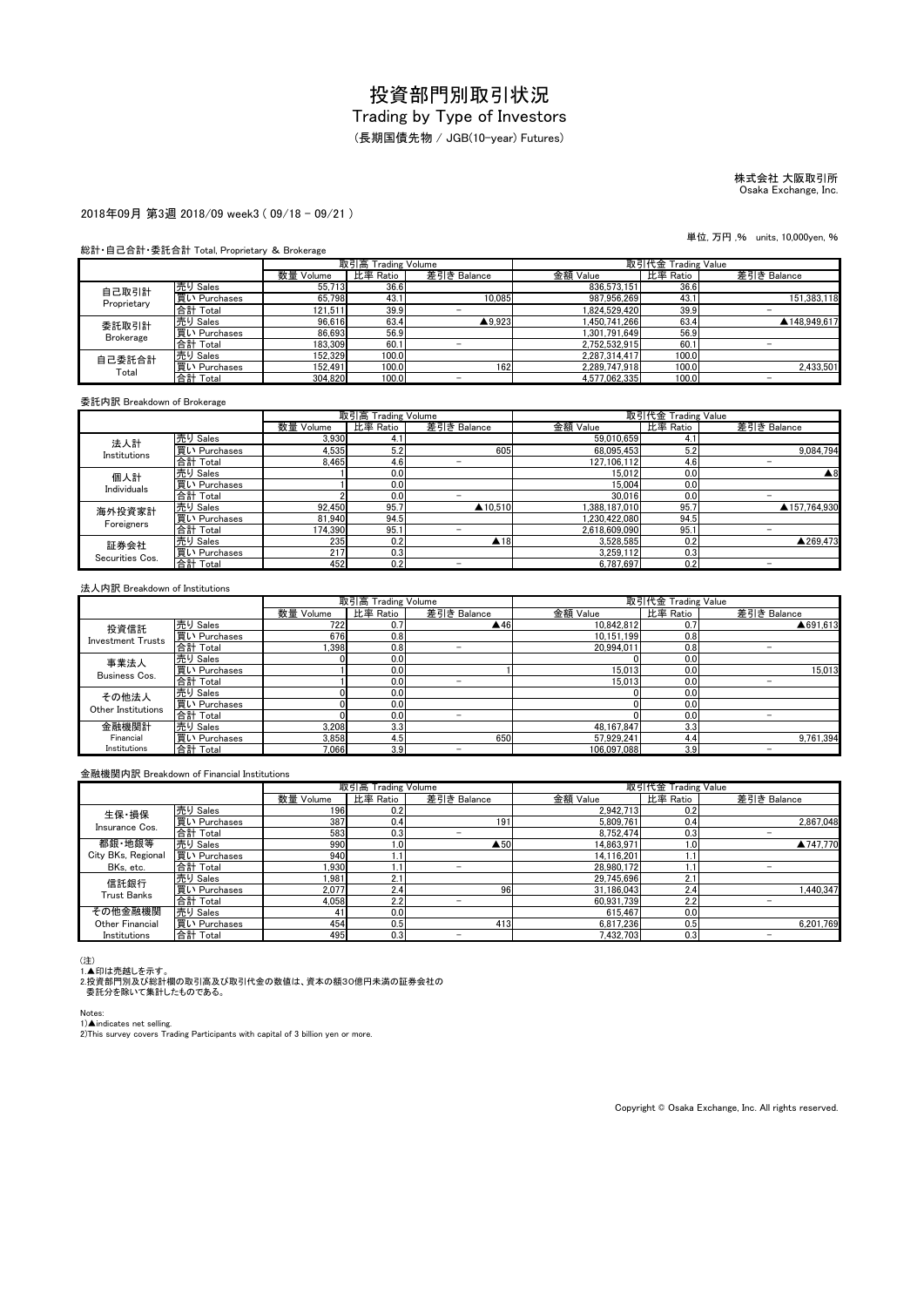(超長期国債先物 / SL-JGB(20-year) Futures)

# 株式会社 大阪取引所 Osaka Exchange, Inc.

#### 2018年09月 第3週 2018/09 week3 ( 09/18 - 09/21 )

#### 総計・自己合計・委託合計 Total, Proprietary & Brokerage

|                 |              | 取引高 Trading Volume |                  |             | 取引代金 Trading Value |          |             |
|-----------------|--------------|--------------------|------------------|-------------|--------------------|----------|-------------|
|                 |              | 数量 Volume          | 比率 Ratio         | 差引き Balance | 金額 Value           | 比率 Ratio | 差引き Balance |
| 自己取引計           | 売り Sales     |                    | 0.0              |             |                    | 0.0      |             |
| Proprietary     | 買い Purchases |                    | 0.01             |             |                    | 0.0      |             |
|                 | 合計 Total     |                    | 0.0              | -           |                    | 0.0      |             |
| 委託取引計           | 売り Sales     |                    | 0.01             |             |                    | 0.0      |             |
| Brokerage       | 買い Purchases |                    | 0.0              |             |                    | 0.0      |             |
|                 | 合計 Total     |                    | 0.0              | -           |                    | 0.0      |             |
| 自己委託合計<br>Total | 売り Sales     |                    | 0.0              |             |                    | 0.0      |             |
|                 | 買い Purchases |                    | 0.0 <sub>1</sub> |             |                    | 0.0      |             |
|                 | 合計 Total     |                    | 0.0              | -           |                    | 0.0      |             |

委託内訳 Breakdown of Brokerage

|                         |                                 |           | 取引高 Trading Volume |                          | 取引代金 Trading Value |          |             |
|-------------------------|---------------------------------|-----------|--------------------|--------------------------|--------------------|----------|-------------|
|                         |                                 | 数量 Volume | 比率 Ratio           | 差引き Balance              | 金額 Value           | 比率 Ratio | 差引き Balance |
| 法人計                     | 売り Sales                        |           | 0.0                |                          |                    | 0.0      |             |
| Institutions            | 買い Purchases                    |           | 0.0                |                          |                    | 0.0      |             |
|                         | 合計 Total                        |           | 0.0                |                          |                    | 0.0      |             |
| 個人計                     | 売り Sales                        |           | 0.0                |                          |                    | 0.0      |             |
| Individuals             | 買い Purchases                    |           | 0.0                |                          |                    | 0.0      |             |
|                         | 合計 Total                        |           | 0.0                | -                        |                    | 0.0      |             |
| 海外投資家計                  | <u>売り Sales</u><br>買い Purchases |           | 0.0                |                          |                    | 0.0      |             |
| Foreigners              |                                 |           | 0.0                |                          |                    | 0.0      |             |
|                         | 合計 Total                        |           | 0.0                | -                        |                    | 0.0      |             |
| 証券会社<br>Securities Cos. | 売り Sales                        |           | 0.0                |                          |                    | 0.0      |             |
|                         | 買い Purchases                    |           | 0.0                |                          |                    | 0.0      |             |
|                         | 合計 Total                        |           | 0.0                | $\overline{\phantom{a}}$ |                    | 0.0      |             |

#### 法人内訳 Breakdown of Institutions

|                          |              | 取引高 Trading Volume |          |             | 取引代金 Trading Value |          |             |  |  |  |
|--------------------------|--------------|--------------------|----------|-------------|--------------------|----------|-------------|--|--|--|
|                          |              | 数量 Volume          | 比率 Ratio | 差引き Balance | 金額 Value           | 比率 Ratio | 差引き Balance |  |  |  |
| 投資信託                     | 売り Sales     |                    | 0.0      |             |                    | 0.0      |             |  |  |  |
| <b>Investment Trusts</b> | 買い Purchases |                    | 0.0      |             |                    | 0.0      |             |  |  |  |
|                          | 合計 Total     |                    | 0.0      | -           |                    | 0.0      |             |  |  |  |
| 事業法人                     | 売り Sales     |                    | 0.0      |             |                    | 0.0      |             |  |  |  |
| Business Cos.            | 買い Purchases |                    | 0.0      |             |                    | 0.0      |             |  |  |  |
|                          | 合計 Total     |                    | 0.0      |             |                    | 0.0      |             |  |  |  |
| その他法人                    | 売り Sales     |                    | 0.0      |             |                    | 0.0      |             |  |  |  |
| Other Institutions       | 買い Purchases |                    | 0.0      |             |                    | 0.0      |             |  |  |  |
|                          | 合計 Total     |                    | 0.0      | -           |                    | 0.0      |             |  |  |  |
| 金融機関計                    | 売り Sales     |                    | 0.0      |             |                    | 0.0      |             |  |  |  |
| Financial                | 買い Purchases |                    | 0.0      |             |                    | 0.0      |             |  |  |  |
| Institutions             | 合計 Total     | D.                 | 0.0      | -           |                    | 0.0      | -           |  |  |  |

#### 金融機関内訳 Breakdown of Financial Institutions

|                    |              | 取引高 Trading Volume |          |             | 取引代金 Trading Value |          |             |
|--------------------|--------------|--------------------|----------|-------------|--------------------|----------|-------------|
|                    |              | 数量 Volume          | 比率 Ratio | 差引き Balance | 金額 Value           | 比率 Ratio | 差引き Balance |
| 生保·損保              | 売り Sales     |                    | 0.0      |             |                    | 0.0      |             |
| Insurance Cos.     | 買い Purchases |                    | 0.0      |             |                    | 0.0      |             |
|                    | 合計 Total     |                    | 0.0      | -           |                    | 0.0      | -           |
| 都銀·地銀等             | 売り Sales     |                    | 0.0      |             |                    | 0.0      |             |
| City BKs, Regional | 買い Purchases |                    | 0.0      |             |                    | 0.0      |             |
| BKs, etc.          | 合計 Total     |                    | 0.0      | -           |                    | 0.0      |             |
| 信託銀行               | 売り Sales     |                    | 0.0      |             |                    | 0.0      |             |
| <b>Trust Banks</b> | 買い Purchases |                    | 0.0      |             |                    | 0.0      |             |
|                    | 合計 Total     |                    | 0.0      | -           |                    | 0.0      |             |
| その他金融機関            | 売り Sales     |                    | 0.0      |             |                    | 0.0      |             |
| Other Financial    | 買い Purchases |                    | 0.0      |             |                    | 0.0      |             |
| Institutions       | 合計 Total     |                    | 0.0      |             |                    | 0.0      |             |

(注)<br>1.▲印は売越しを示す。<br>2.投資部門別及び総計欄の取引高及び取引代金の数値は、資本の額30億円未満の証券会社の<br>- 委託分を除いて集計したものである。

Notes:

1)▲indicates net selling.<br>2)This survey covers Trading Participants with capital of 3 billion yen or more.

Copyright © Osaka Exchange, Inc. All rights reserved.

単位, 万円 ,% units, 10,000yen, %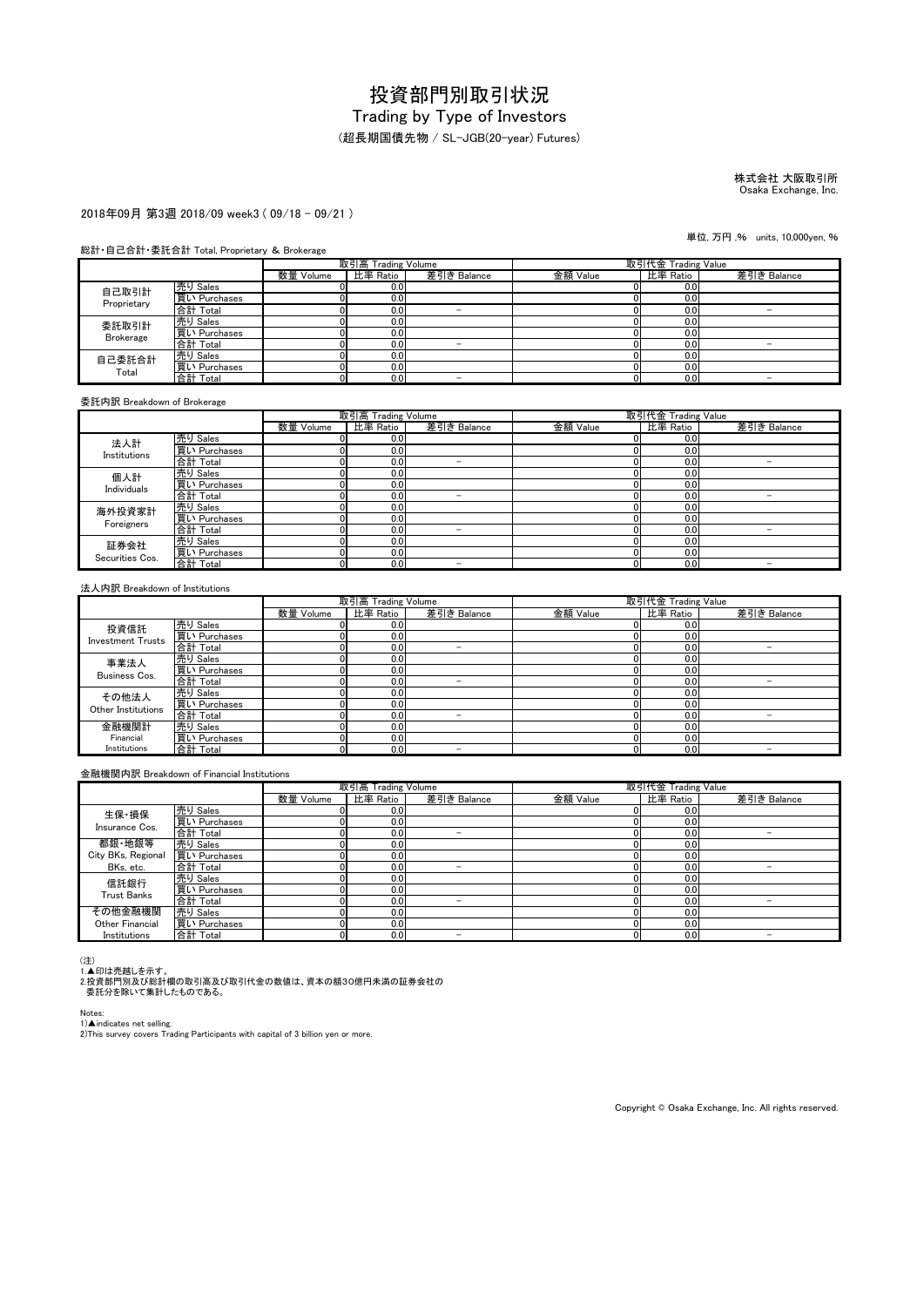#### (日経225オプションプット / Nikkei 225 Options - Put)

### 株式会社 大阪取引所 Osaka Exchange, Inc.

#### 2018年09月 第3週 2018/09 week3 ( 09/18 - 09/21 )

#### 総計・自己合計・委託合計 Total, Proprietary & Brokerage

|                  |              | 取引高 Trading Volume |          |                     | 取引代金 Trading Value |          |             |
|------------------|--------------|--------------------|----------|---------------------|--------------------|----------|-------------|
|                  |              | 数量 Volume          | 比率 Ratio | 差引き Balance         | 金額 Value           | 比率 Ratio | 差引き Balance |
| 自己取引計            | 売り Sales     | 30.331             | 8.3      |                     | 8.673.545          | 14.91    | ▲617.584    |
| Proprietary      | 買い Purchases | 32.025             | 8.8      | .694                | 8.055.961          | 13.8     |             |
|                  | 合計 Total     | 62,356             | 8.5      |                     | 16.729.506         | 14.4     |             |
| 委託取引計            | 売り Sales     | 335,209            | 91.7     | $\triangle$ 1.722   | 49.405.373         | 85.1     |             |
| <b>Brokerage</b> | 買い Purchases | 333.487            | 91.2     |                     | 50.137.138         | 86.2     | 731.765     |
|                  | 合計 Total     | 668.696            | 91.5     |                     | 99.542.511         | 85.6     |             |
| 自己委託合計<br>Total  | 売り Sales     | 365,540            | 100.0    | $\blacktriangle$ 28 | 58.078.919         | 100.0    |             |
|                  | 買い Purchases | 365.512            | 100.0    |                     | 58.193.100         | 100.0    | 114.181     |
|                  | 合計 Total     | 731,052            | 100.0    | -                   | 116.272.019        | 100.0    | -           |

#### 委託内訳 Breakdown of Brokerage

|                         |              |           | 取引高 Trading Volume |             | 取引代金 Trading Value |          |             |
|-------------------------|--------------|-----------|--------------------|-------------|--------------------|----------|-------------|
|                         |              | 数量 Volume | 比率 Ratio           | 差引き Balance | 金額 Value           | 比率 Ratio | 差引き Balance |
| 法人計                     | 売り Sales     | 27.997    | 8.4                |             | 2,138,213          | 4.3      |             |
| Institutions            | 買い Purchases | 33,029    | 9.9                | 5.032       | 4.602.325          | 9.2      | 2,464,112   |
|                         | 合計 Total     | 61,026    | 9.1                | -           | 6.740.538          | 6.8      | -           |
| 個人計                     | 売り Sales     | 37,833    | 11.3               |             | 2,030,422          | 4.1      | ▲345.189    |
| Individuals             | 買い Purchases | 38,975    | 11.7               | .142        | 1.685.233          | 3.4      |             |
|                         | 合計 Total     | 76.808    | ا 1.5              |             | 3.715.655          | 3.7      |             |
| 海外投資家計                  | 売り Sales     | 267,450   | 79.8               | ▲8,090      | 45.201.233         | 91.5     | ▲1.399.373  |
|                         | 買い Purchases | 259,360   | 77.8               |             | 43.801.860         | 87.4     |             |
| Foreigners              | 合計 Total     | 526.810   | 78.8               |             | 89.003.093         | 89.4     |             |
| 証券会社<br>Securities Cos. | 売り Sales     | .929      | 0.6                |             | 35,505             | 0.1      |             |
|                         | 買い Purchases | 2,123     | 0.6                | 194         | 47.720             | 0.1      | 12.215      |
|                         | 合計 Total     | 4.052     | 0.6                | -           | 83.225             | 0.1      |             |

#### 法人内訳 Breakdown of Institutions

|                          |              |           | 取引高 Trading Volume |                     | 取引代金 Trading Value |          |             |
|--------------------------|--------------|-----------|--------------------|---------------------|--------------------|----------|-------------|
|                          |              | 数量 Volume | 比率 Ratio           | 差引き Balance         | 金額 Value           | 比率 Ratio | 差引き Balance |
| 投資信託                     | 売り Sales     | 575       | 0.2                | ▲289                | 3,750              | 0.0      |             |
| <b>Investment Trusts</b> | 買い Purchases | 286       | 0.1                |                     | 24.655             | 0.0      | 20.905      |
|                          | 合計 Total     | 861       | 0.1                |                     | 28.405             | 0.0      |             |
| 事業法人                     | 売り Sales     | 3.638     |                    | $\triangle$ 1.162   | 176.952            | 0.4      | ▲76.733     |
| Business Cos.            | 買い Purchases | 2.476     | 0.7                |                     | 100.219            | 0.2      |             |
|                          | 合計 Total     | 6.114     | 0.9                | -                   | 277.171            | 0.3      | -           |
| その他法人                    | 売り Sales     | 1.314     | 0.4                | $\blacktriangle$ 81 | 87.321             | 0.2      | ▲35.964     |
| Other Institutions       | 買い Purchases | 1.233     | 0.4                |                     | 51.357             | 0.1      |             |
|                          | 合計 Total     | 2.547     | 0.4                | -                   | 138.678            | 0.1      |             |
| 金融機関計                    | 売り Sales     | 22.470    | 6.7                |                     | 1.870.190          | 3.8      |             |
| Financial                | 買い Purchases | 29,034    | 8.7                | 6.564               | 4,426,093          | 8.8      | 2.555.903   |
| Institutions             | 合計 Total     | 51.504    | 7.7                |                     | 6.296.283          | 6.3      |             |

#### 金融機関内訳 Breakdown of Financial Institutions

|                    |              |           | 取引高 Trading Volume |                |           | 取引代金 Trading Value |             |
|--------------------|--------------|-----------|--------------------|----------------|-----------|--------------------|-------------|
|                    |              | 数量 Volume | 比率 Ratio           | 差引き Balance    | 金額 Value  | 比率 Ratio           | 差引き Balance |
| 生保·損保              | 売り Sales     |           | 0.0                |                |           | 0.0                |             |
| Insurance Cos.     | 買い Purchases | 5.000     | 1.5                | 5.000          | 45,000    | 0.1                | 45,000      |
|                    | 合計 Total     | 5.000     | 0.7                | -              | 45,000    | 0.0                | -           |
| 都銀·地銀等             | 売り Sales     | 600       | 0.2                |                | 91.000    | 0.2                |             |
| City BKs, Regional | 買い Purchases | .100      | 0.3                | 500            | 163.900   | 0.3                | 72.900      |
| BKs, etc.          | 合計 Total     | .700      | 0.3                |                | 254,900   | 0.3                |             |
| 信託銀行               | 売り Sales     | 21.850    | 6.5                |                | 1.776.990 | 3.6                |             |
| <b>Trust Banks</b> | 買い Purchases | 22.934    | 6.9                | .084           | 4.217.193 | 8.4                | 2.440.203   |
|                    | 合計 Total     | 44.784    | 6.7                |                | 5.994.183 | 6.0                |             |
| その他金融機関            | 売り Sales     | 20        | 0.0                | $\triangle 20$ | 2.200     | 0.0                | ▲2.200      |
| Other Financial    | 買い Purchases |           | 0.0                |                |           | 0.0                |             |
| Institutions       | 合計 Total     | 20        | 0.0                |                | 2.200     | 0.0                |             |

(注)<br>1.▲印は売越しを示す。<br>2.投資部門別及び総計欄の取引高及び取引代金の数値は、資本の額30億円未満の証券会社の<br>- 委託分を除いて集計したものである。

Notes:

1)▲indicates net selling.<br>2)This survey covers Trading Participants with capital of 3 billion yen or more.

Copyright © Osaka Exchange, Inc. All rights reserved.

単位, 千円 ,% units, 1,000yen, %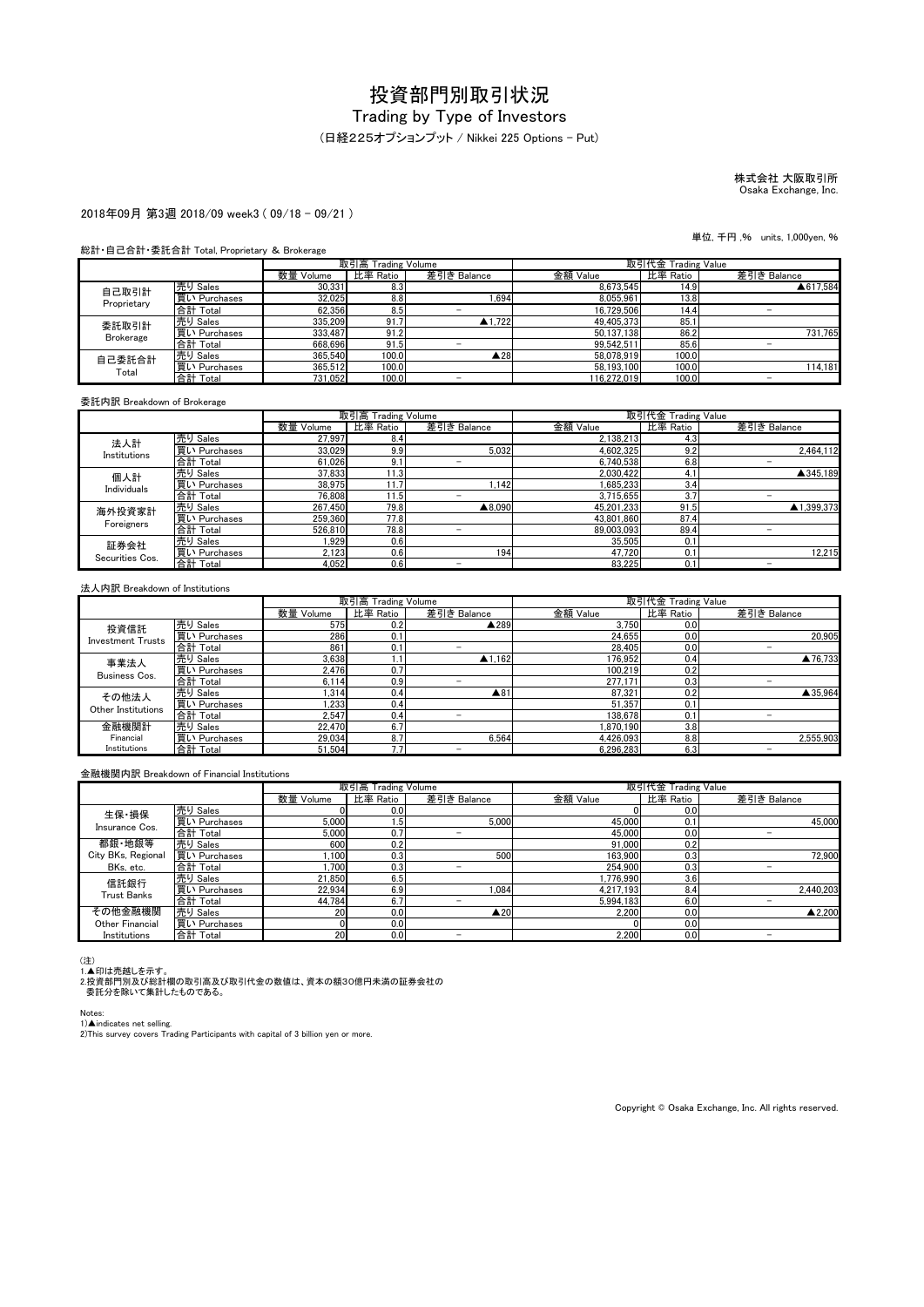(日経225オプションコール / Nikkei 225 Options - Call)

# 株式会社 大阪取引所 Osaka Exchange, Inc.

#### 2018年09月 第3週 2018/09 week3 ( 09/18 - 09/21 )

#### 総計・自己合計・委託合計 Total, Proprietary & Brokerage

|                  |              | 取引高 Trading Volume |          |                     | 取引代金 Trading Value |          |             |
|------------------|--------------|--------------------|----------|---------------------|--------------------|----------|-------------|
|                  |              | 数量 Volume          | 比率 Ratio | 差引き Balance         | 金額 Value           | 比率 Ratio | 差引き Balance |
| 自己取引計            | 売り Sales     | 26.196             | 8.7      |                     | 6.144.164          | 8.7      |             |
| Proprietary      | 買い Purchases | 29.431             | 9.7      | 3.235               | 7,751,955          | 1.0      | 1.607.791   |
|                  | 合計 Total     | 55.627             | 9.2      | -                   | 13.896.119         | 9.8      |             |
| 委託取引計            | 売り Sales     | 275,890            | 91.3     | $\triangle$ 3.271   | 64.490.012         | 91.3     | ▲1.646.375  |
| <b>Brokerage</b> | 買い Purchases | 272.619            | 90.3     |                     | 62.843.637         | 89.0     |             |
|                  | 合計 Total     | 548.509            | 90.8     |                     | 127.333.649        | 90.2     |             |
| 自己委託合計<br>Total  | 売り Sales     | 302.086            | 100.0    | $\blacktriangle$ 36 | 70.634.176         | 100.0    | ▲38.584     |
|                  | 買い Purchases | 302.050            | 100.0    |                     | 70.595.592         | 100.0    |             |
|                  | 合計 Total     | 604.136            | 100.0    | -                   | 141.229.768        | 100.0    | -           |

委託内訳 Breakdown of Brokerage

|                         |              |           | 取引高 Trading Volume |                     |             | 取引代金 Trading Value |             |
|-------------------------|--------------|-----------|--------------------|---------------------|-------------|--------------------|-------------|
|                         |              | 数量 Volume | 比率 Ratio           | 差引き Balance         | 金額 Value    | 比率 Ratio           | 差引き Balance |
| 法人計                     | 売り Sales     | 13.756    | 5.0                |                     | 3,554,722   | 5.5                | ▲1.552.627  |
| Institutions            | 買い Purchases | 14.895    | 5.5                | .139                | 2.002.095   | 3.2                |             |
|                         | 合計 Total     | 28.651    | 5.2                | -                   | 5.556.817   | 4.4                |             |
| 個人計                     | 売り Sales     | 36.078    | 13.1               | $\triangle$ 3.894   | 2.941.397   | 4.6                |             |
| Individuals             | 買い Purchases | 32.184    | 11.8               |                     | 3.105.140   | 4.9                | 163.743     |
|                         | 合計 Total     | 68,262    | 12.4               |                     | 6.046.537   | 4.7                | -           |
| 海外投資家計                  | 売り Sales     | 224.908   | 81.5               | ▲462                | 57.935.845  | 89.8               | ▲255.752    |
| Foreigners              | 買い Purchases | 224,446   | 82.3               |                     | 57.680.093  | 91.8               |             |
|                         | 合計 Total     | 449.354   | 81.9               |                     | 115.615.938 | 90.8               |             |
| 証券会社<br>Securities Cos. | 売り Sales     | .148      | 0.4                | $\blacktriangle$ 54 | 58.048      | 0.1                | ▲1.739      |
|                         | 買い Purchases | 1.094     | 0.4                |                     | 56.309      | 0.1                |             |
|                         | 合計 Total     | 2.242     | 0.4                | -                   | 114.357     | 0.1                |             |

#### 法人内訳 Breakdown of Institutions

|                          |              |           | 取引高 Trading Volume |                    | 取引代金 Trading Value |                  |                          |
|--------------------------|--------------|-----------|--------------------|--------------------|--------------------|------------------|--------------------------|
|                          |              | 数量 Volume | 比率 Ratio           | 差引き Balance        | 金額 Value           | 比率 Ratio         | 差引き Balance              |
| 投資信託                     | 売り Sales     | 376       | 0.1                | $\blacktriangle$ 9 | 4.643              | 0.0 <sub>l</sub> |                          |
| <b>Investment Trusts</b> | 買い Purchases | 367       | 0.1                |                    | 82.950             | 0.1              | 78.307                   |
|                          | 合計 Total     | 743       | 0.1                |                    | 87.593             | 0.1              |                          |
| 事業法人                     | 売り Sales     | 1.675     | 0.6                | ▲383               | 146.259            | 0.2              | ▲9.972                   |
| Business Cos.            | 買い Purchases | .292      | 0.5 <sub>1</sub>   |                    | 136.287            | 0.2              |                          |
|                          | 合計 Total     | 2,967     | 0.5                | -                  | 282.546            | 0.2              | -                        |
| その他法人                    | 売り Sales     | 570       | 0.2                | ▲159               | 43.740             | 0.1              |                          |
| Other Institutions       | 買い Purchases | 411       | 0.2                |                    | 61.812             | 0.1              | 18.072                   |
|                          | 合計 Total     | 981       | 0.2                | -                  | 105.552            | 0.1              |                          |
| 金融機関計                    | 売り Sales     | 11.135    | 4.0                |                    | 3.360.080          | 5.2              | ▲1.639.034               |
| Financial                | 買い Purchases | 12.825    | 4.7                | .690               | 1,721,046          | 2.7              |                          |
| Institutions             | 合計 Total     | 23.960    | 4.4                | -                  | 5.081.126          | 4.0              | $\overline{\phantom{a}}$ |

#### 金融機関内訳 Breakdown of Financial Institutions

|                    |              |           | 取引高 Trading Volume |             | 取引代金 Trading Value |          |             |
|--------------------|--------------|-----------|--------------------|-------------|--------------------|----------|-------------|
|                    |              | 数量 Volume | 比率 Ratio           | 差引き Balance | 金額 Value           | 比率 Ratio | 差引き Balance |
| 生保·損保              | 売り Sales     |           | 0.0                |             |                    | 0.0      |             |
| Insurance Cos.     | 買い Purchases |           | 0.0                |             |                    | 0.0      |             |
|                    | 合計 Total     |           | 0.0                | -           |                    | 0.0      |             |
| 都銀·地銀等             | 売り Sales     | 3.200     | 1.2                |             | 497,400            | 0.8      |             |
| City BKs, Regional | 買い Purchases | 5,450     | 2.0                | 2.250       | 877,362            | 4٠.      | 379,962     |
| BKs. etc.          | 合計 Total     | 8.650     | 1.6                | -           | 1.374.762          |          |             |
| 信託銀行               | 売り Sales     | 7.805     | 2.8                | ▲730        | 2.831.840          | 4.4      | ▲2.003.616  |
| <b>Trust Banks</b> | 買い Purchases | 7.075     | 2.6                |             | 828.224            | 1.31     |             |
|                    | 合計 Total     | 14.880    | 2.7                | -           | 3.660.064          | 2.9      |             |
| その他金融機関            | 売り Sales     | 130       | 0.0                |             | 30.840             | 0.0      | ▲15,380     |
| Other Financial    | 買い Purchases | 300       | 0.1                | 170         | 15.460             | 0.0      |             |
| Institutions       | 合計 Total     | 430       | 0.1                |             | 46.300             | 0.0      |             |

(注)<br>1.▲印は売越しを示す。<br>2.投資部門別及び総計欄の取引高及び取引代金の数値は、資本の額30億円未満の証券会社の<br>- 委託分を除いて集計したものである。

Notes:

1)▲indicates net selling.<br>2)This survey covers Trading Participants with capital of 3 billion yen or more.

Copyright © Osaka Exchange, Inc. All rights reserved.

単位, 千円 ,% units, 1,000yen, %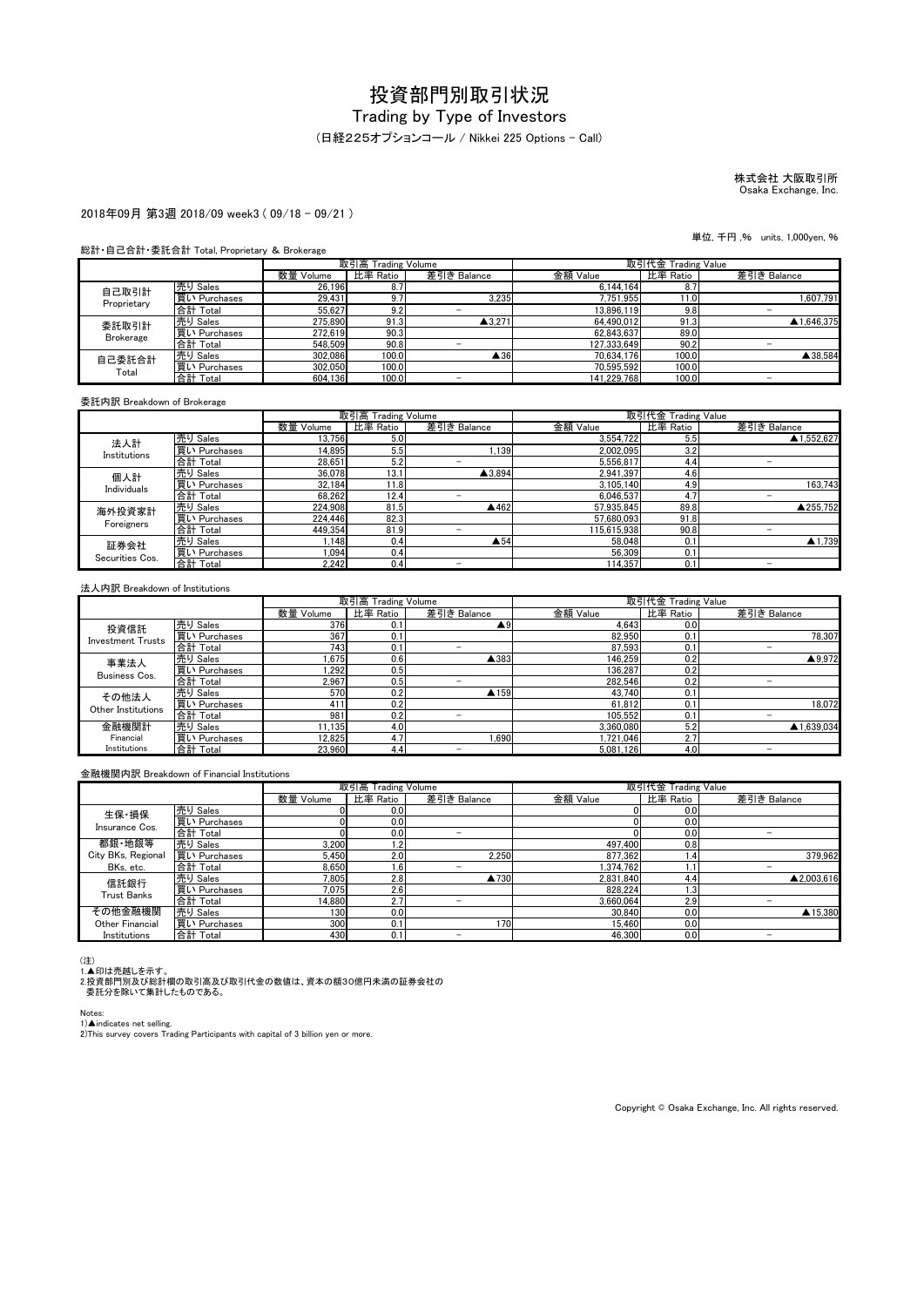(TOPIXオプションプット / TOPIX Options - Put)

## 株式会社 大阪取引所 Osaka Exchange, Inc.

#### 2018年09月 第3週 2018/09 week3 ( 09/18 - 09/21 )

#### 総計・自己合計・委託合計 Total, Proprietary & Brokerage

|                  |              | 取引高 Trading Volume |                  |             | 取引代金 Trading Value |          |             |
|------------------|--------------|--------------------|------------------|-------------|--------------------|----------|-------------|
|                  |              | 数量 Volume          | 比率 Ratio         | 差引き Balance | 金額 Value           | 比率 Ratio | 差引き Balance |
| 自己取引計            | 売り Sales     |                    | 0.0              |             |                    | 0.0      |             |
| Proprietary      | 買い Purchases |                    | 0.0              |             |                    | 0.0      |             |
|                  | 合計 Total     |                    | 0.0 <sub>l</sub> | -           |                    | 0.0      |             |
| 委託取引計            | 売り Sales     | .263               | 100.0            |             | 5.509.400          | 100.0    |             |
| <b>Brokerage</b> | 買い Purchases | .263               | 100.0            |             | 5.509.400          | 100.0    |             |
|                  | 合計 Total     | 2,526              | 100.0            |             | 11.018.800         | 100.0    |             |
| 自己委託合計           | 売り Sales     | .263               | 100.0            |             | 5.509.400          | 100.0    |             |
| Total            | 買い Purchases | 1.263              | 100.0            |             | 5.509.400          | 100.0    |             |
|                  | 合計 Total     | 2.526              | 100.0            | -           | 11.018.800         | 100.0    | -           |

委託内訳 Breakdown of Brokerage

|                         |              |           | 取引高 Trading Volume |                          | 取引代金 Trading Value |          |             |
|-------------------------|--------------|-----------|--------------------|--------------------------|--------------------|----------|-------------|
|                         |              | 数量 Volume | 比率 Ratio           | 差引き Balance              | 金額 Value           | 比率 Ratio | 差引き Balance |
| 法人計                     | 売り Sales     |           | 0.0                |                          |                    | 0.0      |             |
| Institutions            | 買い Purchases |           | 0.0                |                          |                    | 0.0      |             |
|                         | 合計 Total     |           | 0.0                |                          |                    | 0.0      |             |
| 個人計                     | 売り Sales     |           | 0.0                |                          |                    | 0.0      |             |
| Individuals             | 買い Purchases |           | 0.0                |                          |                    | 0.0      |             |
|                         | 合計 Total     |           | 0.0                | -                        |                    | 0.0      |             |
| 海外投資家計                  | 売り Sales     | .263      | 100.0              |                          | 5.509.400          | 100.0    |             |
| Foreigners              | 買い Purchases | .263      | 100.0              |                          | 5.509.400          | 100.0    |             |
|                         | 合計 Total     | 2.526     | 100.0              |                          | 11.018.800         | 100.0    |             |
| 証券会社<br>Securities Cos. | 売り Sales     |           | 0.0                |                          |                    | 0.0      |             |
|                         | 買い Purchases | ור        | 0.0                |                          |                    | 0.0      |             |
|                         | 合計 Total     | ור        | 0.0                | $\overline{\phantom{a}}$ |                    | 0.0      | -           |

#### 法人内訳 Breakdown of Institutions

|                          |              | 取引高 Trading Volume |          |                          | 取引代金 Trading Value |          |             |
|--------------------------|--------------|--------------------|----------|--------------------------|--------------------|----------|-------------|
|                          |              | 数量 Volume          | 比率 Ratio | 差引き Balance              | 金額 Value           | 比率 Ratio | 差引き Balance |
| 投資信託                     | 売り Sales     |                    | 0.0      |                          |                    | 0.0      |             |
| <b>Investment Trusts</b> | 買い Purchases |                    | 0.0      |                          |                    | 0.0      |             |
|                          | 合計 Total     |                    | 0.0      | $\overline{\phantom{a}}$ |                    | 0.0      |             |
| 事業法人                     | 売り Sales     |                    | 0.0      |                          |                    | 0.0      |             |
| Business Cos.            | 買い Purchases |                    | 0.0      |                          |                    | 0.0      |             |
|                          | 合計 Total     |                    | 0.0      |                          |                    | 0.0      |             |
| その他法人                    | 売り Sales     |                    | 0.0      |                          |                    | 0.0      |             |
| Other Institutions       | 買い Purchases |                    | 0.0      |                          |                    | 0.0      |             |
|                          | 合計 Total     |                    | 0.0      | -                        |                    | 0.0      |             |
| 金融機関計                    | 売り Sales     |                    | 0.0      |                          |                    | 0.0      |             |
| Financial                | 買い Purchases |                    | 0.0      |                          |                    | 0.0      |             |
| Institutions             | 合計 Total     |                    | 0.0      | -                        |                    | 0.0      |             |

#### 金融機関内訳 Breakdown of Financial Institutions

|                    |              | 取引高 Trading Volume |          |                          | 取引代金 Trading Value |          |             |
|--------------------|--------------|--------------------|----------|--------------------------|--------------------|----------|-------------|
|                    |              | 数量 Volume          | 比率 Ratio | 差引き Balance              | 金額 Value           | 比率 Ratio | 差引き Balance |
| 生保·損保              | 売り Sales     |                    | 0.0      |                          |                    | 0.0      |             |
| Insurance Cos.     | 買い Purchases |                    | 0.0      |                          |                    | 0.0      |             |
|                    | 合計 Total     |                    | 0.0      | -                        |                    | 0.0      | -           |
| 都銀·地銀等             | 売り Sales     |                    | 0.0      |                          |                    | 0.0      |             |
| City BKs, Regional | 買い Purchases |                    | 0.0      |                          |                    | 0.0      |             |
| BKs, etc.          | 合計 Total     |                    | 0.0      | -                        |                    | 0.0      |             |
| 信託銀行               | 売り Sales     |                    | 0.0      |                          |                    | 0.0      |             |
| <b>Trust Banks</b> | 買い Purchases |                    | 0.0      |                          |                    | 0.0      |             |
|                    | 合計 Total     |                    | 0.0      | $\overline{\phantom{a}}$ |                    | 0.0      |             |
| その他金融機関            | 売り Sales     |                    | 0.0      |                          |                    | 0.0      |             |
| Other Financial    | 買い Purchases |                    | 0.0      |                          |                    | 0.0      |             |
| Institutions       | 合計 Total     |                    | 0.0      | -                        |                    | 0.0      |             |

(注)<br>1.▲印は売越しを示す。<br>2.投資部門別及び総計欄の取引高及び取引代金の数値は、資本の額30億円未満の証券会社の<br>- 委託分を除いて集計したものである。

Notes:

1)▲indicates net selling.<br>2)This survey covers Trading Participants with capital of 3 billion yen or more.

Copyright © Osaka Exchange, Inc. All rights reserved.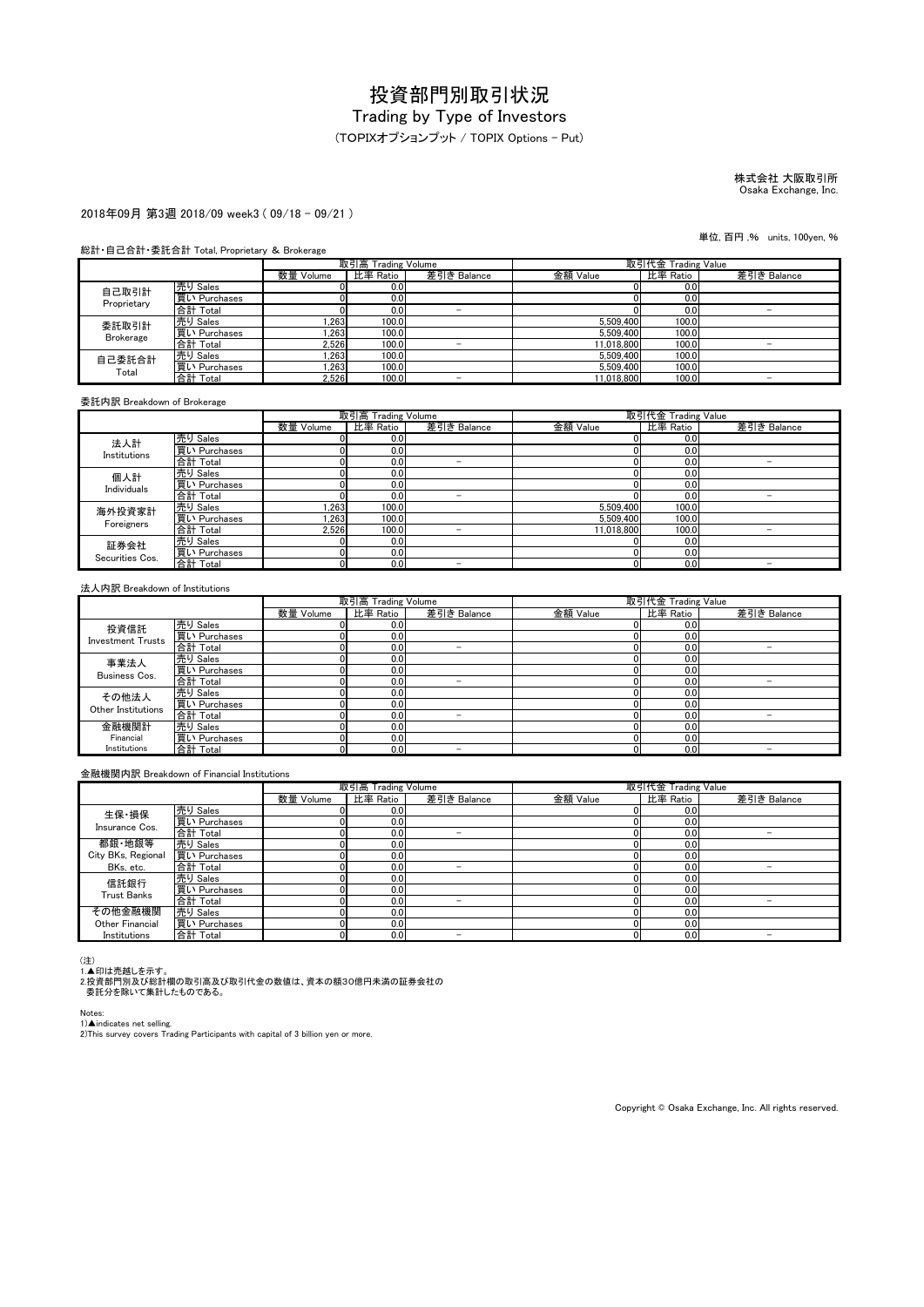## (TOPIXオプションコール / TOPIX Options - Call)

# 株式会社 大阪取引所 Osaka Exchange, Inc.

#### 2018年09月 第3週 2018/09 week3 ( 09/18 - 09/21 )

#### 総計・自己合計・委託合計 Total, Proprietary & Brokerage

|                  |              | 取引高 Trading Volume |          |             | 取引代金 Trading Value |          |             |
|------------------|--------------|--------------------|----------|-------------|--------------------|----------|-------------|
|                  |              | 数量 Volume          | 比率 Ratio | 差引き Balance | 金額 Value           | 比率 Ratio | 差引き Balance |
| 自己取引計            | 売り Sales     | 515                | 8.0      | ▲415        | 855.075            | 8.1      | ▲642.575    |
| Proprietary      | 買い Purchases | 100                | 1.6      |             | 212,500            | 2.0      |             |
|                  | 合計 Total     | 615                | 4.8      |             | 1.067.575          | 5.1      |             |
| 委託取引計            | 売り Sales     | 5,887              | 92.0     |             | 9.639.843          | 91.9     |             |
| <b>Brokerage</b> | 買い Purchases | 6.302              | 98.4     | 415         | 10.282.418         | 98.0     | 642.575     |
|                  | 合計 Total     | 12,189             | 95.2     |             | 19.922.261         | 94.9     |             |
| 自己委託合計<br>Total  | 売り Sales     | 6.402              | 100.0    |             | 10.494.918         | 100.0    |             |
|                  | 買い Purchases | 6.402              | 100.0    |             | 10.494.918         | 100.0    |             |
|                  | 合計 Total     | 12.804             | 100.0    | -           | 20.989.836         | 100.0    | -           |

委託内訳 Breakdown of Brokerage

|                         |              | 取引高 Trading Volume |          |                          | 取引代金 Trading Value |          |             |
|-------------------------|--------------|--------------------|----------|--------------------------|--------------------|----------|-------------|
|                         |              | 数量 Volume          | 比率 Ratio | 差引き Balance              | 金額 Value           | 比率 Ratio | 差引き Balance |
| 法人計                     | 売り Sales     |                    | 0.0      |                          |                    | 0.0      |             |
| Institutions            | 買い Purchases |                    | 0.0      |                          |                    | 0.0      |             |
|                         | 合計 Total     |                    | 0.0      | -                        |                    | 0.0      |             |
| 個人計                     | 売り Sales     |                    | 0.0      |                          |                    | 0.0      |             |
| Individuals             | 買い Purchases |                    | 0.0      |                          |                    | 0.0      |             |
|                         | 合計 Total     |                    | 0.0      | -                        |                    | 0.0      | -           |
| 海外投資家計                  | 売り Sales     | 5.887              | 100.0    |                          | 9.639.843          | 100.0    |             |
| Foreigners              | 買い Purchases | 6.302              | 100.0    | 415                      | 10.282.418         | 100.0    | 642.575     |
|                         | 合計 Total     | 12.189             | 100.0    | -                        | 19.922.261         | 100.0    |             |
| 証券会社<br>Securities Cos. | 売り Sales     |                    | 0.0      |                          |                    | 0.0      |             |
|                         | 買い Purchases |                    | 0.0      |                          |                    | 0.0      |             |
|                         | 合計 Total     |                    | 0.0      | $\overline{\phantom{a}}$ |                    | 0.0      |             |

#### 法人内訳 Breakdown of Institutions

|                          |              | 取引高 Trading Volume |          |                          | 取引代金 Trading Value |          |             |
|--------------------------|--------------|--------------------|----------|--------------------------|--------------------|----------|-------------|
|                          |              | 数量 Volume          | 比率 Ratio | 差引き Balance              | 金額 Value           | 比率 Ratio | 差引き Balance |
| 投資信託                     | 売り Sales     |                    | 0.0      |                          |                    | 0.0      |             |
| <b>Investment Trusts</b> | 買い Purchases |                    | 0.0      |                          |                    | 0.0      |             |
|                          | 合計 Total     |                    | 0.0      | $\overline{\phantom{a}}$ |                    | 0.0      |             |
| 事業法人                     | 売り Sales     |                    | 0.0      |                          |                    | 0.0      |             |
| Business Cos.            | 買い Purchases |                    | 0.0      |                          |                    | 0.0      |             |
|                          | 合計 Total     |                    | 0.0      |                          |                    | 0.0      |             |
| その他法人                    | 売り Sales     |                    | 0.0      |                          |                    | 0.0      |             |
| Other Institutions       | 買い Purchases |                    | 0.0      |                          |                    | 0.0      |             |
|                          | 合計 Total     |                    | 0.0      | -                        |                    | 0.0      |             |
| 金融機関計                    | 売り Sales     |                    | 0.0      |                          |                    | 0.0      |             |
| Financial                | 買い Purchases |                    | 0.0      |                          |                    | 0.0      |             |
| Institutions             | 合計 Total     |                    | 0.0      | -                        |                    | 0.0      |             |

#### 金融機関内訳 Breakdown of Financial Institutions

|                    |              | 取引高 Trading Volume |          |                          | 取引代金 Trading Value |          |             |
|--------------------|--------------|--------------------|----------|--------------------------|--------------------|----------|-------------|
|                    |              | 数量 Volume          | 比率 Ratio | 差引き Balance              | 金額 Value           | 比率 Ratio | 差引き Balance |
| 生保·損保              | 売り Sales     |                    | 0.0      |                          |                    | 0.0      |             |
| Insurance Cos.     | 買い Purchases |                    | 0.0      |                          |                    | 0.0      |             |
|                    | 合計 Total     |                    | 0.0      | -                        |                    | 0.0      | -           |
| 都銀·地銀等             | 売り Sales     |                    | 0.0      |                          |                    | 0.0      |             |
| City BKs, Regional | 買い Purchases |                    | 0.0      |                          |                    | 0.0      |             |
| BKs, etc.          | 合計 Total     |                    | 0.0      | -                        |                    | 0.0      |             |
| 信託銀行               | 売り Sales     |                    | 0.0      |                          |                    | 0.0      |             |
| <b>Trust Banks</b> | 買い Purchases |                    | 0.0      |                          |                    | 0.0      |             |
|                    | 合計 Total     |                    | 0.0      | $\overline{\phantom{a}}$ |                    | 0.0      |             |
| その他金融機関            | 売り Sales     |                    | 0.0      |                          |                    | 0.0      |             |
| Other Financial    | 買い Purchases |                    | 0.0      |                          |                    | 0.0      |             |
| Institutions       | 合計 Total     |                    | 0.0      |                          |                    | 0.0      |             |

(注)<br>1.▲印は売越しを示す。<br>2.投資部門別及び総計欄の取引高及び取引代金の数値は、資本の額30億円未満の証券会社の<br>- 委託分を除いて集計したものである。

Notes:

1)▲indicates net selling.<br>2)This survey covers Trading Participants with capital of 3 billion yen or more.

Copyright © Osaka Exchange, Inc. All rights reserved.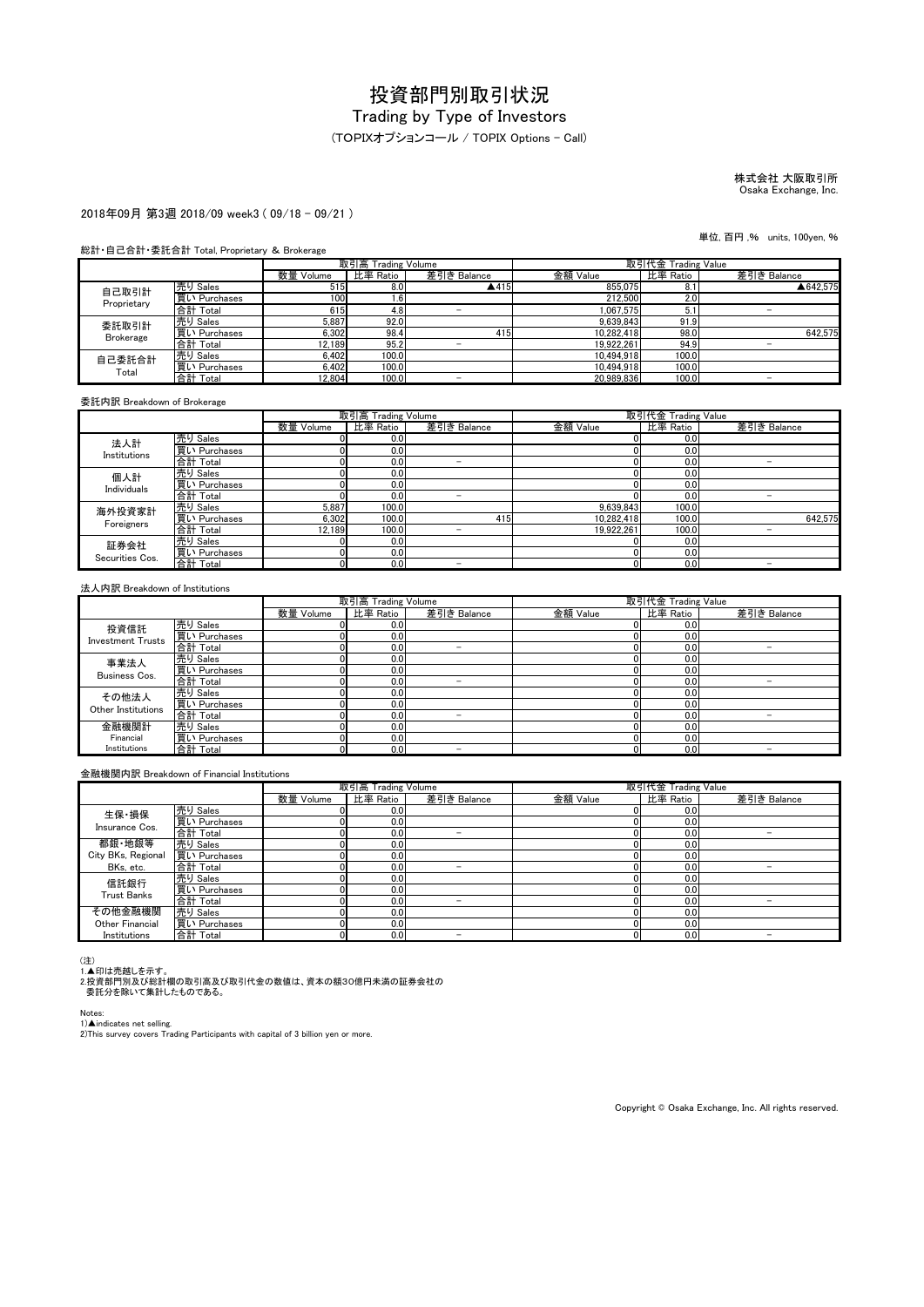#### (JPX日経400オプションプット / JPX-Nikkei 400 Options - Put)

株式会社 大阪取引所 Osaka Exchange, Inc.

#### 2018年09月 第3週 2018/09 week3 ( 09/18 - 09/21 )

#### 総計・自己合計・委託合計 Total, Proprietary & Brokerage

|                  |              | 取引高 Trading Volume |          |             | 取引代金 Trading Value |          |             |
|------------------|--------------|--------------------|----------|-------------|--------------------|----------|-------------|
|                  |              | 数量 Volume          | 比率 Ratio | 差引き Balance | 金額 Value           | 比率 Ratio | 差引き Balance |
| 自己取引計            | 売り Sales     |                    | 0.0      |             |                    | 0.0      |             |
| Proprietary      | 買い Purchases |                    | 0.0      |             |                    | 0.0      |             |
|                  | 合計 Total     |                    | 0.0      | -           |                    | 0.0      |             |
| 委託取引計            | 売り Sales     |                    | 0.0      |             |                    | 0.0      |             |
| <b>Brokerage</b> | 買い Purchases |                    | 0.0      |             |                    | 0.0      |             |
|                  | 合計 Total     |                    | 0.0      |             |                    | 0.0      |             |
| 自己委託合計<br>Total  | 売り Sales     |                    | 0.0      |             |                    | 0.0      |             |
|                  | 買い Purchases |                    | 0.0      |             |                    | 0.0      |             |
|                  | 合計 Total     |                    | 0.0      | -           |                    | 0.0      | -           |

委託内訳 Breakdown of Brokerage

|                         |                                 |           | 取引高 Trading Volume |                          | 取引代金 Trading Value |          |             |
|-------------------------|---------------------------------|-----------|--------------------|--------------------------|--------------------|----------|-------------|
|                         |                                 | 数量 Volume | 比率 Ratio           | 差引き Balance              | 金額 Value           | 比率 Ratio | 差引き Balance |
| 法人計                     | 売り Sales                        |           | 0.0                |                          |                    | 0.0      |             |
| Institutions            | 買い Purchases                    |           | 0.0                |                          |                    | 0.0      |             |
|                         | 合計 Total                        |           | 0.0                |                          |                    | 0.0      |             |
| 個人計                     | 売り Sales                        |           | 0.0                |                          |                    | 0.0      |             |
| Individuals             | 買い Purchases                    |           | 0.0                |                          |                    | 0.0      |             |
|                         | 合計 Total                        |           | 0.0                | -                        |                    | 0.0      |             |
| 海外投資家計                  | <u>売り Sales</u><br>買い Purchases |           | 0.0                |                          |                    | 0.0      |             |
| Foreigners              |                                 |           | 0.0                |                          |                    | 0.0      |             |
|                         | 合計 Total                        |           | 0.0                | -                        |                    | 0.0      |             |
| 証券会社<br>Securities Cos. | 売り Sales                        |           | 0.0                |                          |                    | 0.0      |             |
|                         | 買い Purchases                    |           | 0.0                |                          |                    | 0.0      |             |
|                         | 合計 Total                        |           | 0.0                | $\overline{\phantom{a}}$ |                    | 0.0      |             |

#### 法人内訳 Breakdown of Institutions

|                          |              | 取引高 Trading Volume |          |             | 取引代金 Trading Value |          |             |
|--------------------------|--------------|--------------------|----------|-------------|--------------------|----------|-------------|
|                          |              | 数量 Volume          | 比率 Ratio | 差引き Balance | 金額 Value           | 比率 Ratio | 差引き Balance |
| 投資信託                     | 売り Sales     |                    | 0.0      |             |                    | 0.0      |             |
| <b>Investment Trusts</b> | 買い Purchases |                    | 0.0      |             |                    | 0.0      |             |
|                          | 合計 Total     |                    | 0.0      | -           |                    | 0.0      |             |
| 事業法人                     | 売り Sales     |                    | 0.0      |             |                    | 0.0      |             |
| Business Cos.            | 買い Purchases |                    | 0.0      |             |                    | 0.0      |             |
|                          | 合計 Total     |                    | 0.0      |             |                    | 0.0      |             |
| その他法人                    | 売り Sales     |                    | 0.0      |             |                    | 0.0      |             |
| Other Institutions       | 買い Purchases |                    | 0.0      |             |                    | 0.0      |             |
|                          | 合計 Total     |                    | 0.0      | -           |                    | 0.0      |             |
| 金融機関計                    | 売り Sales     |                    | 0.0      |             |                    | 0.0      |             |
| Financial                | 買い Purchases |                    | 0.0      |             |                    | 0.0      |             |
| Institutions             | 合計 Total     | D.                 | 0.0      | -           |                    | 0.0      | -           |

#### 金融機関内訳 Breakdown of Financial Institutions

|                        |              | 取引高 Trading Volume |          |                          | 取引代金 Trading Value |          |             |
|------------------------|--------------|--------------------|----------|--------------------------|--------------------|----------|-------------|
|                        |              | 数量 Volume          | 比率 Ratio | 差引き Balance              | 金額 Value           | 比率 Ratio | 差引き Balance |
| 生保·損保                  | 売り Sales     |                    | 0.0      |                          |                    | 0.0      |             |
| Insurance Cos.         | 買い Purchases |                    | 0.0      |                          |                    | 0.0      |             |
|                        | 合計 Total     |                    | 0.0      | -                        |                    | 0.0      | -           |
| 都銀·地銀等                 | 売り Sales     |                    | 0.0      |                          |                    | 0.0      |             |
| City BKs, Regional     | 買い Purchases |                    | 0.0      |                          |                    | 0.0      |             |
| BKs, etc.              | 合計 Total     |                    | 0.0      | -                        |                    | 0.0      |             |
| 信託銀行                   | 売り Sales     |                    | 0.0      |                          |                    | 0.0      |             |
| <b>Trust Banks</b>     | 買い Purchases |                    | 0.0      |                          |                    | 0.0      |             |
|                        | 合計 Total     |                    | 0.0      | $\overline{\phantom{a}}$ |                    | 0.0      |             |
| その他金融機関                | 売り Sales     |                    | 0.0      |                          |                    | 0.0      |             |
| <b>Other Financial</b> | 買い Purchases |                    | 0.0      |                          |                    | 0.0      |             |
| Institutions           | 合計 Total     |                    | 0.0      | -                        |                    | 0.0      |             |

(注)<br>1.▲印は売越しを示す。<br>2.投資部門別及び総計欄の取引高及び取引代金の数値は、資本の額30億円未満の証券会社の<br>- 委託分を除いて集計したものである。

Notes:

1)▲indicates net selling.<br>2)This survey covers Trading Participants with capital of 3 billion yen or more.

Copyright © Osaka Exchange, Inc. All rights reserved.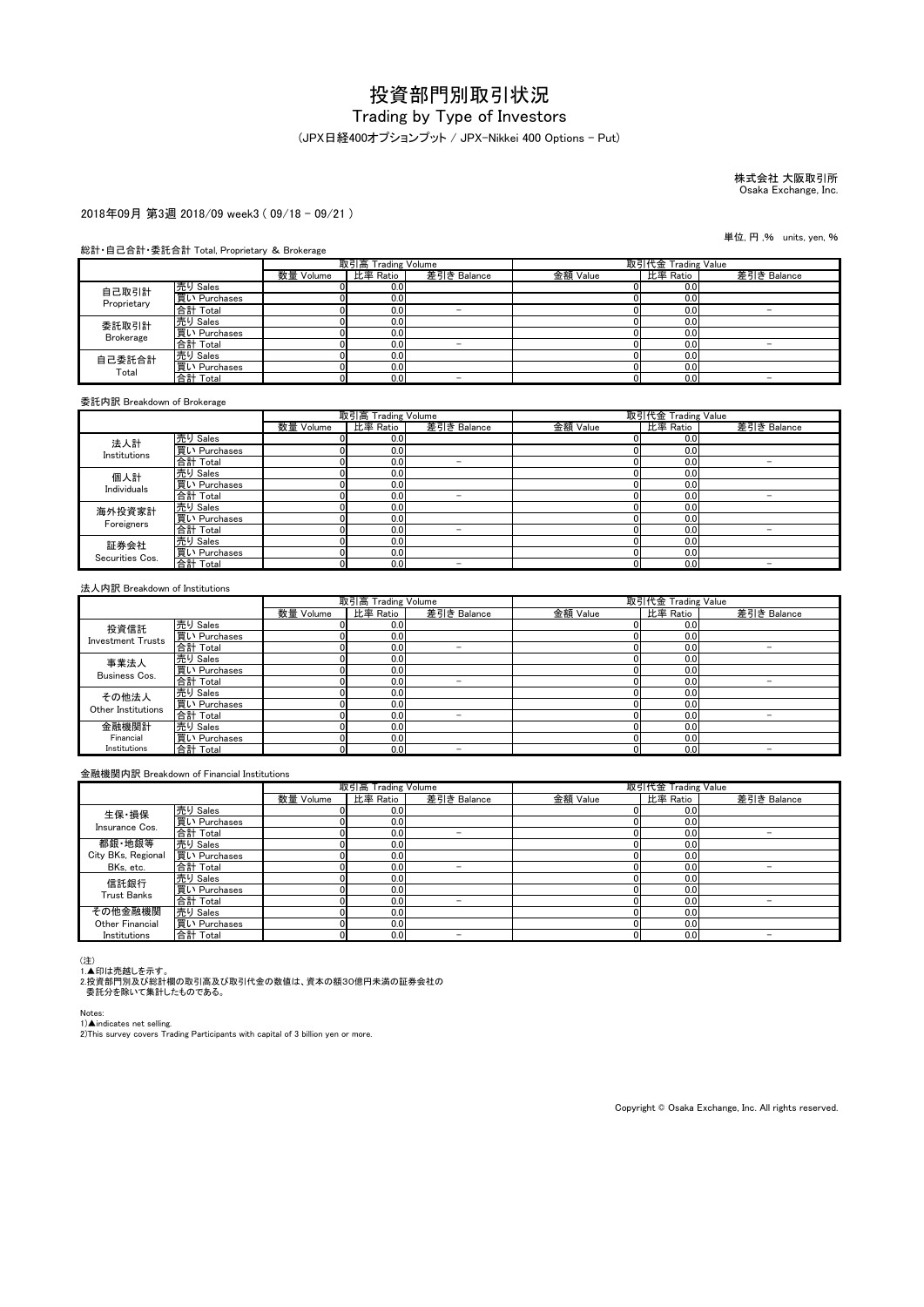# Trading by Type of Investors

### (JPX日経400オプションコール / JPX-Nikkei 400 Options - Call)

株式会社 大阪取引所 Osaka Exchange, Inc.

#### 2018年09月 第3週 2018/09 week3 ( 09/18 - 09/21 )

#### 総計・自己合計・委託合計 Total, Proprietary & Brokerage

|                  |              | 取引高 Trading Volume |          |             | 取引代金 Trading Value |          |             |
|------------------|--------------|--------------------|----------|-------------|--------------------|----------|-------------|
|                  |              | 数量 Volume          | 比率 Ratio | 差引き Balance | 金額 Value           | 比率 Ratio | 差引き Balance |
| 自己取引計            | 売り Sales     |                    | 0.0      |             |                    | 0.0      |             |
| Proprietary      | 買い Purchases |                    | 0.0      |             |                    | 0.0      |             |
|                  | 合計 Total     |                    | 0.0      | -           |                    | 0.0      |             |
| 委託取引計            | 売り Sales     |                    | 0.0      |             |                    | 0.0      |             |
| <b>Brokerage</b> | 買い Purchases |                    | 0.0      |             |                    | 0.0      |             |
|                  | 合計 Total     |                    | 0.0      |             |                    | 0.0      |             |
| 自己委託合計<br>Total  | 売り Sales     |                    | 0.0      |             |                    | 0.0      |             |
|                  | 買い Purchases |                    | 0.0      |             |                    | 0.0      |             |
|                  | 合計 Total     |                    | 0.0      | -           |                    | 0.0      | -           |

委託内訳 Breakdown of Brokerage

|                         |                                 |           | 取引高 Trading Volume |                          | 取引代金 Trading Value |          |             |
|-------------------------|---------------------------------|-----------|--------------------|--------------------------|--------------------|----------|-------------|
|                         |                                 | 数量 Volume | 比率 Ratio           | 差引き Balance              | 金額 Value           | 比率 Ratio | 差引き Balance |
| 法人計                     | 売り Sales                        |           | 0.0                |                          |                    | 0.0      |             |
| Institutions            | 買い Purchases                    |           | 0.0                |                          |                    | 0.0      |             |
|                         | 合計 Total                        |           | 0.0                |                          |                    | 0.0      |             |
| 個人計                     | 売り Sales                        |           | 0.0                |                          |                    | 0.0      |             |
| Individuals             | 買い Purchases                    |           | 0.0                |                          |                    | 0.0      |             |
|                         | 合計 Total                        |           | 0.0                | -                        |                    | 0.0      |             |
| 海外投資家計                  | <u>売り Sales</u><br>買い Purchases |           | 0.0                |                          |                    | 0.0      |             |
| Foreigners              |                                 |           | 0.0                |                          |                    | 0.0      |             |
|                         | 合計 Total                        |           | 0.0                | -                        |                    | 0.0      |             |
| 証券会社<br>Securities Cos. | 売り Sales                        |           | 0.0                |                          |                    | 0.0      |             |
|                         | 買い Purchases                    |           | 0.0                |                          |                    | 0.0      |             |
|                         | 合計 Total                        |           | 0.0                | $\overline{\phantom{a}}$ |                    | 0.0      |             |

#### 法人内訳 Breakdown of Institutions

|                          |              | 取引高 Trading Volume |          |             | 取引代金 Trading Value |          |             |
|--------------------------|--------------|--------------------|----------|-------------|--------------------|----------|-------------|
|                          |              | 数量 Volume          | 比率 Ratio | 差引き Balance | 金額 Value           | 比率 Ratio | 差引き Balance |
| 投資信託                     | 売り Sales     |                    | 0.0      |             |                    | 0.0      |             |
| <b>Investment Trusts</b> | 買い Purchases |                    | 0.0      |             |                    | 0.0      |             |
|                          | 合計 Total     |                    | 0.0      | -           |                    | 0.0      |             |
| 事業法人                     | 売り Sales     |                    | 0.0      |             |                    | 0.0      |             |
| Business Cos.            | 買い Purchases |                    | 0.0      |             |                    | 0.0      |             |
|                          | 合計 Total     |                    | 0.0      |             |                    | 0.0      |             |
| その他法人                    | 売り Sales     |                    | 0.0      |             |                    | 0.0      |             |
| Other Institutions       | 買い Purchases |                    | 0.0      |             |                    | 0.0      |             |
|                          | 合計 Total     |                    | 0.0      | -           |                    | 0.0      |             |
| 金融機関計                    | 売り Sales     |                    | 0.0      |             |                    | 0.0      |             |
| Financial                | 買い Purchases |                    | 0.0      |             |                    | 0.0      |             |
| Institutions             | 合計 Total     | D.                 | 0.0      | -           |                    | 0.0      | -           |

#### 金融機関内訳 Breakdown of Financial Institutions

|                    |              | 取引高 Trading Volume |          |                          | 取引代金 Trading Value |          |             |
|--------------------|--------------|--------------------|----------|--------------------------|--------------------|----------|-------------|
|                    |              | 数量 Volume          | 比率 Ratio | 差引き Balance              | 金額 Value           | 比率 Ratio | 差引き Balance |
| 生保·損保              | 売り Sales     |                    | 0.0      |                          |                    | 0.0      |             |
| Insurance Cos.     | 買い Purchases |                    | 0.0      |                          |                    | 0.0      |             |
|                    | 合計 Total     |                    | 0.0      | -                        |                    | 0.0      | -           |
| 都銀·地銀等             | 売り Sales     |                    | 0.0      |                          |                    | 0.0      |             |
| City BKs, Regional | 買い Purchases |                    | 0.0      |                          |                    | 0.0      |             |
| BKs, etc.          | 合計 Total     |                    | 0.0      | -                        |                    | 0.0      |             |
| 信託銀行               | 売り Sales     |                    | 0.0      |                          |                    | 0.0      |             |
| <b>Trust Banks</b> | 買い Purchases |                    | 0.0      |                          |                    | 0.0      |             |
|                    | 合計 Total     |                    | 0.0      | $\overline{\phantom{a}}$ |                    | 0.0      |             |
| その他金融機関            | 売り Sales     |                    | 0.0      |                          |                    | 0.0      |             |
| Other Financial    | 買い Purchases |                    | 0.0      |                          |                    | 0.0      |             |
| Institutions       | 合計 Total     |                    | 0.0      | -                        |                    | 0.0      |             |

(注)<br>1.▲印は売越しを示す。<br>2.投資部門別及び総計欄の取引高及び取引代金の数値は、資本の額30億円未満の証券会社の<br>- 委託分を除いて集計したものである。

Notes:

1)▲indicates net selling.<br>2)This survey covers Trading Participants with capital of 3 billion yen or more.

Copyright © Osaka Exchange, Inc. All rights reserved.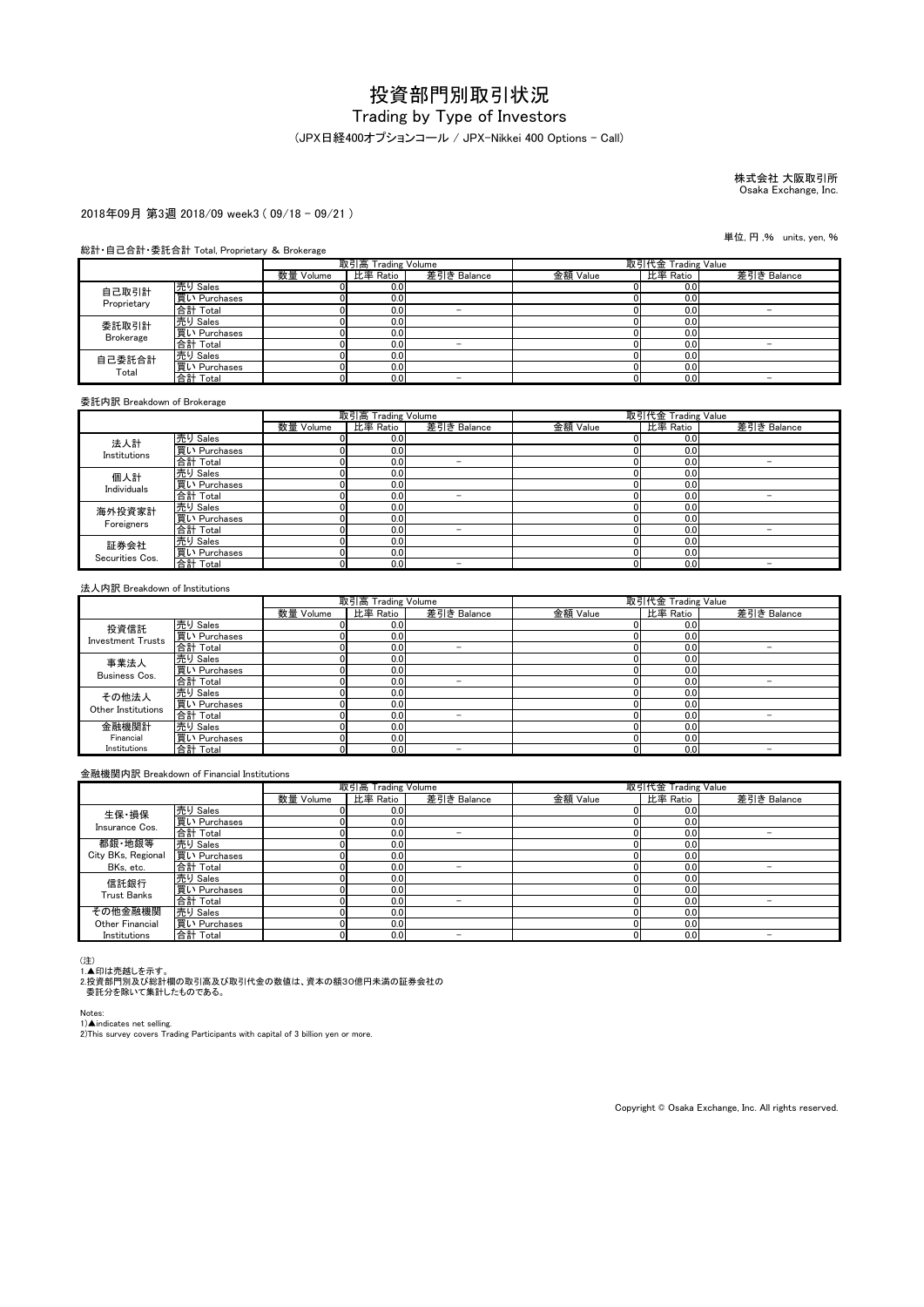# Trading by Type of Investors

(国債先物オプションプット / Options on JGB(10-year) Futures - Put)

株式会社 大阪取引所 Osaka Exchange, Inc.

#### 2018年09月 第3週 2018/09 week3 ( 09/18 - 09/21 )

単位, 万円 ,% units, 10,000yen, %

#### 総計・自己合計・委託合計 Total, Proprietary & Brokerage

|                  |              | 取引高 Trading Volume |          |             | 取引代金 Trading Value |          |                          |
|------------------|--------------|--------------------|----------|-------------|--------------------|----------|--------------------------|
|                  |              | 数量 Volume          | 比率 Ratio | 差引き Balance | 金額 Value           | 比率 Ratio | 差引き Balance              |
| 自己取引計            | 売り Sales     | 8.395              | 60.2     |             | 52.085             | 56.1     | ▲4.658                   |
| Proprietary      | 買い Purchases | 8.773              | 61.      | 378         | 47.427             | 50.5     |                          |
|                  | 合計 Total     | 17.168             | 60.9     | -           | 99,512             | 53.3     | $\overline{\phantom{0}}$ |
| 委託取引計            | 売り Sales     | 5,560              | 39.8     | ▲106        | 40.751             | 43.9     |                          |
| <b>Brokerage</b> | 買い Purchases | 5.454              | 38.3     |             | 46.469             | 49.5     | 5.718                    |
|                  | 合計 Total     | 11.014             | 39.1     |             | 87.220             | 46.7     |                          |
| 自己委託合計           | 売り Sales     | 13.955             | 100.0    |             | 92.836             | 100.0    |                          |
| Total            | 買い Purchases | 14.227             | 100.0    | 272         | 93.896             | 100.0    | 1.060                    |
|                  | 合計 Total     | 28.182             | 100.0    |             | 186.732            | 100.0    | -                        |

委託内訳 Breakdown of Brokerage

|                         |              |           | 取引高 Trading Volume |             | 取引代金 Trading Value |          |                          |
|-------------------------|--------------|-----------|--------------------|-------------|--------------------|----------|--------------------------|
|                         |              | 数量 Volume | 比率 Ratio           | 差引き Balance | 金額 Value           | 比率 Ratio | 差引き Balance              |
| 法人計                     | 売り Sales     | ,153      | 20.7               | ▲414        | 7,193              | 17.7     | ▲298                     |
| Institutions            | 買い Purchases | 739       | 13.5               |             | 6.895              | 14.8     |                          |
|                         | 合計 Total     | .892      | 17.2               |             | 14.088             | 16.2     | -                        |
| 個人計                     | 売り Sales     |           | 0.0                |             |                    | 0.0      |                          |
| Individuals             | 買い Purchases |           | 0.0                |             |                    | 0.0      |                          |
|                         | 合計 Total     |           | 0.0                | -           |                    | 0.0      | -                        |
| 海外投資家計                  | 売り Sales     | 4.407     | 79.3               |             | 33.558             | 82.3     |                          |
|                         | 買い Purchases | 4.590     | 84.2               | 183         | 39.424             | 84.8     | 5.866                    |
| Foreigners              | 合計 Total     | 8.997     | 81.7               | -           | 72.982             | 83.7     | $\overline{\phantom{a}}$ |
| 証券会社<br>Securities Cos. | 売り Sales     |           | 0.0                |             |                    | 0.0      |                          |
|                         | 買い Purchases | 125       | 2.3                | 125         | 150                | 0.3      | 150                      |
|                         | 合計 Total     | 125       |                    | -           | 150                | 0.2      | -                        |

#### 法人内訳 Breakdown of Institutions

|                          |              |           | 取引高 Trading Volume |             | 取引代金 Trading Value |          |             |
|--------------------------|--------------|-----------|--------------------|-------------|--------------------|----------|-------------|
|                          |              | 数量 Volume | 比率 Ratio           | 差引き Balance | 金額 Value           | 比率 Ratio | 差引き Balance |
| 投資信託                     | 売り Sales     |           | 0.0                |             |                    | 0.0      |             |
| <b>Investment Trusts</b> | 買い Purchases |           | 0.0                |             |                    | 0.0      |             |
|                          | 合計 Total     |           | 0.0                | -           |                    | 0.0      |             |
| 事業法人                     | 売り Sales     |           | 0.0                |             |                    | 0.0      |             |
| Business Cos.            | 買い Purchases |           | 0.0                |             |                    | 0.0      |             |
|                          | 合計 Total     |           | 0.0                | -           |                    | 0.0      | -           |
| その他法人                    | 売り Sales     |           | 0.0                |             |                    | 0.0      |             |
| Other Institutions       | 買い Purchases |           | 0.0                |             |                    | 0.0      |             |
|                          | 合計 Total     |           | 0.0                | -           |                    | 0.0      |             |
| 金融機関計                    | 売り Sales     | .153      | 20.7               | ▲414        | 7.193              | 17.7     | ▲298        |
| Financial                | 買い Purchases | 739       | 13.5               |             | 6.895              | 14.8     |             |
| Institutions             | 合計 Total     | 1.892     | 17.2               | -           | 14.088             | 16.2     | -           |

#### 金融機関内訳 Breakdown of Financial Institutions

|                         |              | 取引高 Trading Volume |          |             | 取引代金 Trading Value |          |                          |
|-------------------------|--------------|--------------------|----------|-------------|--------------------|----------|--------------------------|
|                         |              | 数量 Volume          | 比率 Ratio | 差引き Balance | 金額 Value           | 比率 Ratio | 差引き Balance              |
| 生保·損保<br>Insurance Cos. | 売り Sales     |                    | 0.0      |             |                    | 0.0      |                          |
|                         | 買い Purchases |                    | 0.0      |             |                    | 0.0      |                          |
|                         | 合計 Total     |                    | 0.0      | -           |                    | 0.0      |                          |
| 都銀·地銀等                  | 売り Sales     | 850                | 15.3     | ▲150        | 4.900              | 12.0     |                          |
| City BKs, Regional      | 買い Purchases | 700                | 12.8     |             | 6.200              | 13.3     | .300                     |
| BKs, etc.               | 合計 Total     | .550               | 14.1     |             | 11.100             | 12.7     |                          |
| 信託銀行                    | 売り Sales     | 273                | 4.9      | ▲268        | 2.173              | 5.3      | ▲1,968                   |
| <b>Trust Banks</b>      | 買い Purchases |                    | 0.1      |             | 205                | 0.4      |                          |
|                         | 合計 Total     | 278                | 2.5      | -           | 2.378              | 2.7      |                          |
| その他金融機関                 | 売り Sales     | 30                 | 0.5      |             | 120                | 0.31     |                          |
| Other Financial         | 買い Purchases | 34                 | 0.6      |             | 490                |          | 370                      |
| Institutions            | 合計 Total     | 64                 | 0.6      | -           | 610                | 0.7      | $\overline{\phantom{a}}$ |

(注)<br>1.▲印は売越しを示す。<br>2.投資部門別及び総計欄の取引高及び取引代金の数値は、資本の額30億円未満の証券会社の<br>- 委託分を除いて集計したものである。

Notes:

1)▲indicates net selling.<br>2)This survey covers Trading Participants with capital of 3 billion yen or more.

Copyright © Osaka Exchange, Inc. All rights reserved.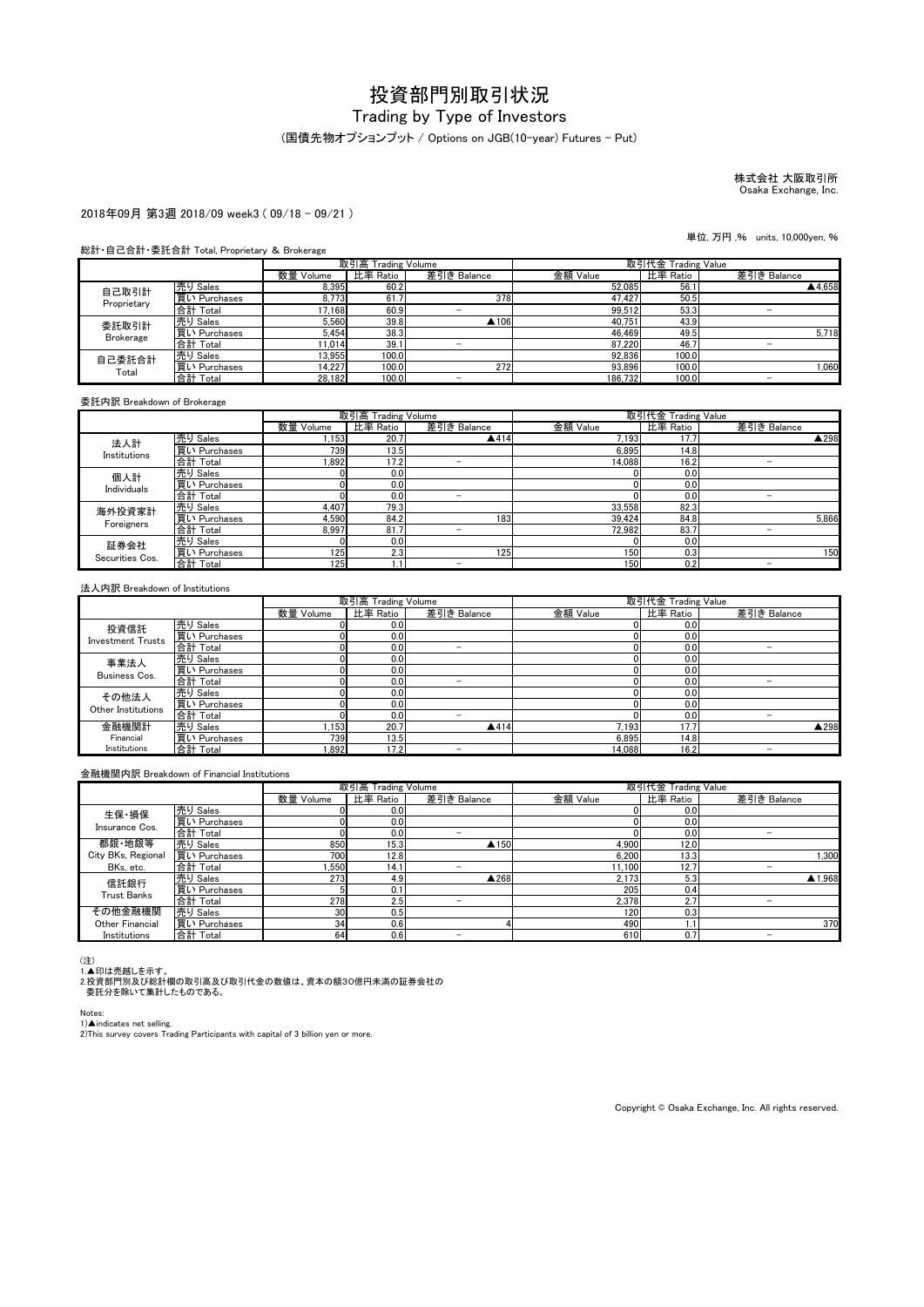# Trading by Type of Investors

#### (国債先物オプションコール / Options on JGB(10-year) Futures - Call)

株式会社 大阪取引所 Osaka Exchange, Inc.

#### 2018年09月 第3週 2018/09 week3 ( 09/18 - 09/21 )

単位, 万円 ,% units, 10,000yen, %

#### 総計・自己合計・委託合計 Total, Proprietary & Brokerage

|                      |              | 取引高 Trading Volume |          |             |          | 取引代金 Trading Value |             |
|----------------------|--------------|--------------------|----------|-------------|----------|--------------------|-------------|
|                      |              | 数量 Volume          | 比率 Ratio | 差引き Balance | 金額 Value | 比率 Ratio           | 差引き Balance |
| 自己取引計<br>Proprietary | 売り Sales     | 1.448              | 39.5     |             | 5.811    | 34.4               |             |
|                      | 買い Purchases | 1.870              | 50.4     | 422         | 8.535    | 51.                | 2.724       |
|                      | 合計 Total     | 3.318              | 45.0     |             | 14.346   | 43.0               |             |
| 委託取引計                | 売り Sales     | 2,222              | 60.5     | ▲382        | 11,063   | 65.6               | ▲3,088      |
| <b>Brokerage</b>     | 買い Purchases | 1.840              | 49.6     |             | 7.975    | 48.3               |             |
|                      | 合計 Total     | 4,062              | 55.0     |             | 19,038   | 57.0               |             |
| 自己委託合計<br>Total      | 売り Sales     | 3.670              | 100.0    |             | 16.874   | 100.0              | ▲364        |
|                      | 買い Purchases | 3.710              | 100.0    | 40          | 16.510   | 100.0              |             |
|                      | 合計 Total     | 7.380              | 100.0    |             | 33.384   | 100.0              |             |

委託内訳 Breakdown of Brokerage

|                         |              |           | 取引高 Trading Volume |                          | 取引代金 Trading Value |          |                          |
|-------------------------|--------------|-----------|--------------------|--------------------------|--------------------|----------|--------------------------|
|                         |              | 数量 Volume | 比率 Ratio           | 差引き Balance              | 金額 Value           | 比率 Ratio | 差引き Balance              |
| 法人計<br>Institutions     | 売り Sales     | 157       | 7.1                |                          | 1,047              | 9.5      | ▲717                     |
|                         | 買い Purchases | 330       | 17.91              | $1731$                   | 330                | 4.1      |                          |
|                         | 合計 Total     | 487       | 12.0               | -                        | .377               | 7.2      |                          |
| 個人計                     | 売り Sales     |           | 0.0                |                          |                    | 0.0      |                          |
| Individuals             | 買い Purchases |           | 0.0                |                          |                    | 0.0      |                          |
|                         | 合計 Total     |           | 0.0                | -                        |                    | 0.0      | -                        |
| 海外投資家計                  | 売り Sales     | 2.064     | 92.9               | ▲554                     | 10.015             | 90.5     | ▲2.370                   |
| Foreigners              | 買い Purchases | .510      | 82.1               |                          | 7.645              | 95.9     |                          |
|                         | 合計 Total     | 3.574     | 88.0               | -                        | 17.660             | 92.8     | $\overline{\phantom{a}}$ |
| 証券会社<br>Securities Cos. | 売り Sales     |           | 0.0                |                          |                    | 0.0      |                          |
|                         | 買い Purchases |           | 0.0                |                          |                    | 0.0      |                          |
|                         | 合計 Total     |           | 0.0                | $\overline{\phantom{a}}$ |                    | 0.0      | -                        |

#### 法人内訳 Breakdown of Institutions

|                          |              |           | 取引高 Trading Volume |             | 取引代金 Trading Value |          |             |
|--------------------------|--------------|-----------|--------------------|-------------|--------------------|----------|-------------|
|                          |              | 数量 Volume | 比率 Ratio           | 差引き Balance | 金額 Value           | 比率 Ratio | 差引き Balance |
| 投資信託                     | 売り Sales     |           | 0.0 <sub>l</sub>   |             |                    | 0.0      |             |
|                          | 買い Purchases |           | 0.0                |             |                    | 0.0      |             |
| <b>Investment Trusts</b> | 合計 Total     |           | 0.0                | -           |                    | 0.0      |             |
| 事業法人                     | 売り Sales     |           | 0.0                |             |                    | 0.0      |             |
| Business Cos.            | 買い Purchases |           | 0.0                |             |                    | 0.0      |             |
|                          | 合計 Total     |           | 0.0                | -           |                    | 0.0      |             |
| その他法人                    | 売り Sales     |           | 0.0                |             |                    | 0.0      |             |
| Other Institutions       | 買い Purchases |           | 0.0                |             |                    | 0.0      |             |
|                          | 合計 Total     |           | 0.0                | -           |                    | 0.0      |             |
| 金融機関計                    | 売り Sales     | 157       | 7.1                |             | 1.047              | 9.5      | ▲717        |
| Financial                | 買い Purchases | 330       | 17.9               | 173         | 330                | 4. i     |             |
| Institutions             | 合計 Total     | 487       | 12.0               | -           | 1.377              | 7.2      |             |

#### 金融機関内訳 Breakdown of Financial Institutions

|                    |              | 取引高 Trading Volume |          |                 | 取引代金 Trading Value |          |             |
|--------------------|--------------|--------------------|----------|-----------------|--------------------|----------|-------------|
|                    |              | 数量 Volume          | 比率 Ratio | 差引き Balance     | 金額 Value           | 比率 Ratio | 差引き Balance |
| 生保·損保              | 売り Sales     |                    | 0.0      |                 |                    | 0.0      |             |
| Insurance Cos.     | 買い Purchases |                    | 0.0      |                 |                    | 0.0      |             |
|                    | 合計 Total     |                    | 0.0      | -               |                    | 0.0      |             |
| 都銀·地銀等             | 売り Sales     |                    | 0.0      |                 |                    | 0.0      |             |
| City BKs, Regional | 買い Purchases | 30                 | 1.6      | 30 <sup>1</sup> | 30                 | 0.4      | 30          |
| BKs, etc.          | 合計 Total     | 30                 | 0.7      | -               | 30                 | 0.2      |             |
| 信託銀行               | 売り Sales     | 157                | 7.1      |                 | 1.047              | 9.5      | ▲747        |
| <b>Trust Banks</b> | 買い Purchases | 300                | 16.3     | 143             | 300                | 3.8      |             |
|                    | 合計 Total     | 457                | 11.3     | -               | .347               |          |             |
| その他金融機関            | 売り Sales     |                    | 0.0      |                 |                    | 0.0      |             |
| Other Financial    | 買い Purchases |                    | 0.0      |                 |                    | 0.0      |             |
| Institutions       | 合計 Total     |                    | 0.0      |                 |                    | 0.0      |             |

(注)<br>1.▲印は売越しを示す。<br>2.投資部門別及び総計欄の取引高及び取引代金の数値は、資本の額30億円未満の証券会社の<br>- 委託分を除いて集計したものである。

Notes:

1)▲indicates net selling.<br>2)This survey covers Trading Participants with capital of 3 billion yen or more.

Copyright © Osaka Exchange, Inc. All rights reserved.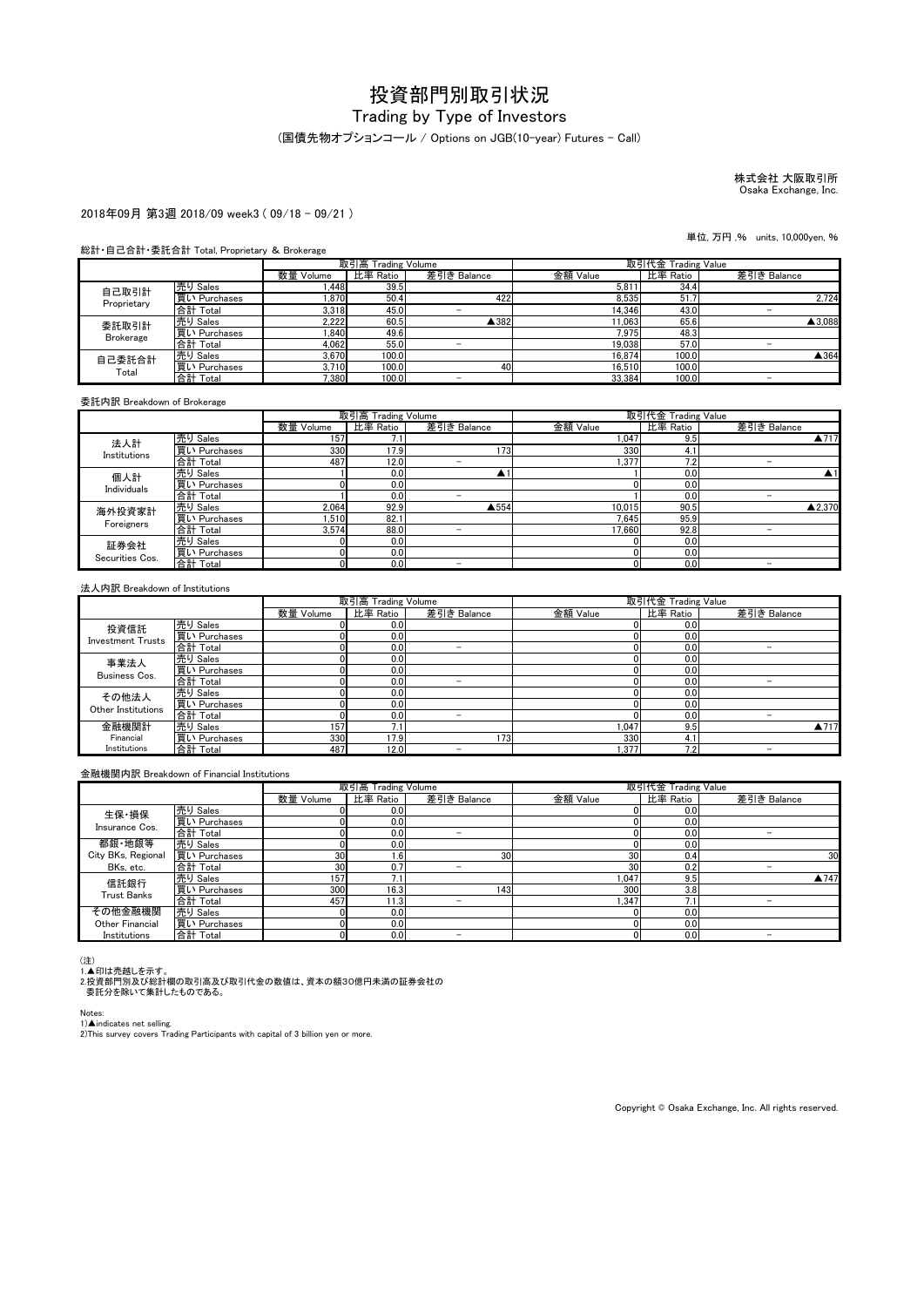#### (有価証券オプションプット / Securities Options - Put)

# 株式会社 大阪取引所 Osaka Exchange, Inc.

#### 2018年09月 第3週 2018/09 week3 ( 09/18 - 09/21 )

#### 総計・自己合計・委託合計 Total, Proprietary & Brokerage

|                  |              | 取引高 Trading Volume |          |                   | 取引代金 Trading Value |          |             |
|------------------|--------------|--------------------|----------|-------------------|--------------------|----------|-------------|
|                  |              | 数量 Volume          | 比率 Ratio | 差引き Balance       | 金額 Value           | 比率 Ratio | 差引き Balance |
| 自己取引計            | 売り Sales     | 1,810              | 87.6     | $\triangle$ 1.553 | 18.470.600         | 50.8     | ▲604.300    |
| Proprietary      | 買い Purchases | 257                | 12.4     |                   | 17.866.300         | 49.2     |             |
|                  | 合計 Total     | 2.067              | 50.0     |                   | 36.336.900         | 50.0     |             |
| 委託取引計            | 売り Sales     | 257                | 12.41    |                   | 17.866.300         | 49.2     |             |
| <b>Brokerage</b> | 買い Purchases | 1.810              | 87.6     | .553              | 18.470.600         | 50.8     | 604.300     |
|                  | 合計 Total     | 2.067              | 50.0     |                   | 36.336.900         | 50.0     |             |
| 自己委託合計<br>Total  | 売り Sales     | 2.067              | 100.0    |                   | 36.336.900         | 100.0    |             |
|                  | 買い Purchases | 2.067              | 100.0    |                   | 36.336.900         | 100.0    |             |
|                  | 合計 Total     | 4.134              | 100.0    | -                 | 72.673.800         | 100.0    | -           |

委託内訳 Breakdown of Brokerage

|                         |              |           | 取引高 Trading Volume |                          | 取引代金 Trading Value |          |                          |
|-------------------------|--------------|-----------|--------------------|--------------------------|--------------------|----------|--------------------------|
|                         |              | 数量 Volume | 比率 Ratio           | 差引き Balance              | 金額 Value           | 比率 Ratio | 差引き Balance              |
| 法人計                     | 売り Sales     | 200       | 77.8               |                          | 13,037,000         | 73.0     | ▲47.200                  |
| Institutions            | 買い Purchases | 770       | 42.5               | 570                      | 12.989.800         | 70.3     |                          |
|                         | 合計 Total     | 970       | 46.9               | -                        | 26.026.800         | 71.6     | $\overline{\phantom{a}}$ |
| 個人計                     | 売り Sales     | 57        | 22.2               |                          | 4.829.300          | 27.0     |                          |
| Individuals             | 買い Purchases | 0.040     | 57.5               | 983                      | 5.480.800          | 29.7     | 651.500                  |
|                         | 合計 Total     | 1.097     | 53.1               | -                        | 10.310.100         | 28.4     | $\overline{\phantom{0}}$ |
| 海外投資家計                  | 売り Sales     |           | 0.0                |                          |                    | 0.0      |                          |
| Foreigners              | 買い Purchases |           | 0.0                |                          |                    | 0.0      |                          |
|                         | 合計 Total     |           | 0.0                | $\overline{\phantom{a}}$ |                    | 0.0      |                          |
| 証券会社<br>Securities Cos. | 売り Sales     |           | 0.0                |                          |                    | 0.0      |                          |
|                         | 買い Purchases |           | 0.0                |                          |                    | 0.0      |                          |
|                         | 合計 Total     |           | 0.0                | -                        |                    | 0.0      | $\overline{\phantom{a}}$ |

#### 法人内訳 Breakdown of Institutions

|                          |              | 取引高 Trading Volume |          |             | 取引代金 Trading Value |          |             |  |  |  |
|--------------------------|--------------|--------------------|----------|-------------|--------------------|----------|-------------|--|--|--|
|                          |              | 数量 Volume          | 比率 Ratio | 差引き Balance | 金額 Value           | 比率 Ratio | 差引き Balance |  |  |  |
| 投資信託                     | 売り Sales     |                    | 0.0      |             |                    | 0.0      |             |  |  |  |
| <b>Investment Trusts</b> | 買い Purchases |                    | 0.0      |             |                    | 0.0      |             |  |  |  |
|                          | 合計 Total     |                    | 0.0      | -           |                    | 0.0      |             |  |  |  |
| 事業法人                     | 売り Sales     | 200                | 77.8     |             | 13.037.000         | 73.0     | ▲47.200     |  |  |  |
| Business Cos.            | 買い Purchases | 770                | 42.5     | 570         | 12.989.800         | 70.3     |             |  |  |  |
|                          | 合計 Total     | 970                | 46.9     |             | 26.026.800         | 71.6     |             |  |  |  |
| その他法人                    | 売り Sales     |                    | 0.0      |             |                    | 0.0      |             |  |  |  |
| Other Institutions       | 買い Purchases |                    | 0.0      |             |                    | 0.0      |             |  |  |  |
|                          | 合計 Total     |                    | 0.0      | -           |                    | 0.0      |             |  |  |  |
| 金融機関計                    | 売り Sales     |                    | 0.0      |             |                    | 0.0      |             |  |  |  |
| Financial                | 買い Purchases |                    | 0.0      |             |                    | 0.0      |             |  |  |  |
| Institutions             | 合計 Total     |                    | 0.0      | -           |                    | 0.0      |             |  |  |  |

#### 金融機関内訳 Breakdown of Financial Institutions

|                    |              | 取引高 Trading Volume |          |                          | 取引代金 Trading Value |          |             |
|--------------------|--------------|--------------------|----------|--------------------------|--------------------|----------|-------------|
|                    |              | 数量 Volume          | 比率 Ratio | 差引き Balance              | 金額 Value           | 比率 Ratio | 差引き Balance |
| 生保·損保              | 売り Sales     |                    | 0.0      |                          |                    | 0.0      |             |
| Insurance Cos.     | 買い Purchases |                    | 0.0      |                          |                    | 0.0      |             |
|                    | 合計 Total     |                    | 0.0      | -                        |                    | 0.0      | -           |
| 都銀·地銀等             | 売り Sales     |                    | 0.0      |                          |                    | 0.0      |             |
| City BKs, Regional | 買い Purchases |                    | 0.0      |                          |                    | 0.0      |             |
| BKs, etc.          | 合計 Total     |                    | 0.0      | -                        |                    | 0.0      |             |
| 信託銀行               | 売り Sales     |                    | 0.0      |                          |                    | 0.0      |             |
| <b>Trust Banks</b> | 買い Purchases |                    | 0.0      |                          |                    | 0.0      |             |
|                    | 合計 Total     |                    | 0.0      | $\overline{\phantom{a}}$ |                    | 0.0      |             |
| その他金融機関            | 売り Sales     |                    | 0.0      |                          |                    | 0.0      |             |
| Other Financial    | 買い Purchases |                    | 0.0      |                          |                    | 0.0      |             |
| Institutions       | 合計 Total     |                    | 0.0      |                          |                    | 0.0      |             |

(注)<br>1.▲印は売越しを示す。<br>2.投資部門別及び総計欄の取引高及び取引代金の数値は、資本の額30億円未満の証券会社の<br>- 委託分を除いて集計したものである。

Notes:

1)▲indicates net selling.<br>2)This survey covers Trading Participants with capital of 3 billion yen or more.

Copyright © Osaka Exchange, Inc. All rights reserved.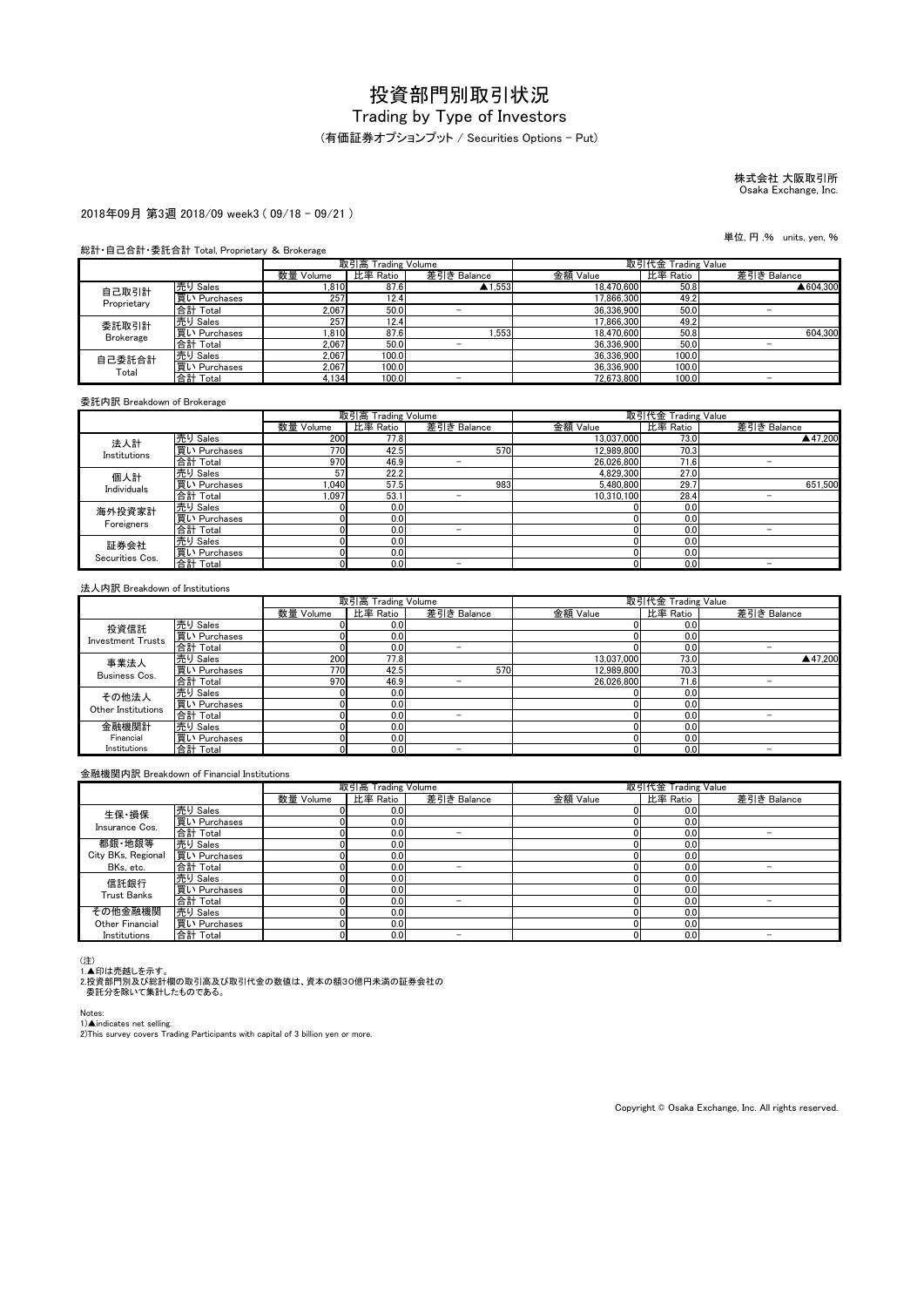(有価証券オプションコール / Securities Options - Call)

# 株式会社 大阪取引所 Osaka Exchange, Inc.

#### 2018年09月 第3週 2018/09 week3 ( 09/18 - 09/21 )

#### 総計・自己合計・委託合計 Total, Proprietary & Brokerage

|                  |              | 取引高 Trading Volume |          | 取引代金 Trading Value |            |          |             |
|------------------|--------------|--------------------|----------|--------------------|------------|----------|-------------|
|                  |              | 数量 Volume          | 比率 Ratio | 差引き Balance        | 金額 Value   | 比率 Ratio | 差引き Balance |
| 自己取引計            | 売り Sales     | 450                | 45.4     |                    | 8.100.000  | 56.5     | ▲1.789.280  |
| Proprietary      | 買い Purchases | 544                | 54.7     | 94                 | 6.310.720  | 43.8     |             |
|                  | 合計 Total     | 994                | 50.1     |                    | 14.410.720 | 50.1     |             |
| 委託取引計            | 売り Sales     | 542                | 54.6     | ▲92                | 6.248.720  | 43.5     |             |
| <b>Brokerage</b> | 買い Purchases | 450                | 45.3     |                    | 8.100.000  | 56.2     | 1.851.280   |
|                  | 合計 Total     | 992                | 49.9     |                    | 14.348.720 | 49.9     |             |
| 自己委託合計<br>Total  | 売り Sales     | 992                | 100.0    |                    | 14.348.720 | 100.0    |             |
|                  | 買い Purchases | 994                | 100.0    |                    | 14.410.720 | 100.0    | 62.000      |
|                  | 合計 Total     | .986               | 100.0    | -                  | 28.759.440 | 100.0    | -           |

委託内訳 Breakdown of Brokerage

|                         |              | 取引高 Trading Volume |          |                          | 取引代金 Trading Value |          |             |
|-------------------------|--------------|--------------------|----------|--------------------------|--------------------|----------|-------------|
|                         |              | 数量 Volume          | 比率 Ratio | 差引き Balance              | 金額 Value           | 比率 Ratio | 差引き Balance |
| 法人計                     | 売り Sales     | 30                 | 5.5      |                          | 4,224,000          | 67.6     |             |
| Institutions            | 買い Purchases | 50                 | 11.1     | 20                       | 6.905.000          | 85.2     | 2,681,000   |
|                         | 合計 Total     | 80                 | 8.1      |                          | 11.129.000         | 77.6     | -           |
| 個人計<br>Individuals      | 売り Sales     | 512                | 94.5     | $\triangle$ 112          | 2.024.720          | 32.4     | ▲829.720    |
|                         | 買い Purchases | 400                | 88.9     |                          | 1.195.000          | 14.8     |             |
|                         | 合計 Total     | 912                | 91.9     | -                        | 3.219.720          | 22.4     | -           |
| 海外投資家計                  | 売り Sales     |                    | 0.0      |                          |                    | 0.0      |             |
| Foreigners              | 買い Purchases |                    | 0.0      |                          |                    | 0.0      |             |
|                         | 合計 Total     |                    | 0.0      | -                        |                    | 0.0      | -           |
| 証券会社<br>Securities Cos. | 売り Sales     |                    | 0.0      |                          |                    | 0.0      |             |
|                         | 買い Purchases |                    | 0.0      |                          |                    | 0.0      |             |
|                         | 合計 Total     |                    | 0.0      | $\overline{\phantom{a}}$ |                    | 0.0      |             |

#### 法人内訳 Breakdown of Institutions

|                          |              | 取引高 Trading Volume |          |             | 取引代金 Trading Value |          |             |  |
|--------------------------|--------------|--------------------|----------|-------------|--------------------|----------|-------------|--|
|                          |              | 数量 Volume          | 比率 Ratio | 差引き Balance | 金額 Value           | 比率 Ratio | 差引き Balance |  |
| 投資信託                     | 売り Sales     |                    | 0.0      |             |                    | 0.0      |             |  |
| <b>Investment Trusts</b> | 買い Purchases |                    | 0.0      |             |                    | 0.0      |             |  |
|                          | 合計 Total     |                    | 0.0      | -           |                    | 0.0      |             |  |
| 事業法人<br>Business Cos.    | 売り Sales     | 30                 | 5.5      |             | 4.224.000          | 67.6     |             |  |
|                          | 買い Purchases | 50                 | 11.1     | 20          | 6.905.000          | 85.2     | 2,681,000   |  |
|                          | 合計 Total     | 80                 | 8.1      |             | 11.129.000         | 77.6     |             |  |
| その他法人                    | 売り Sales     |                    | 0.0      |             |                    | 0.0      |             |  |
| Other Institutions       | 買い Purchases |                    | 0.0      |             |                    | 0.0      |             |  |
|                          | 合計 Total     |                    | 0.0      | -           |                    | 0.0      |             |  |
| 金融機関計<br>Financial       | 売り Sales     |                    | 0.0      |             |                    | 0.0      |             |  |
|                          | 買い Purchases |                    | 0.0      |             |                    | 0.0      |             |  |
| Institutions             | 合計 Total     |                    | 0.0      | -           |                    | 0.0      |             |  |

#### 金融機関内訳 Breakdown of Financial Institutions

|                    |              | 取引高 Trading Volume |          |                          | 取引代金 Trading Value |          |             |
|--------------------|--------------|--------------------|----------|--------------------------|--------------------|----------|-------------|
|                    |              | 数量 Volume          | 比率 Ratio | 差引き Balance              | 金額 Value           | 比率 Ratio | 差引き Balance |
| 生保·損保              | 売り Sales     |                    | 0.0      |                          |                    | 0.0      |             |
| Insurance Cos.     | 買い Purchases |                    | 0.0      |                          |                    | 0.0      |             |
|                    | 合計 Total     |                    | 0.0      | -                        |                    | 0.0      | -           |
| 都銀·地銀等             | 売り Sales     |                    | 0.0      |                          |                    | 0.0      |             |
| City BKs, Regional | 買い Purchases |                    | 0.0      |                          |                    | 0.0      |             |
| BKs, etc.          | 合計 Total     |                    | 0.0      | -                        |                    | 0.0      |             |
| 信託銀行               | 売り Sales     |                    | 0.0      |                          |                    | 0.0      |             |
| <b>Trust Banks</b> | 買い Purchases |                    | 0.0      |                          |                    | 0.0      |             |
|                    | 合計 Total     |                    | 0.0      | $\overline{\phantom{a}}$ |                    | 0.0      |             |
| その他金融機関            | 売り Sales     |                    | 0.0      |                          |                    | 0.0      |             |
| Other Financial    | 買い Purchases |                    | 0.0      |                          |                    | 0.0      |             |
| Institutions       | 合計 Total     |                    | 0.0      |                          |                    | 0.0      |             |

(注)<br>1.▲印は売越しを示す。<br>2.投資部門別及び総計欄の取引高及び取引代金の数値は、資本の額30億円未満の証券会社の<br>- 委託分を除いて集計したものである。

Notes:

1)▲indicates net selling.<br>2)This survey covers Trading Participants with capital of 3 billion yen or more.

Copyright © Osaka Exchange, Inc. All rights reserved.